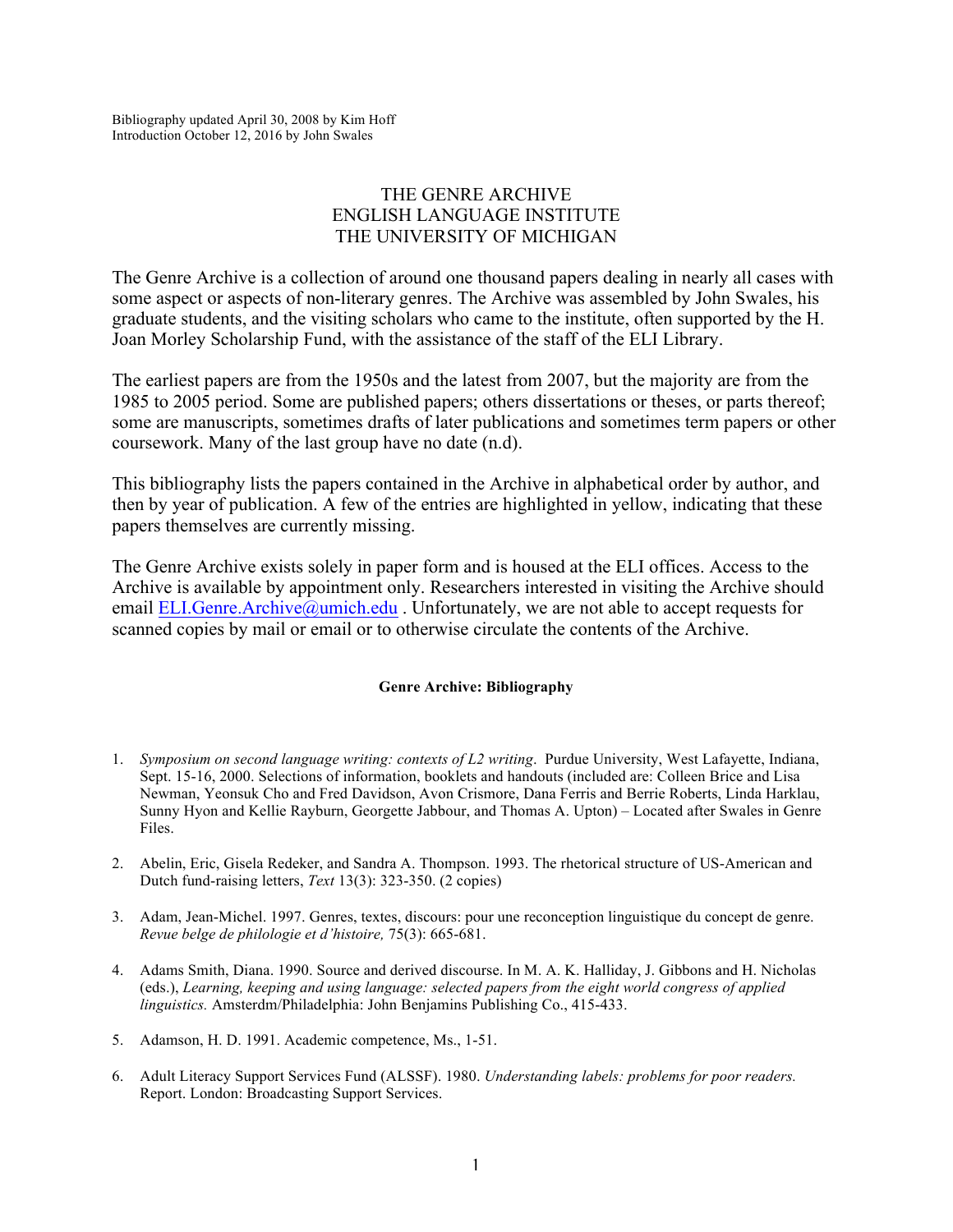- 7. Aguero, Dolores Aronovich. 2007. Eloquent ironies: narrators disrupted in the anti-war documentaries *Hearts*  and Minds and *The Fog of War*. 4<sup>th</sup> International Symposium on Genre Studies.
- 8. Ahmad, Ummul K. 1995. Academic writing in Malay research articles: a preliminary exploration. Qualifying research paper, Program in linguistics, The University of Michigan, 1-72.
- 9. \_\_\_\_\_\_. 1997. Research article introductions in Malay: Rhetoric in an emerging research community. *Culture and styles of academic discourse*. 273-303.

#### **10. Akar, Didar. 1996. An emerging genre: fax messages in business negotiations. Ms. (Replaced by 97???)**

- 11. Akar, Didar and Louhiala-Salminen, Leena. 1999. Towards a new genre: a comparative study of business faxes. In Francesca Bargiela-Chiappini & Catherine Nickerson (eds.), *Writing business: genres, media and discourses*. London: Longman, 207-226. (2 copies)
- 12. Allison, Desmond. 1994. Genre analysis in LSP teaching: where are we? In M. Brekke, O. Anderson, T. Dahl and J. Myking (eds.), *Applications and implications of current LSP research*, 2. Bergen, Norway: Fagbokforlaget, 698-705.
- 13. Allori, Paola Evangelisti. 1998. Moves and the logico-rhetorical organisation of information: introductions to chapters in economics textbooks. *Proceedings of the 11th European Symposium on Language for Special Purposes: LSP- Identity and Interface Research, Knowledge and Society,* 1. Copenhagen: Copenhagen Business School, 113-123. (2 copies).
- 14. \_\_\_\_\_\_. No date. Psychological discourse: thought process and linguistic realizations in the writing of English and Italian professionals, Ms., 1-24.
- 15. Al-Shabbab, Omar and John Swales. 1986. Rhetorical features of Arabic and British news broadcasts. *Anthropological linguistics*, 28(1): 31-42. (Reprinted)
- 16. Amsterdamska, Olga and L. Leydesdorff. 1989. Citations: indicators of significance? *Scientometrics*, 15(5-6): 449-471.
- 17. Andersson, Bo and Britt-Louise Gunnarsson. 1993. Comparative text research: Swedish and German editorials. Kolloquium "Persuasive Texte in der Presse", Germanistisches Institut der Universitat Helsinki, May 1993, 1- 16.
- 18. Angrist, Arthur W. 1953. A study of the communications of executives in business and industry*. Speech monographs* 20, 277-285.
- 19. Anonymous. No date. Literacy and expertise in the academy. Ms., 1-19.
- 20. Anthony, Laurence. 1997. Text structure of research article introductions in the field of computer science. MA Thesis. University of Birmingham, 1-141.
- 21. Aranha, Solange. 2007. The development of a genre-based writing course for students in three fields.  $4<sup>th</sup>$ International Symposium on Genre Studies.
- 22. Arnold, Doug and Ylva Berglund. 1998. WWW access to corpora: a tool for teaching and learning about corpora. In *TALC*. Oxford: Keble College, 7-10.
- 23. Artemeva, Natalia. 1994. Genre analysis of abstracts for research articles. Term paper. Ottawa, Carleton University, 1-23.
- 24. \_\_\_\_\_\_. 1995a. *Teaching engineering writing in academia: applications of social constructionist genre theory*. MA Thesis. Dept. of Linguistics and Applied Language Studies, Carleton University.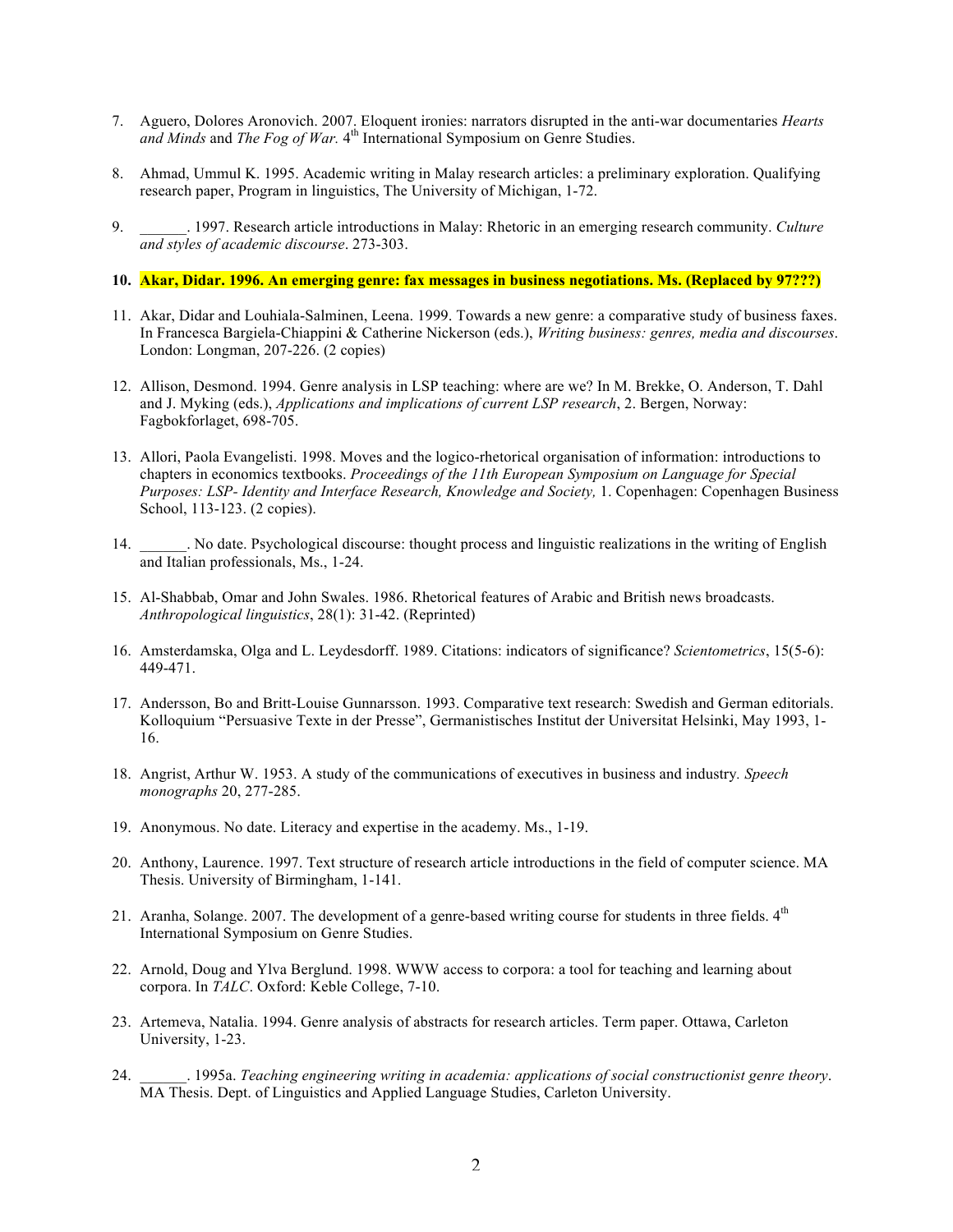- 25. \_\_\_\_\_\_. 1995b. The process of revision of a research article: an on-going dialogue. Ottawa , Carleton University. Term Paper.
- 26. Ashmore, Malcolm, Greg Myers, Jonathan Potter. No date. Discourse, rhetoric, reflexivity: seven days in the library. *Communicating science and technology*. Ch. 15. 321-343.
- 27. Askehave, Inger and John M. Swales. 2000. Genre identification and communicative purpose: a problem and a possible solution. Ms., 1-28. (To appear in *Applied linguistics*, Aug., 2000) (2 copies)
- 28. \_\_\_\_\_\_. 2001. Genre identification and communicative purpose: a problem and a possible solution. Applied linguistics, 22(2):195-212.
- 29. Atkinson, Dwight. 1990. Discourse analysis and written discourse conventions. *ARAL: annual review of applied linguistics,* 11: 57-76.
- 30. \_\_\_\_\_\_. 1992. The evolution of medical research writing from 1735-1985: the case of the Edinburgh medical journal. *Applied linguistics,* 13(4): 337-374. (2 copies)
- 31. \_\_\_\_\_\_. 1993a. *A Historical discourse analysis of scientific research writing from 1675 to 1975: the case of the philosophical transactions of the royal society of London.* Ph.D. dissertation, University of Southern California.
- 32. \_\_\_\_\_\_. 1993b. Chapter 1 of *A Historical discourse analysis of scientific research writing from 1675 to 1975: the case of the philosophical transactions of the royal society of London.* Ph.D. dissertation, University of Southern California.
- 33. \_\_\_\_\_\_. 1993c. Chapter 5 of *A Historical discourse analysis of scientific research writing from 1675 to 1975: the case of the philosophical transactions of the royal society of London.* Ph.D. dissertation, University of Southern California.
- 34. \_\_\_\_\_\_. 1996. The philosophical transactions of the royal society of London, 1675-1975: a sociohistorical discourse analysis. *Language in society*, 25: 333-371.
- 35. \_\_\_\_\_\_. No date. The philosophical transactions of the royal society of London, 1675-1975: a sociohistorical discourse analysis. Ms., 1-60.
- 36. \_\_\_\_\_\_. No date. Toward a multifunctional model of written discourse conventions. Working draft, 1-40.
- 37. Atkinson, Dwight and Douglas Biber. 1994. Register: a review of empirical research. In Douglas Biber and Edward Finegan (eds.), *Sociolinguistic perspectives on register.* Oxford: Oxford University Press, 351-385.
- 38. Atkinson, P. 1992.*Understanding ethnographic texts.* Newbury Park, CA: Sage Publications.
- 39. Augusto, Elianne H. 1999a. E-mail messages as cross-cultural academic interchange: comparison between Brazilian and English non-native messages. Abstracts of the papers presented at the Canadian Association of Teachers of Technical Writing Annual Conference, 1999, Sherbrooke, Quebec, 1-12.
- 40. \_\_\_\_\_\_. 1999b. Some pragmatic aspects of cross-cultural electronic correspondence. Draft, 1-18.
- 41. Austin, Julia Stutts. 1995. Conflict or collaboration: meeting the writing needs of second language students in the health sciences. Ms., 1-34. (Published in D. Belcher and G. Braine (eds.), *Academic writing in a second language*. Westport : Greenwood Publishing Group, Inc.)
- 42. Aver'janova, Galina N. 1998. The semantic and structural organization of scientific texts in Russian (physics and mathematics.). In Paola Evangelisti Allori (ed*.), Academic discourse in Europe: thought processes and linguistic realisation*. Rome: Copia Omaggio, 55-63.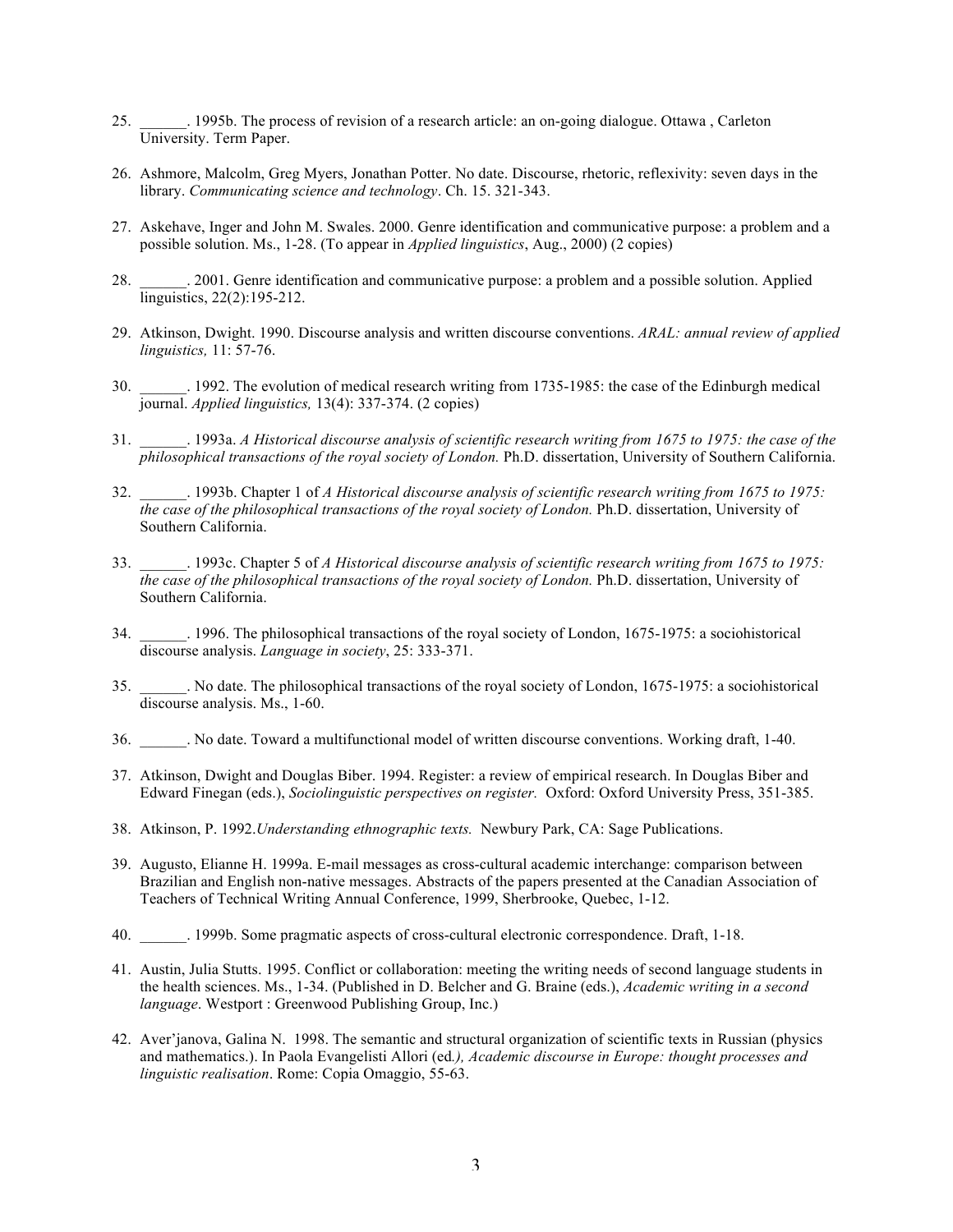- 43. Backhouse, Roger E., Dudley-Evans, Tony, and Henderson, Willie. 1993. Exploring the language and rhetoric of economics. In Backhouse, Roger E. (ed.). *Book title unspecified*, 1-25. (Probably in Economics and language, London; New York: Routledge)
- 44. Bäcklund, Ingegerd. 1998. Metatext in professional writing: a contrastive study of English, German and Swedish. Texts in European writing communities report, 3. Uppsala: Uppsala universitet.
- 45. Badger, Richard and Goodith White. 2000. A process genre approach to teaching writing. *ELT journal*, 54(2): 153-160.
- 46. Baker, Ila and Margot Haynes. No date. Learning scientific word meanings through reading English text. Ms., Michigan State University, 1-10.
- 47. Bakhtin, M. M. 1986. The problem of speech genres. *Speech genres and other late essays.* C. Emerson and M. Holquist (eds.). Austin: The University of Texas Press, 60-102.
- 48. Bakmand, Bente, Robert Phillipson, and Tove Skutnabb-Kangas (eds.). 1996. *Papers in language policy*. Papers from the Language Policy Conference, Monday, January 29, 1996, University of Roskilde, Department of Language and Culture.
- 49. Ballard, Brigid. 1995. The quality of the ANU Ph.D thesis: an analysis of a sample of examiners' reports. A pilot study. Report to the dean of the graduate school.
- 50. Balocco, Anna Elizabeth. 2000. Who's afraid of literature? Rhetorical routines in literary research articles. *The ESPecialist*, 21(2): 207-223. (2 copies)
- 51. \_\_\_\_\_\_. No date. The literary-critical research article: aspects of the social conditions of its production and of its textualization. Ms., 1-3.
- 52. Banks, David. 1991. Some observations concerning transitivity and modality in scientific writing*. Language sciences,* 13(1): 59-78.
- 53. \_\_\_\_\_\_. 1998. Vague quantification in the scientific journal article. *ASp* (19-22): 17-27.
- 54. \_\_\_\_\_\_. 1999. Aspects of the development of grammatical metaphor in scientific writing. *Les cahiers de l'APLIUT*, 19(1): 5-25.
- **55. Bargiela-Chiappini, Francesca and Nickerson, Catherine. 1994.** *Writ in Water: Aspects of the Scientific Journal Article.* **E.R.L.A., Université de Bretagne Occidentale.**
- 56. \_\_\_\_\_\_. 1999. Business writing as social action. In F. Bargiela-Chiappini & C. Nickerson. (eds.), *Writing business: genres, media and discourses*. London: Longman, 1-56.
- 57. \_\_\_\_\_\_. 2002. Business discourse: old debates, new horizons. *IRAL*. 40 (4): 273-286.
- 58. Bartholomae, David. 1985. Inventing the University. When a writer can't write. 134-165.
- **59. Barton, Ellen. 1996a. Convention of methods sections. Paper presented at AILA Symposium: Thicker description in applied genre analysis: Evaluating approaches. Finland. August, 1996. (John has it?)**
- 60. \_\_\_\_\_\_. 1996b. Negotiating expertise in discourses of disability. Ms., Linguistics Program, Department of English, Wayne State University, 1-32.
- 61. \_\_\_\_\_\_. 2002. Resources for discourse analysis in composition studies. *Style*. 2002, 36 (4): 575-595.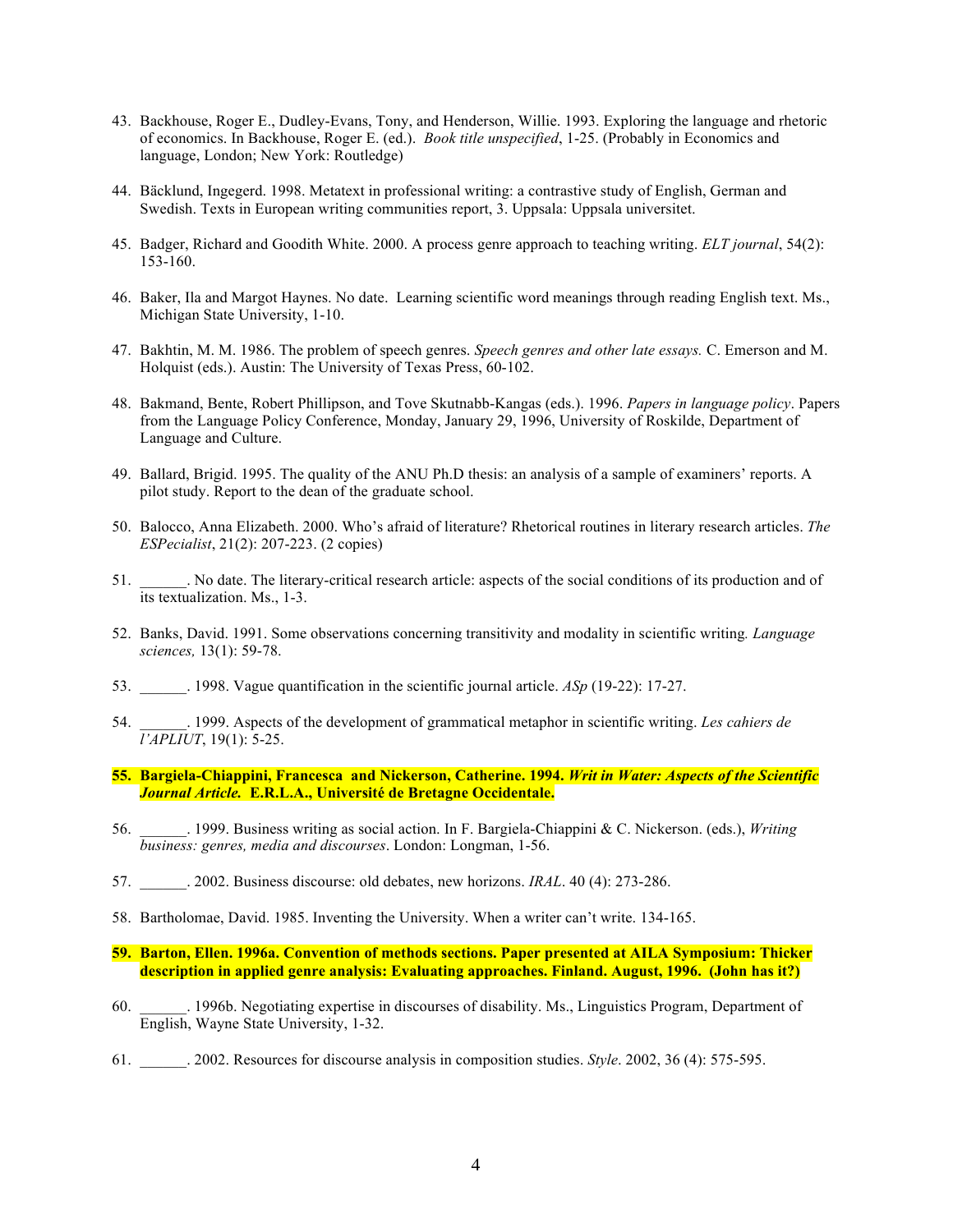- 62. \_\_\_\_\_\_. No date. Inductive discourse analysis: identifying rich features. Ms. Linguistics Program, Department of English, Wayne State University, 1-27.
- 63. Bastos, Liliana Cabral. 1996. Power, solidarity and the construction of request in service encounters. Ms., 1-11. (Later published in *ESPecialist*; 1996, 17(2): 151-174)
- 64. Basturkmen, Helen. 2000. The organization of discussion in university settings. Text, 20(3): 249-269.
- 65. Baumann, Klaus-Dieter. 1994. The significance of the statistical method for an interdisciplinary analysis of professionalism in texts. In M. Brekke, O. Anderson, T. Dahl and J. Myking (eds.), *Applications and implications of current LSP research*, 1. Bergen, Norway: Fagbokforlaget, 1-15.
- 66. Baynham, Mike. 1999. Double-voicing and the scholarly 'l': on incorporating the words of others in academic discourse. *Text*, 19(4): 485-504.
- 67. Bazerman, Charles. 1981. What written knowledge does: three examples of academic discourse. *Philosophy of social science*, 11: 361-387.
- 68. \_\_\_\_\_\_. 1983. Scientific writing as a social act: A review of the literature of the sociology of science. In P. V. Anderson, R. J. Brockman, and C. R. Miller (eds.), *New Essays in Technical and Scientific Communication: research, theory and practice.* Farmingdale, NY: Baywood Publishing Co., 156-184.
- 69. \_\_\_\_\_\_. 1987. Codifying the social scientific style: the APA publication manual as a behaviorist rhetoric. In Nelson, Megill and McCloskey (eds.), *Rhetoric of the human sciences.* Madison, WI: University of Wisconsin Press, 125-144.
- 70. \_\_\_\_\_\_. 1990. Discourse analysis and social construction. *ARAL: annual review of applied linguistics,* 11: 77- 83.
- 71. \_\_\_\_\_\_. 1992. Systems of genres and the enactment of social intentions. Draft (Presented at Rethinking Genre colloquium, Ottawa, Ontario, Canada, April 1992). 1-23.
- 72. \_\_\_\_\_\_. 1997a. Discursively structured activities. *Mind, culture, and activity*. 4(4): 296-308. (2 copies)
- 73. \_\_\_\_\_\_. 1997b. The life of genre, the Life in the classroom. *Genre and writing*. Portsmouth, NH: Boynton/Cook Publishers, Heinemann. Portsmouth, NH. 19-26. (2 copies)
- 74. \_\_\_\_\_\_. 1999. Introduction: changing regularities of genre. *IEEEE transactions on professional communication,* 42(1): 1-2.
- 75. \_\_\_\_\_\_. No date. Literate acts and the emergent social structure of science. Draft. 1-22.
- 76. \_\_\_\_\_\_. No date. Studies of scientific discourse E Pluribus Unum? Ms., 1-9.
- 77. \_\_\_\_\_\_. No date. Letters and the social grounding of differentiated genres. Ms., 1-17. (Published in Barton, David et. al. (eds.), *Living letters*)
- 78. \_\_\_\_. 2007. Genre and cognitive development: beyond writing to learn. 4<sup>th</sup> International Symposium on Genre Studies.
- 79. Beaufort, Anne. 1997. Operationalizing the concept of discourse community: a case study of one institutional site of composing. *Research in the teaching of English*, 31(4): 486-529. (2 copies)
- 80. Beaugrande, Robert de. 1993. Discourse analysis and literary theory: Closing the gap. *JAC: journal of advanced composition,* 13(2): 423-448.
- 81. Becher, Tony. 1994. The significance of disciplinary differences. *Studies of higher education,* 19(2): 151-161.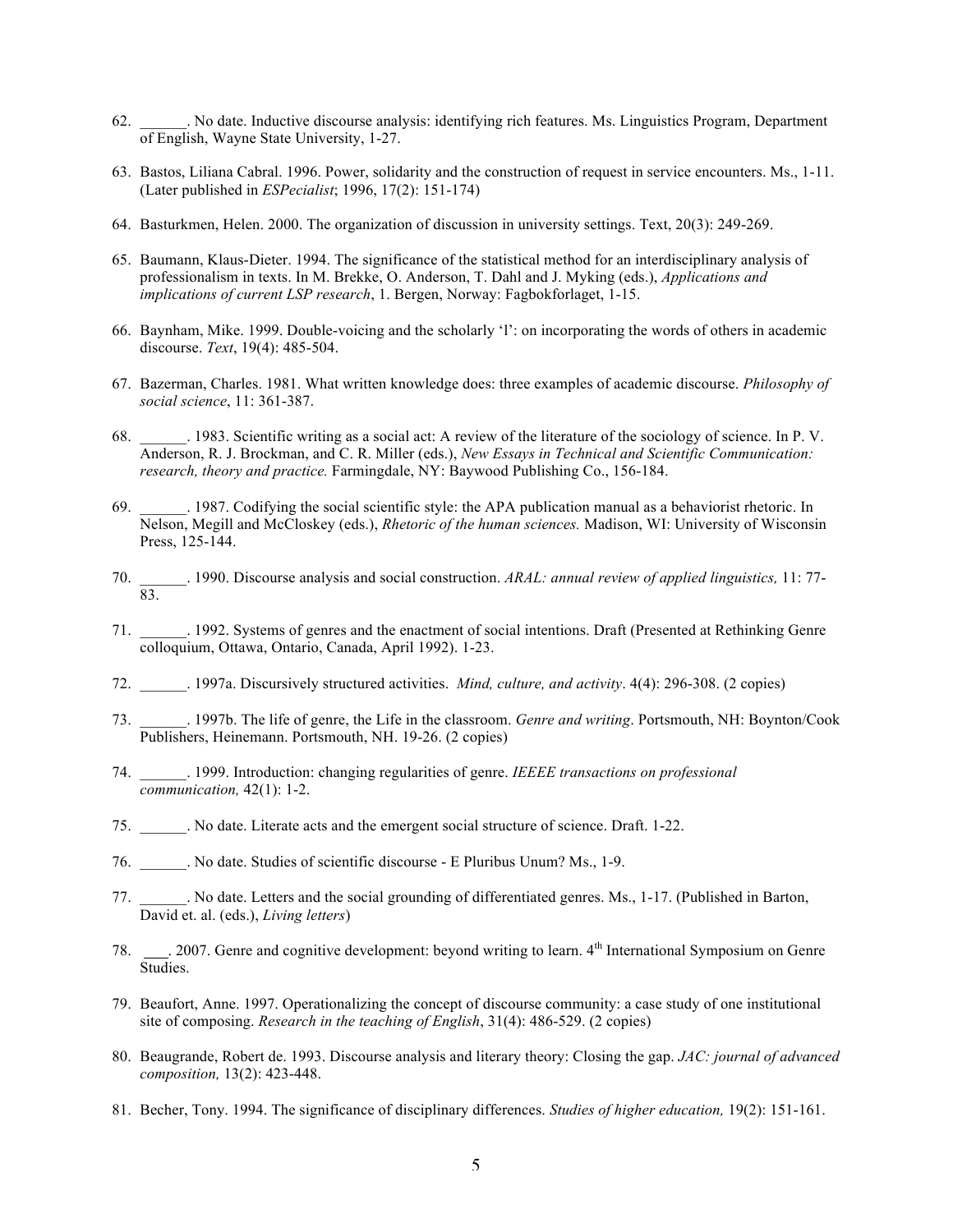- 82. Becker, A. L. 1984. Biography of a sentence: a Burmese proverb. In E. M. Bruner (ed*.), The construction or reconstruction of self and society*. Washington, DC: American Ethological Society. 135-155.
- 83. No date. Correspondences: an essay on iconicity and philology. University of Michigan. Draft, 1-31.
- 84. Becker, Judith A. and Patricia C. Smenner. 1986. The spontaneous use of *thank you* by preschoolers as a function of sex, socioeconomic status, and listener status. *Language in society*, 15(4): 537-546.
- 85. Beecroft, Ian. 2003. The art of medical writing-techniques to improve the chance of acceptance in CT surgery journals using on-line submission/review. 1-21.
- 86. Belcher, Diane. 1990. How professors initiate non-native speakers into their disciplinary discourse communities. *Texas papers in foreign language education*, 1(3): 207-225.
- 87. \_\_\_\_\_\_. 1994. Introduction. Draft, 1-27. (Published in 1995 in D. Belcher and G. Braine (eds.), *Academic writing in a second language*. Westport : Greenwood Publishing Group, Inc., xiii-xxxi)
- 88. **1995.** Writing critically across the curriculum. Draft, 1-30. (Published in D. Belcher and G. Braine (eds.), Academic writing in a second language*.* Westport: Greenwood Publishing Group, Inc. 1995, 135-154)
- 89. 1996. What case studies can tell us of the need for critical genre participation. Bibliography of paper presented at AILA, Jyväskylä, Finland, August, 1996, 1-2.
- 90. \_\_\_\_\_\_. 1997. An argument for nonadversarial argumentation: on the relevance of the feminist critique of academic discourse to L2 writing pedagogy. *Journal of second language writing*, 6(1): 1-21.
- 91. Ben-Ari, Eyal. 1995. On acknowledgments in ethnographies. In John van Maanen (ed*.), Representation in ethnography.* Thousand Oaks, CA: Sage Publications, 130-164.
- 92. Benevides Lobianco, Terezinha M.F. 2007. *Wolf in sheep's clothing:* Analysing the hidden intentions of multimodal mechanisms of different genres. 4<sup>th</sup> International Symposium on Genre Studies.
- 93. Benfield, John R. and Kathryn M. Howard. 2000. The language of science. *European Journal of Cardiothoracic Surgery*, 18: 642-648.
- 94. Berber-Sardinha (Puc-Sp), Antonio P. 1999. Repetition of key lexis across texts: looking at intertextuality on the computer. *The Especialist*, 20(1): 43-55.
- 95. Bergman, Jörg R. and Thomas Luckman. 1995. Reconstructive genres of everyday communication. Draft, 1-30. (Published later in 1995 in Uta Quasthoff (ed.), *Aspect of oral communication*. Berlin: de Gruyter)
- 96. Berkenkotter, Carol. 1993a. HU 523: writing for publication. Course syllabus, 1-3.
- 97. \_\_\_\_\_\_. 1993b. A rhetoric for naturalistic inquiry and the question of genre research in the teaching of English. *Research in the teaching of English,* 27(3): 293-304.
- 98. \_\_\_\_\_\_. 1995. Theoretical issues surrounding interdisciplinary interpretation. *Social epistemology,* 9(2): 175- 187.
- 1998. Settings and the institutional organization of language. Technical report prepared for the center for interdisciplinary studies of writing, 1-19.
- 100.\_\_\_\_\_\_. No date. Sites of contention, sites of negotiation: textual dynamics of peer review in the construction of scientific knowledge. Ms., Michigan Technological University, 1-27.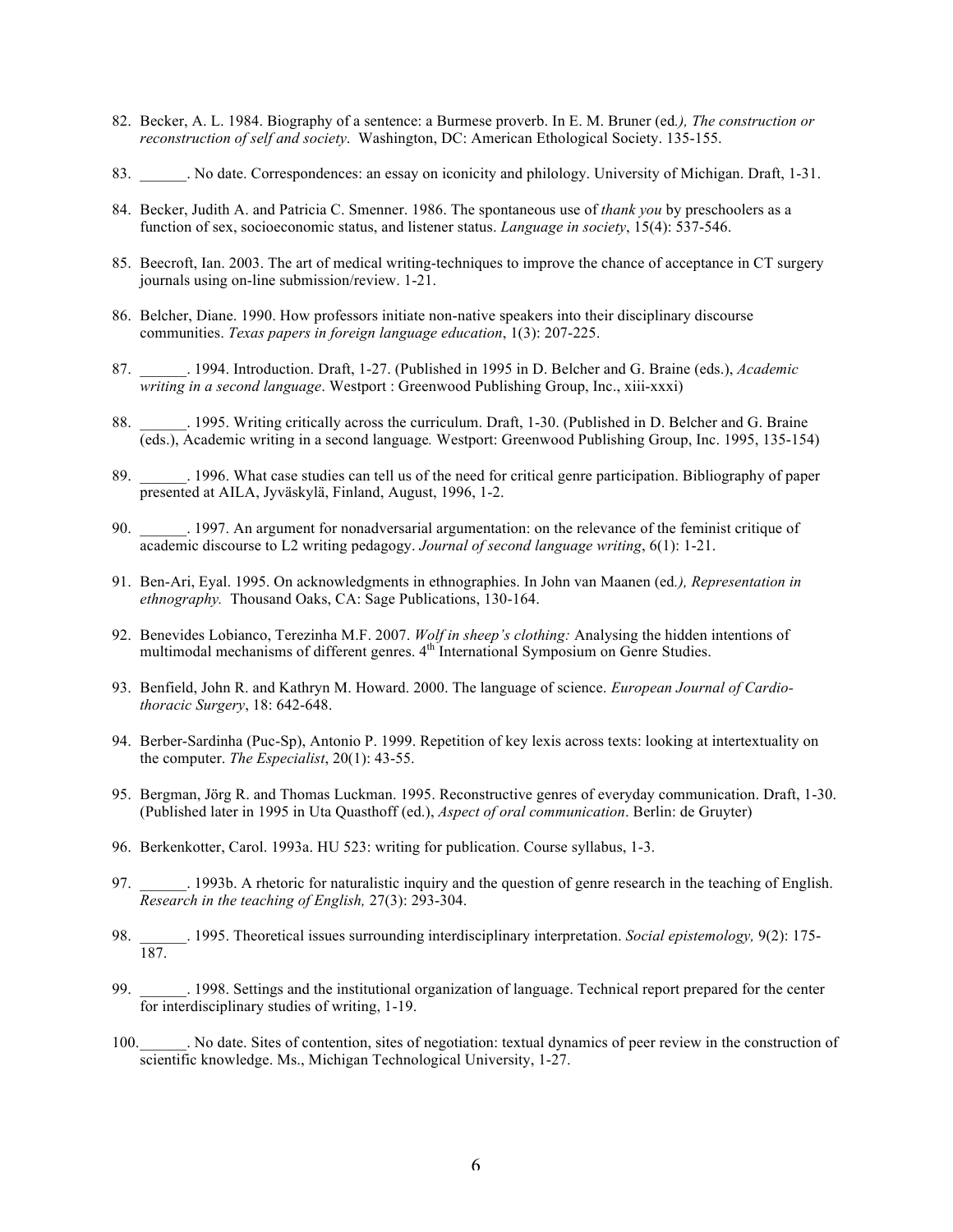- 101.Berkenkotter, Carol and Thomas Huckin. 1992. Handouts presented at Rethinking Genre Conference, Ottawa, Ontario, Canada, April, 1992. (A sociocognitive approach to genre: five ontogenetic and epistemological principles; Genres and genre knowledge: a sociocognitive approach; Bakhtin and the problem of speech genres)
- 102.\_\_\_\_\_\_. 1993a. Rethinking genre from a sociocognitive perspective. *Written communication*, 10(4): 475-509.
- 103.\_\_\_\_\_\_. 1993b. You are what you cite: novelty and intertextuality in a biologist's experimental article. In N. C. Blyler and C. Thralls (eds.), *Professional communication: the social perspective.* Newbury Park : Sage, 109- 127.
- 104.\_\_\_\_\_\_. No date. Rethinking genre from a sociocognitive perspective. Draft, 1-20. (3 copies)
- 105. No date. 'Suffer the little children': learning the 'curriculum genres' of school and university. Draft, 1- $\overline{15}$ . (2 copies)
- 106.Berkenkotter, Carol, Thomas Huckin and John Ackerman. 1988. Conventions, conversations, and the writer: case study of a student in a rhetoric Ph.D. program. *Research in the teaching of English*, 22(1): 9-43.
- 107.\_\_\_\_\_\_. No date. Social contexts and socially constructed texts. Draft, 1-36.
- 108.Berkenkotter, Carol and Doris Ravotas. 1997. Genre as a tool in the transmission of practice over time and across professional boundaries. *Mind, culture and activity*. 4(4): 256-274. (2 copies)
- 109. No date. The function of genre in the transmission of practice: case study of the influence of the DSM  $\overline{IV}$  on a therapist's case notes. Ms., 1-16.
- 110.Bernadini, Silvia. 1998. Systematising serendipity: Proposals for large-corpora concordancing with language learners. In *TALC*. Oxford: Keble College, 12-16.
- 111.Bernstein, Daniel and Richard Edwards. 2000. Establishing a model infrastructure to sustain external peer review of teaching. Ms., 1-4.
- 112.Bertram, Bruce. 1991. The discourse of inquiry: pedagogical challenges and responses. Draft prepared for the conference: *literacy, identity, and mind*, University of Michigan, Ann Arbor, MI, Oct. 3-5, 1991, 1-27.
- 113.Besnier, Niko. 1989. Literacy and feelings: the encoding of affect in Nukulaelae letters. *Text*, 9(1): 69-92.
- 114.Bex, Tony (=Bex, A. R.). 1992. Genre as context. *Journal of literary semantics*, 21(1): 1-16.
- 115.\_\_\_\_\_\_. 1993. The genre of advertising. *Revue belge de philologie et d'histoire*, 71: 719-732.
- 116. 1996a. Genre theory and the problem of literature. Ms.
- 117.\_\_\_\_\_\_. 1996b. Genre. Ms.: chapter 7 from forthcoming book, 237-298.
- 118.\_\_\_\_\_\_. 1997. Parody and the problem of the anterior text. *Revue belge de philologie et d'histoire,* 75: 743-760.
- 119. No date. Parody, genre, and literary meaning. Ms., 1-25.
- 120.Beyer, Janice, M. Roland, G. Chanove and William B. Fox. 1995. The review process and the fates of manuscripts submitted to AMJ. *Academy of management journal,* 38(5): 1219-1260.
- 121.Bhatia, Vijay K. 1985. Textual mapping in English legislative writing. Ms., 1-28. (Published later in 1987 as Textual-mapping in British legislative writing in *World Englishes*, 6(1): 1-10)
- 122. 2007. Interdiscursivity in critical genre analysis.  $4<sup>th</sup>$  International Symposium on Genre Studies.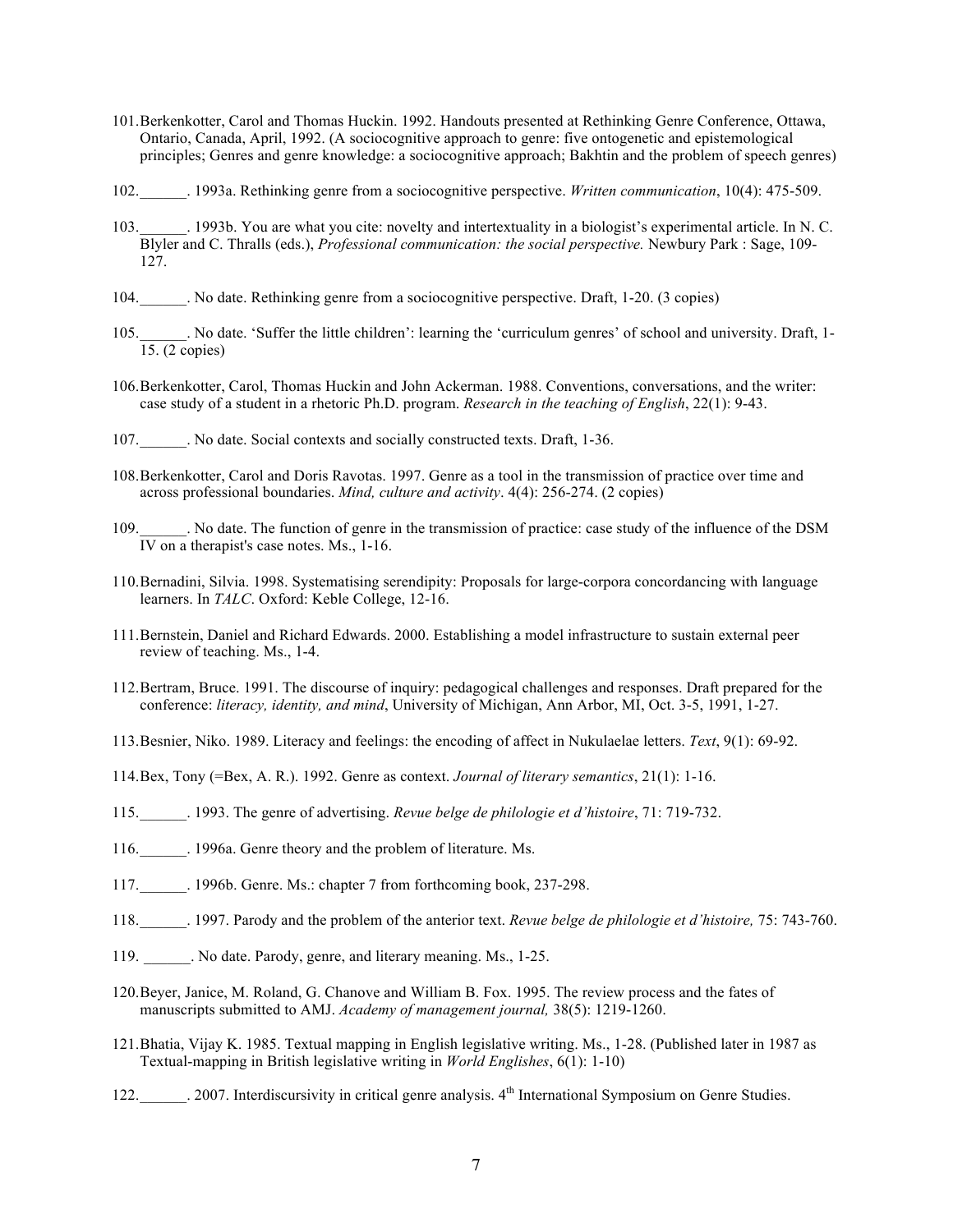- 123.\_\_\_\_\_\_. 1993. ESP and the world of professions: bridging the gap or making inroads? Paper presented at The Second National Seminar on ESP, 22-23 November 1993, Universiti Teknologi, Malaysia, 1-10.
- 124.\_\_\_\_\_\_. 1994a. Generic integrity in ESP. In R. Khoo (ed.), *LSP: problems and prospects.* Anthology series 33. Singapore: RELC, 49-62.
- 125.\_\_\_\_\_\_. 1994b. Genre-mixing in academic introductions. Paper presented at the Penn State Conference on Rhetoric and Composition, the Pennsylvania State University, 13-16 July, 1994, 1-6.
- 126.\_\_\_\_\_\_. 1994c. Genre-mixing in professional communication: the case of 'private intentions' vs. 'socially recognized purposes'. Paper presented at the Second International Conference on English for Professional Communication, City Polytechnic of Hong Kong, 28-30 March, 1994, 1-10.
- 127.\_\_\_\_\_\_. 1997a. Genre analysis today. *Revue belge de philologie et d'histoire,* 75: 629-652.
- 128.\_\_\_\_\_\_. 1997b. Introduction: genre analysis and world Englishes. *World Englishes*, 16(3): 313-319.
- 129.\_\_\_\_\_\_. 1997c. The power and politics of genre. *World Englishes*, 16(3): 359-371. (2 copies)
- 130.\_\_\_\_\_\_. 1998. Intertextuality in legal discourse. *The language teacher,* 22(11): 13-39. (The monthly publication of the JALT: the Japan association for language teaching)
- 131.\_\_\_\_\_\_. No date. Genre analysis and the development of teaching materials for English for business and technology. Ms., 1-16.
- 132.Bialostosky, Don. 1991. From discourse in life to discourse in poetry: teaching poetry as Bakhtinian speech genres. In James M. Cahalan and David B. Downing (eds.), *Practicing theory in introductory college literature courses.* Urbana, IL: National council of teachers of English, 215-226. (2 copies)
- 133.Biber, Douglas and Edward Finegan. 1993? Intra-textual variation within medical research articles. Ms., 1-11. (To appear in a festschrift for someone, to be published by Mouton (not yet in press))
- **134.Biesenbach-Lucas, S. 1995. Three approaches to textual analysis: a chronological review of research in EST. Ms. (?)**
- 135.Bishop, Wendy. 1997. Preaching what we practice as professionals in writing*.* In Wendy Bishop and Hans Ostrom (eds.). *Genre and writing.* Boynton/Cook Publishers, Heinemann. Portsmouth, NH. 3-16.
- 136.Bishop, Wendy and Hans Ostrom. 1995a. Genre and writing: mapping the territories of discourse. Manuscript submitted to the MLA: Modern language association of America for publication in 1995, 1-490.
- 137.\_\_\_\_\_\_. 1995b. Genre and writing: issues, arguments, alternatives. Ms., 1-452. (Published later by Boynton/Cook, Heinemann, Portsmouth, NH, 1997)
- 138.Bizzell, Patricia. No date. Context, convention, canon: some uses of the concept of 'discourse community'. Ms., 1-14.
- 139. No date. How do discourse communities change? Ms., 1-23.
- 140. No date. What is a 'discourse community'? Ms., 1-23.
- 141.\_\_\_\_\_\_. No date. Contrastive rhetoric: thirty years and still going strong. Ms., 1-63. (Submitted to *TESOL quarterly*)
- 142.Bjørge, Anne K. 1998. Appositions as an indicator of journalistic sub-genres: hard news vs. feature articles*. Proceedings of the 11th European Symposium on Language for Special Purposes: LSP- Identity and Interface Research, Knowledge and Society*, 1. Copenhagen: Copenhagen Business School, 202-211.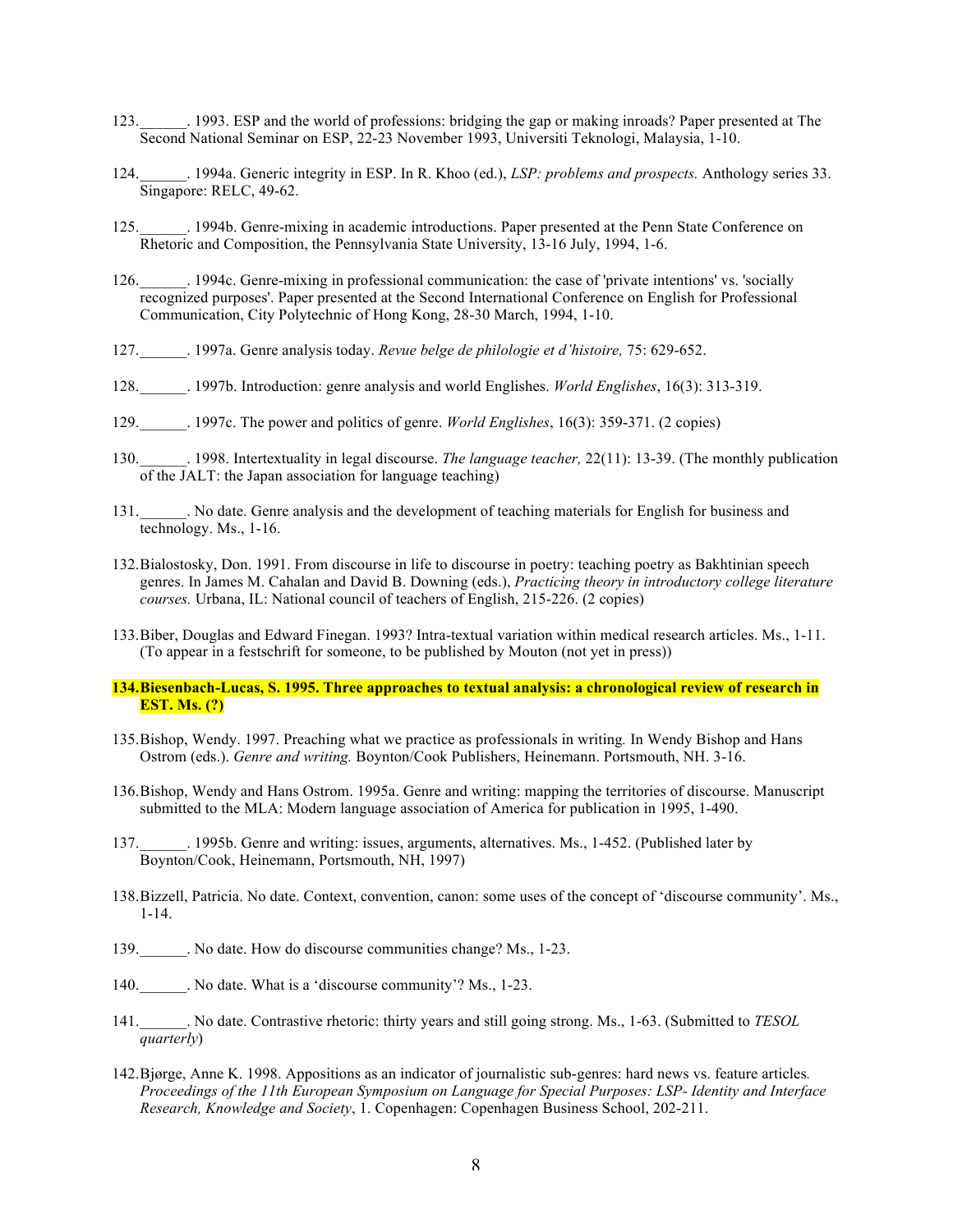- 143.Blakeslee, Ann M. 1994. The rhetorical construction of novelty: presenting claims in a letter forum*. Science, technology, and human values,* 19(1): 88-100.
- 144.\_\_\_\_\_\_. No date. Becoming a physicist: acquiring rhetorical skills and knowledge through disciplinary enculturation. Ms., 1-42.
- 145.Blenkinsop, Tom and Alison Love. 1996. Framework and flexibility: Improving student reading strategies in the earth-sciences. Geoscience education and training. 501-511
- 146.Bloom, Lynn Z. 1997. American autobiography and the politics of genre. In Wendy Bishop and Hans Ostrom (eds.). *Genre and writing*. Portsmouth, NH: Boynton/Cook Publishers, 151-159.
- 147.Bloor, Meriel. 1983. The pragmatics of word omission in abbreviated texts: the case of encyclopaedia entries. *M.A.L.S. journal*, 8: 105-123. (Birmingham U.K. University of Aston and Midlands Association for Linguistic Studies; 2 copies)
- 148.\_\_\_\_\_\_. 1998. Lexical and grammatical choices in innovative language use in computer science. In Antonia Sánchez-Macarro and Ronald Carter (eds.), *Linguistic choice across genres: variation in spoken and written English*. Amsterdam/Philadelphia: John Benjamins Publishing Company, 155-171.
- 149.Bloor, Thomas. 1998. Conditional espressions: meaning and realization in two genres. In Antonia Sánchez-Macarro and Ronald Carter (eds.), *Linguistic choice across genres: variation in spoken and written English*. Amsterdam/Philadelphia: John Benjamins Publishing Company, 47-63.
- **150.Borsinger de Montemayor, Ann. 1995. A comparative study of academic writing in the sciences. Paper presented at BALEAP, Nottingham, UK. March 1995. (?)**
- 151.Bosch Abarca, Elena and Rosa Gimenez Moreno. 2006. Letters of Rejection: The Unwelcome News. 27(1): 21- 42.
- 152.Bouton, Lawrence F. 1995. A cross-cultural analysis of the structure and content of letters of reference. *Studies in second language acquisition*, 17(2): 211-244.
- 153.Bowles, Hugo. 1998. Newspaper law reports discourse complexity and perceived readership. In Paola Evangelisti Allori (ed.), *Academic discourse in Europe: thought processes and linguistic realisation*. Rome: Copia Omaggio, 117-128.
- 154.Braithewaite, Charles Austin. 1985. Toward a conceptualization of 'speech community'. *Papers from the 10th Minnesota regional conference on language and linguistics*, 13-29.
- 155.Bregman, Alvan and Caroline Haythornthwaite. 2003. Radicals of presentation: visibility, relation, and copresence in persistent conversation. *New media & society*. 5(1): 117-140 Mar 2003.
- 156.Briggs, Charles L., and Richard Bauman. 1992. Genre, intertextuality and social power. *Journal of linguistic anthropology,* 2(2): 131-172.
- 157.Bronson, Matthew. 2001. Genre is a Verb: Research on Academic Writing in Critical Perspective. Retrieved from http://www.enformy.com/alford.htm#bronson.
- 158.Brooke, Robert and Dale Jacobs. 1997. Genre in writing workshops identity negotiation and student-centered writing. In Wendy Bishop and Hans Ostrom (eds.). *Genre and Writing*. Portsmouth, NH: Boynton/Cook Publishers, 215-228.
- 159.Brouwers, Werner. 1998. A linguistic analysis of the generic macrostructure of the business letter of request. *Proceedings of the 11th European Symposium on Language for Special Purposes: LSP- Identity and Interface Research, Knowledge and Society*, 2. Copenhagen: Copenhagen Business School, 137-147.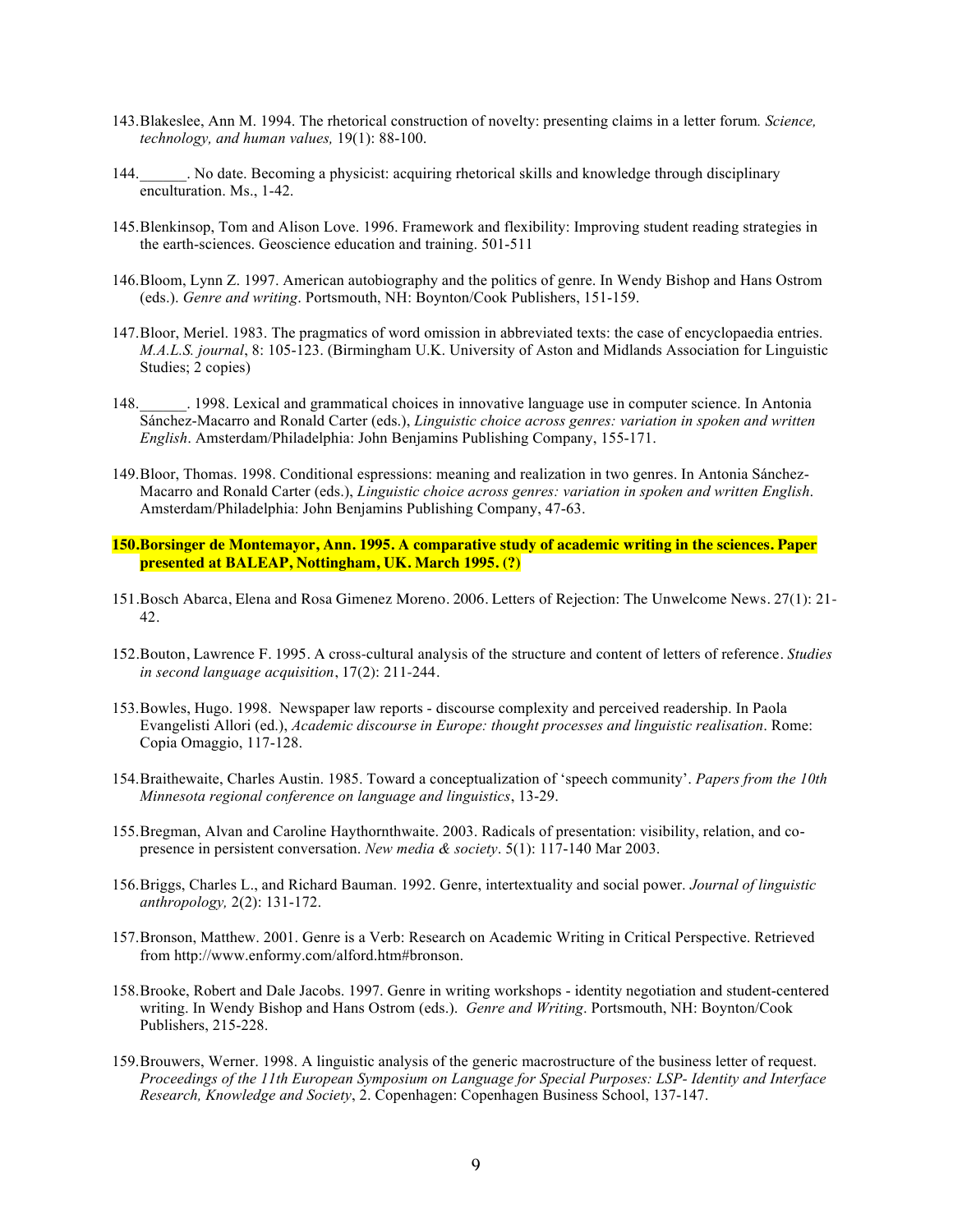- 160.Brown, Robert M. 2004. Self-composed: Rhetoric in psychology personal statements. *Written communication*, 21(3): 242-260 July 2004.
- 161.Bruce, Nigel. No date. Rhetorical constraints and information structure in medical research report writing. Ms., 1-14. (2 copies)
- 162.Bunch, Susan.M. 1995. A study of the development of written discourse competency within a graduate community. Part of Ph. D. dissertation. University of Southern Mississippi. Draft, 43-126.
- 163.Bunton, David. 1998. Linguistic and textual problems in Ph.d and M.Phil Theses: an analysis of genre moves and metatext. Ph.D Thesis. University of Hong Kong, 1-281 + appendices.
- 164.Burns, Anne. 1993. Spoken language and power. Paper presented at discourse colloquium: TESOL, 1993, 1-14.
- 165.\_\_\_\_\_\_. No date. Teaching spoken discourse in the TESOL classroom. Paper from NCELTR, Macquarie University, 1-12.
- 166.Burns, Anne and Helen Joyce. No date. Spoken language: its relationship to literacy. Ms., 1-11.
- 167.Burrough-Boenisch, Joy. 1999. International reading strategies for IMRD articles. *Written communication*, 16(3): 296-316. (2 copies)
- 168. 2003. Shapers of published NNS research articles. Journal of second language writing. 12(2003)223- $168.$  $\frac{1}{243.}$
- 169.Busch-Lauer, Ines-A. 1998. Non-verbal elements in German and English medical texts. *Proceedings of the 11th European Symposium on Language for Special Purposes: LSP- Identity and Interface Research, Knowledge and Society*, 2. Copenhagen: Copenhagen Business School, 771-782.
- 170.Cadman, Kate. 1994. Constructing a thesis: a question of identity? Ms., 1-13.
- 171.Callon, Michel. Four models for the dynamics of science. Book chapter (source-unknown), 29-63.
- 172.Camiciottoli, Belinda Crawford. 2001. Interacting with the audience: model verbs in cross-cultural business lectures. Forthcoming in proceedings of " Modality in contemporary English conference". Sept. 2001(Peter Lang).
- 173.\_\_\_\_\_\_. 2002. Discourse structuring in academic lectures to unfamiliar and linguistically diverse audiences. Forthcoming in Texas, *English in academic settings*. XV, n.2, 2002.
- 174. 2002. Interactive discourse structuring in guest VS. classroom lectures. CamConf2002. Corpora and Discourse: using computerized corpora in the study of spoken and written discourse.
- 175.\_\_\_\_\_\_. 2003. Metadiscourse and ESP reading comprehension: An exploratory study. *Reading in a foreign language*. 15(1):28-43.
- 176.\_\_\_\_\_\_. 2004. Interactive discourse structuring in L2 guest lectures: some insights from a comparative corpusbased study. *Journal of English for academic purposes*. 3(1): 39-54.
- 177. Candlin, Christopher N. 2001. Notes for a definition of applied linguistics in the  $21<sup>st</sup>$  century. In David Graddol (ed.), *Applied linguistics for the 21st century*. AILA, 76-80.
- 178.Candlin, Christopher N. and Judy L. Lucas. 1984. Modes of counseling in family planning. Draft, 1-78.
- 179. Caple, Helen. 2007. Multimodal communication in an Australian broadsheet: a new news story genre.  $4<sup>th</sup>$ International Symposium on Genre Studies.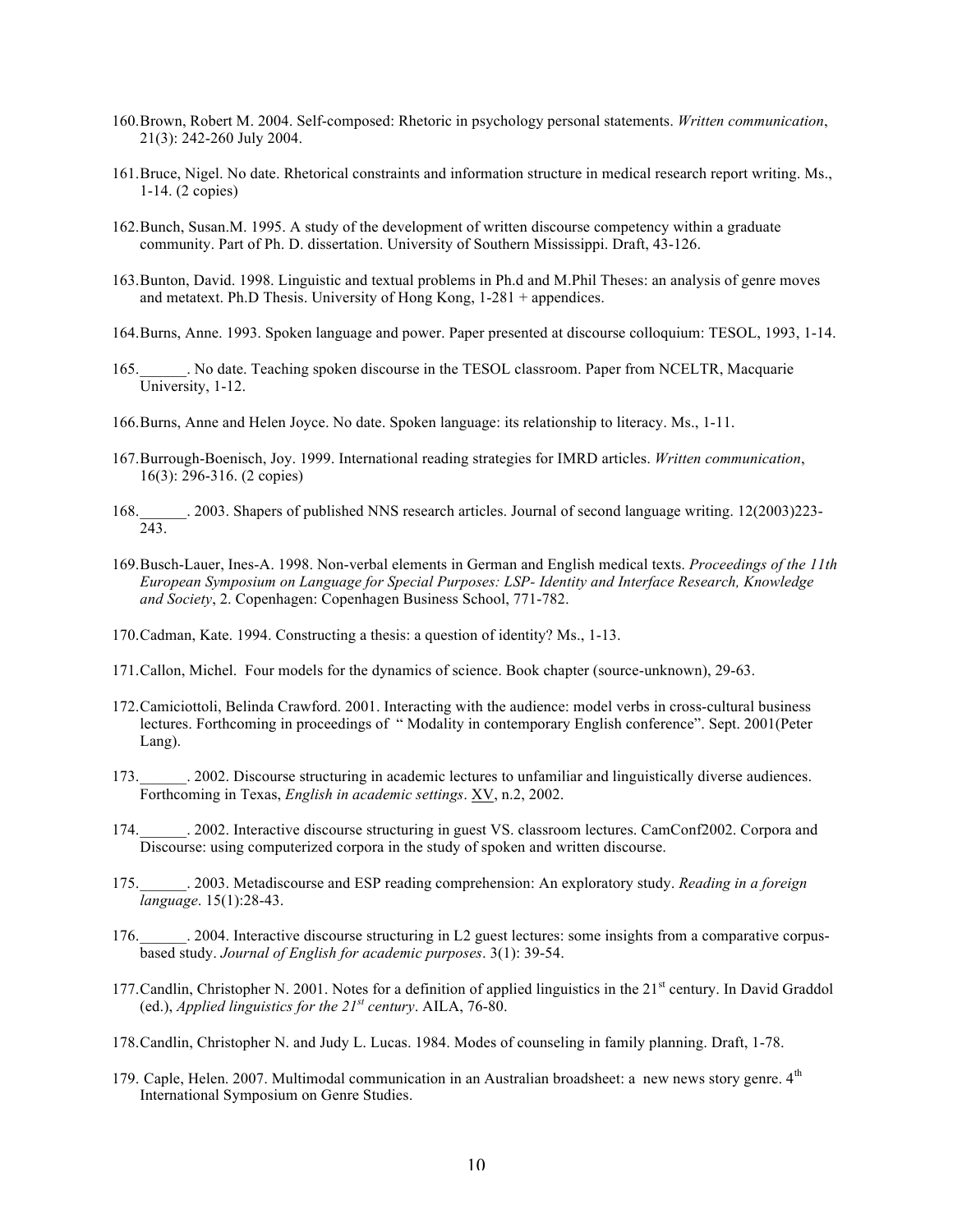- 180.Cargill, Margaret and Patrick O'Connor. 2006. *Getting Research Published in English: Towards a Curriculum Design Model for Developing Skills and Enhancing Outcomes*. Revista Canaria de Estudios Ingleses. 53: 79-94.
- 181.Carter, Michael and Miriam Ferzli. 2004. Teaching genre to English first-language adults: a study of the laboratory report. *Research in the teaching of English*. V.38. May 2004. 395-419.
- 182.Casanave, Christine Pearson. 1993. Local interactions: constructing contexts for composing in a graduate sociology program. Draft prepared for G. Braine and D. Belcher (eds.), *Academic writing in a second language: essays on research and pedagogy*. Westport : Greenwood Publishing Group, Inc., 1-45. (Published later in G. Braine and D. Belcher (eds.), *Academic writing in a second language: essays on research and pedagogy*. Westport : Greenwood Publishing Group, Inc., 1995)
- 183.\_\_\_\_\_. 1998. Transitions: the balancing act of bilingual academics*. Journal of second language writing*, 7(2): 175-203.
- 184. \_\_\_\_\_. 2003. Multiple uses of applied linguistics literature in a multidisciplinary graduate EAP class*. ELT Journal*. 57(1): 43-50.
- 185.Cazden, Courtney B. 1992. Writing about cats: contrasting ideologies of writing instruction. Draft prepared for D. Keller-Cohen (ed.), *Literacy: interdisciplinary conversations*. Cresskill, NJ: Hampton Press, 1-17. (Published later in D. Keller-Cohen (ed.), *Literacy: interdisciplinary conversations.* Cresskill, NJ: Hampton Press, 1994)
- 186.Ceccarelli, Leah. 1994. A masterpiece in a new genre: the rhetorical negotiation of two audiences in Schrödinger's 'What is life?' *Technical communication quarterly*, 3(1): 7-17.
- 187.Cetina, Karin Knorr. No date. Laboratory studies: the cultural approach to the study of science. Book chapter (source-unknown), 140-166.
- 188.Chambliss, Marilyn, Robert Calfee and Irene Wong. No date. Structure and content in science textbooks: where is the design? Ms., 1-37.
- 189.Chambon, Adrienne and Daniel Simeoni. 1998. Modality in the therapeutic dialogue. In Antonia Sánchez-Macarro and Ronald Carter (eds.), *Linguistic choice across genres: variation in spoken and written English*. Amsterdam/Philadelphia: John Benjamins Publishing Company, 239-263.
- 190.Chan, Michele. No date. Writing to membership in disciplinary discourse communities. Ms.
- 191.Chang, Yu-ying. 1996. The emergence of discourse communities in Usenet. Term paper, 1-14. (2 copies)
- 192.\_\_\_\_\_\_. 1997. Elements of informality in English scholarly writing: prescriptivism vs. pragmatics. Qualifying research paper, 1-79.
- 193.Chang, Yu-ying and Yi-ping Hsu. 1995. Request on E-mail: a cross-culture comparison. Paper submitted to Prof. John M. Swales, 1-33.
- 194.\_\_\_\_\_\_. 1998. Request on E-mail: a cross-culture comparison. *RELC journal*, 29(2): 121-151.
- 195.Chang, Yu-ying and John M. Swales. 1999. Informal elements in English academic writing: threats or opportunities for advanced non-native speakers? In Christopher N. Candlin and Ken Hyland (eds.), *Writing: texts, processes and practices*. White Plains: Longman Publishing Group, 145-167.
- 196.Chapman, Raymond. 1997. Changing perspectives in genre theory. *Revue belge de philologie et d'histoire,* 75: 617-628.
- 197.Charles, Mirjaliisa. 1998. Europe: oral business communication. *Business communication quartely,* 61(3): 85- 93.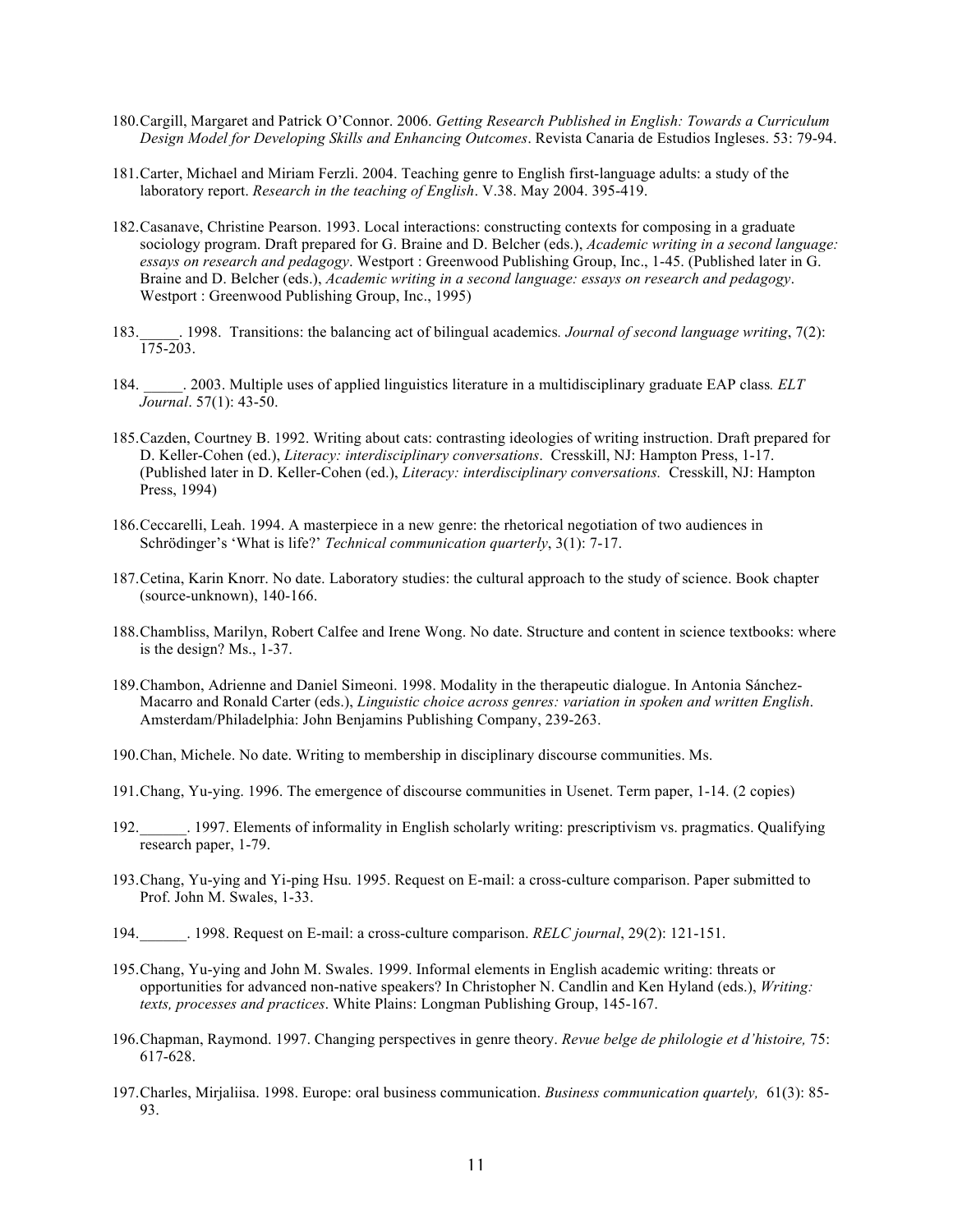- 198.Charney, Davida H. and Richard A. Carlson. 1995. Learning to write in a genre: what student writers take from model texts. *Research in the teaching of English,* 29(1): 88-125.
- 199.Charrow, Veda. 1979.*What is Plain English, anyway?* Washington, DC: Document Design Center.
- 200.Cheng, Winnie. 1998. Learning how and when to speak indirectly. In *TALC*. Oxford: Keble College, 33-41.
- 201.Cheng, Winnie and Martin Warren. 1998. Exploiting the Hong Kong corpus of spoken English for research, learning and teaching purposes. In *TALC*. Oxford: Keble College, 205-212.
- 202.Cheng, An. 2004. Understanding learners and learning in ESP genre-based writing instruction: what, why, and how. AAAL. Portland. 1-28.
- 203.Chew, Phyllis Ghim-Lian. 1997. Generic power at the gate. *World Englishes*, 16(3): 395-405.
- 204.Chin, Elaine. 1992. Learning to write the news: final report. Unpublished report. Educational Studies Program, School of Education, University of Michigan, 1-12.
- 205.Christie, Frances. 1991. Pedagogical and content registers in a writing lesson. *Linguistics and education,* 3: 203- 224.
- 206.\_\_\_\_\_\_. 1992. Literacy in Australia. *ARAL: annual review of applied linguistics,* 12: 142-155.
- 207.\_\_\_\_\_\_. 1993. The role of genre in the development of a theory of language and learning across the disciplines. Revised version of paper, entitled 'The place of genres in teaching critical social literacy' originally given to the 30<sup>th</sup> Annual Conference of the United Kingdom Reading Association, held at Downing College, Cambridge, July 30-August 2, 1993, 1-24.
- 208.\_\_\_\_\_\_. 1993?. Negotiating school learning. Draft, 1-35. (published later in R. Hasan and G. Williams (eds.), *Literacy in society*. London/New York: Longman, 1996, 142-155)
- 209.\_\_\_\_\_\_. 1999. Genre theory and ESL teaching: a systemic functional perspective. *TESOL quarterly*, 33(4): 759- 767.
- 210.\_\_\_\_\_\_. No date. The contributions of systemic linguistics to mother tongue education as developed in Australia. Paper presented at a Symposium on Usefulness for Mother Tongue Education of Research in Related Fields of Study, organized by the Scientific Commission on Mother Tongue Education at the 9th World Congress of Applied Linguistics, Kalithea, Greece, 15-21 April 1990, 1-16.
- 211.\_\_\_\_\_\_. No date. Developing an educational linguistics for English language teaching: a systemic functional linguistic perspective. Draft, 1-33. (to appear in *Functions of language*, 2. Philadelphia: John Benjamin, 1994)
- 212.\_\_\_\_\_\_. No date. Writing in schools: generic structures as ways of meaning. Book chapter (source: unknown), 221-240.
- 213.Chu, Becky Kwan Siu. 1996. *Introductions in state-of-the-arts, argumentative, and teaching tips TESL journal articles: three possible sub-genres of introduction?* Kowloon, Hong Kong: Academic and Professional Book Centre, City University of Hong Kong.
- 214.Clark, Gregory. 1997. Genre as relation: on writing and reading as ethical interaction. In Wendy Bishop and Hans Ostrom. (eds.), *Genre and writing*. Plymouth, NH: Boynton/Cook Publishers, 125-134.
- 215. Clark, Irene. 2007. Accessing the performative through genre: genre theory and literary texts. 4<sup>th</sup> International Symposium on Genre Studies.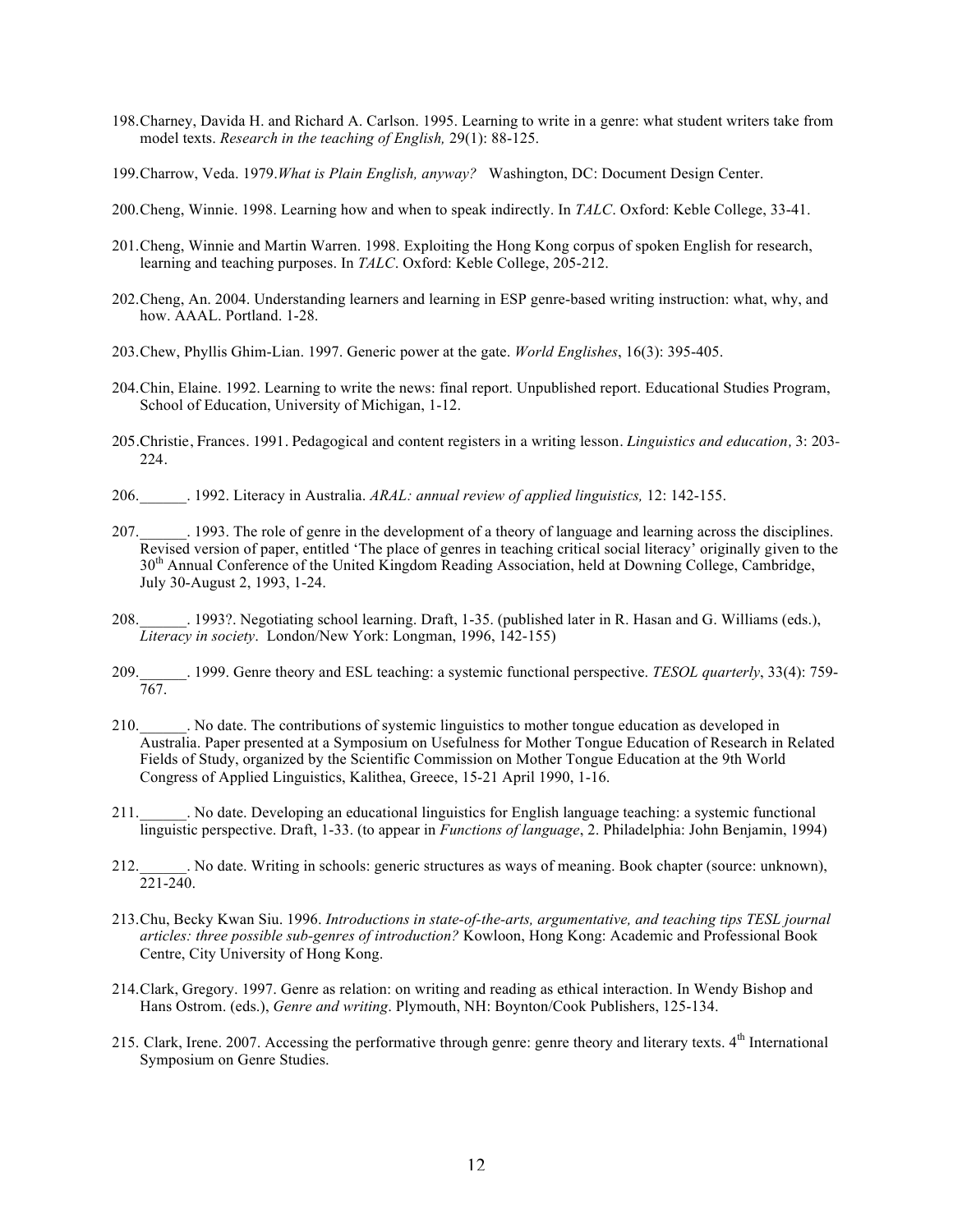- 216. Clary-Lemon, Jennifer. 2007. On genre: attending to the local in the effects of graduate writing prompts.  $4<sup>th</sup>$ International Symposium on Genre Studies.
- 217.Clyne, Michael. 1987. Cultural differences in the organization of academic texts: English and German. *Journal of pragmatics,* 11: 211-247.
- 218.\_\_\_\_\_\_. 1991. The sociocultural dimension: the dilemma of the German-speaking scholar. In Hartmut Schroder (ed.), *Subject-oriented texts: languages for special purposes and text theory.* Berlin: Walter de Gruyter, 49-67.
- 219.Cmejrková, Svetla. 1994. Non-native (academic) writing. Paper presented at Helsinki symposium, May, 1994, 1-10.
- 220.\_\_\_\_\_\_. 1996. Academic writing in Czech and English. In E. Ventola and A. Mauranen, (eds*.), Academic writing: interculture and textual issues.* Philadelphia: John Benjamin, 137-152.
- 221.Cohen, Andrew. Writing as process and product. Draft (Chapter 6 to appear in *Language learning: insights for learners, teachers, and researchers.* Newbury House/Harper and Row), 115-153.
- 222.Cohen, Andrew and Marilda Cavalcanti. 1992. Feedback on compositions: teacher and student verbal reports. In B. Kroll (ed.). *Second language writing: research insights for the classroom*. Port Chester, NY: Cambridge U Press, 155-177.
- 223.Collot, Milena and Nancy Belmore. 1996. Electronic language: a new variety of English. In Susan C. Herring (ed.), *Computer-mediated communication: linguistic, social, and cross-cultural perspectives*. Amsterdam: John Benjamins, 13-28.
- 224.Comprone, Joseph. 1994. Writing across the curriculum: where do we go from here? In C. F. Schryer and L. Steven (eds.), *Contextual literacy: writing across the curriculum.* Winnepeg: Inkshed, 103-116.
- 225.Connell, Ian and Dariusz Galasinski. 1998. Academic mission statements: an exercise in negotiation. *Discourse and society*, 9(4): 457-479.
- **226.Connor, Ulla. 1988. Linguistic/rhetorical measures for international persuasive student writing. Draft. (published later in** *Research in the teaching of English***, 24: 67-87) (John?)**
- 227.\_\_\_\_\_\_. 1995. Analyzing writing in an international brokerage company: a case study. Report with Tuija Helle, 1-23.
- 228.\_\_\_\_\_\_. 1996. Contrastive rhetoric: interdisciplinary approaches to cross-cultural writing. Book draft, 1-395. (Published later in 1996, New York: Cambridge University Press)
- 229.\_\_\_\_\_\_. 1999a. Learning to write academic prose in a second language: a literacy autobiography. In George Braine (ed.), *Non-native educators in English language teaching*. Mahwah, NJ: Lawrence Erlbaum Associates, Publishers, 29-42.
- 230.\_\_\_\_\_\_. 1999b. How like you our fish? Accommodation in international business communication. In M. Hewings and C. Nickerson (eds.), *Business English: research with practice*. Longman, 115-128.
- 231.\_\_\_\_\_\_. 2000. Variation in rhetorical moves in grant proposals of US humanists and scientists. *Text* 20(1): 1-28.
- 232.\_\_\_\_\_\_. No date. Research and teaching of argumentation in the disciplines: applying the Toulmin model. Ms., 1-20.
- 233.Connor, Ulla, Kenneth W. Davis and Teun de Rycker. 1995. Correctness and clarity in applying for overseas job: a cross-cultural analysis of US and Flemish applications. *Text*, 15(4): 457-475. (2 copies: 1 photocopied/1 offprint)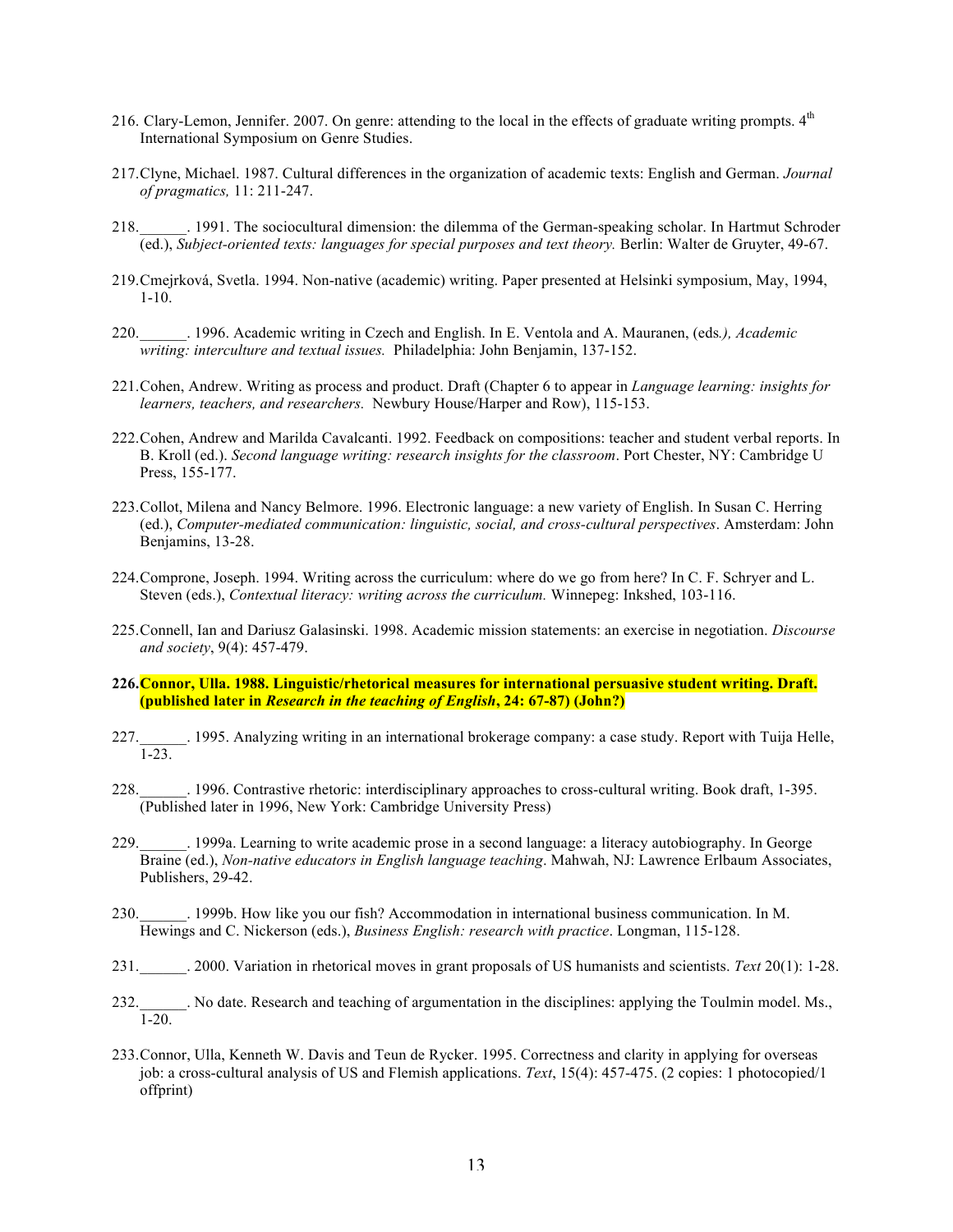- 234.Connor, Ulla and Melinda Kramer. 1992. Writing from sources: case studies of graduate students in business management. Draft, 1-28. (Published later in D. Belcher and G. Braine (eds.), *Academic writing in a second language*. Westport: Greenwood Publishing Group, Inc. 1995)
- 235.Connor, Ulla and Anna Mauranen. 1999. Linguistic analysis of grant proposals: European Union research grants. *English for specific purposes*, 18(1): 47-62.
- 236.\_\_\_\_\_\_. No date. Grant proposals: a model for analysis. Ms., 1-30. (2 copies)
- 237.Connor, Ulla, and Susan Mayberry. 1996. Learning discipline-specific academic writing. In E. Ventola and A. Mauranen (eds.), *Academic writing: interculture and textual issues*. Philadelphia: John Benjamin, 231-253.
- 238.Cooper, Catherine. 1985. Aspects of article introductions in IEEE publications. Masters thesis, University of Aston, Birmingham.
- 239.Cope, Bill and Mary Kalantzis. 1993. Introduction: how a genre approach to literacy can transform the way writing is taught. In B. Cope and M. Kalanzis (eds.), *The power of literacy*. Bristol, PA: The Falmer Press, 1-21.
- 240.Coulthard, Malcolm and Margaret Ashby. No date. A linguistic description of doctor-patient interviews. Ms., 1- 5.
- 241.Couture, Barbara. 1992. Categorizing professional discourse: engineering, administrative, and technical/professional writing. *Journal of business and technical communication*, 6(1): 5-37. (2 copies)
- 242.\_\_\_\_\_\_. 1993. Provocative architecture: a structural analysis of Gould and Lewontin's 'Spandrels of San Marco'. Draft, 1-39. (Published later in J. Selzer (ed.), *Understanding scientific prose.* Madison, WI: University of Wisconsin Press, 1993)
- 243.Cozzens, Susan E. 1985. Comparing the sciences: citation context analysis of papers from neuropharmacology and the sociology of science. *Social studies of science*, 15: 127-153.
- 244.\_\_\_\_\_\_. 1989. What do citations count? The rhetoric-first model. *Scientometrics*, 15(5/6): 437-447.
- 245.Crandall, Jo Ann. 1981. Functional literacy of clerical workers: strategies for minimizing literacy demands and maximizing available information. Paper presented at the annual meeting of the American Association of Applied Linguistics, New York, December 1981, 1-12.
- 246.Craswell, Gail. 1993. Maintaining textuality: a case study of the problematic use of academic discourse conventions in the thesis text of an international graduate student. Manuscript submitted to *ESP*, 1-33.
- 247.\_\_\_\_\_\_. 1994. An interdisciplinary model of textual analysis: discourse convention in thesis writing. Ms., 1-38.
- **248.Crismore, Avon and Rodney Farnsworth. 1988. Scientific rhetoric, metadiscourse, and power: Darwin's**  *Origin***. Paper presented at 1988 Rhetoric Society of America.**
- 249.\_\_\_\_\_\_. 1990. Metadiscourse in popular and professional scientific discourse. In Walter Nash (ed.), *The witing scholar: studies in academic discourse*. Newbury Park/London: Sage Publications, 118-136.
- **250.\_\_\_\_\_\_. No date. Mr. Darwin and his readers: exploring interpersonal metadiscourse as a dimension of ethos.**
- 251.Cronin ,Blaise. 1991. Let the credits roll: a preliminary examination of the role played by mentors and trusted assessors in disciplinary formation. *The journal of documentation*. 47(3): 227-239.
- 252.Cronin, Blaise, Mckenzie, Gail and Stiffler, Michael. 1992. Patterns of acknowledgement. *The journal of documentation,* 48(2): 107-122.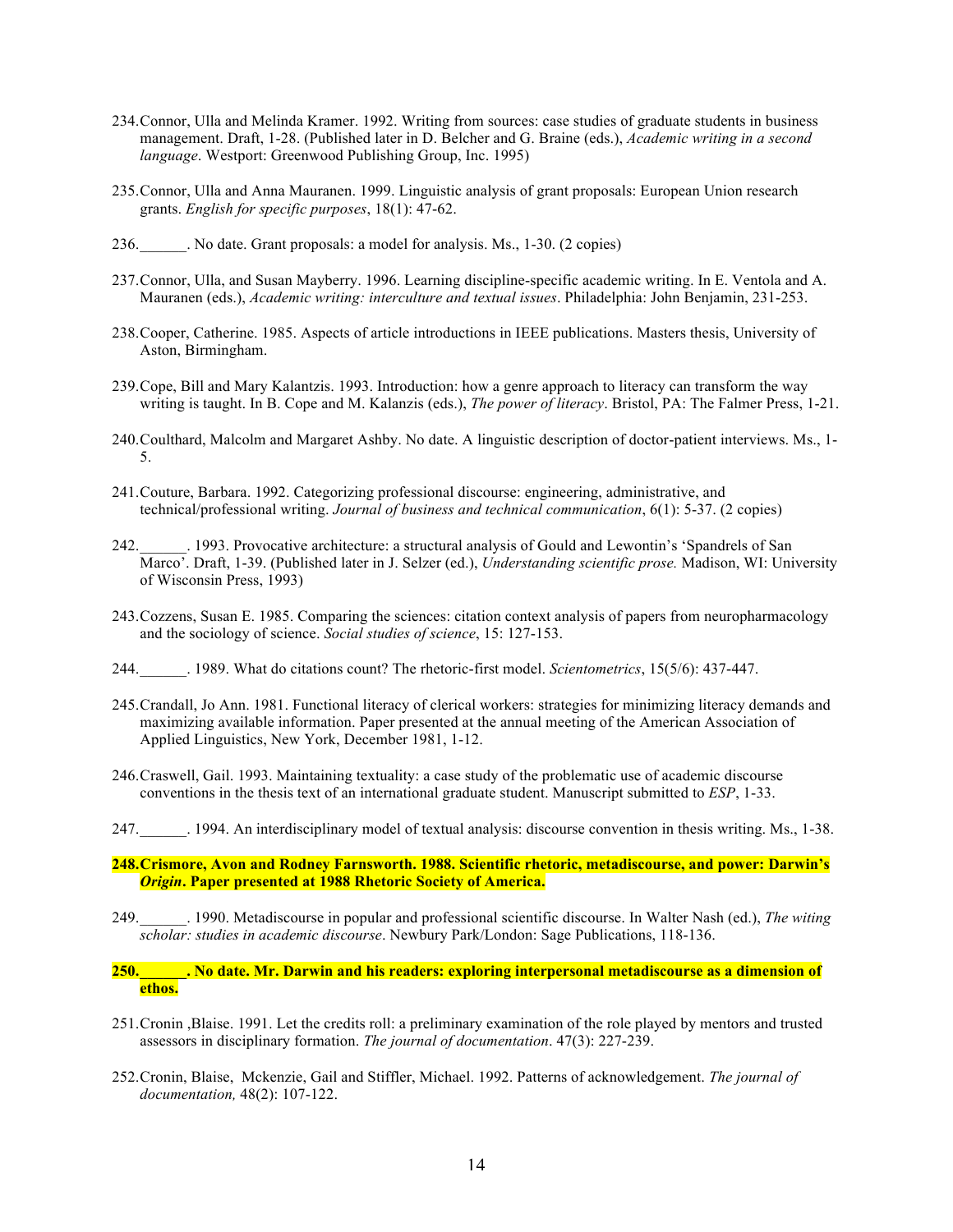- 253.Cronin, Blaise, Mckenzie, Gail and Rubio, Lourdes. 1993. The norms of acknowledgement in four humanities and social science disciplines. *The journal of documentation*, 49(1): 29-43.
- 254.Cronin ,Blaise and Overfelt, Kara. 1994. The scholar's courtesy: a survey of acknowledgement behaviour . *The journal of documentation*, 50(3): 165-196.
- 255.Crookes, Graham. No date. Towards a validated analysis of scientific text structure. Ms., 1-27. (Published later in 1986 in *Applied linguistics*, 7(1): 57-70)
- 256.Dahbi, Mohammed. No date. Is there an American way of writing? Published paper (source unknown), 66-71.
- 257.Dannels, Deanna P. 2003. Are there any quwstions? A genre analysis of "crits" in design studios. North Carolina State University. 1-40.
- 258.Davies, Alan. 1982. Spaces between silences: verbal interaction in Quaker meetings*. Nottingham linguistic circular*, 11(1): 44-63.
- 259.\_\_\_\_\_\_. 1988. Talking in silence: ministry in Quaker meetings. In N. Coupland (ed.). *Styles of discourse*. London: Croom Helm, Ltd., 105-137.
- 260.\_\_\_\_\_\_. 1992. The language of textbooks. Revised contribution to *The encyclopedia of language and linguistics* (Oxford: Pergamon Press, Feb. 1992), 1-13.
- 261.Davies, Eirlys. No date. Routines and realities: some sources of misunderstanding in cross-cultural communication. Published paper (source unknown), 72-81.
- 262. Denardi, Didie Ana Ceni, Greggio, S., Dellagnello, A.K., & Gil, G. 2007. Cohesion and thematic structure: a SFL-based analysis of academic abstracts. 4<sup>th</sup> International Symposium on Genre Studies.
- 263.Detweiler, Jane.1997. Narratives of the novice: genres of naturalistic research as "storied inquiry". In Wendy Bishop and Hans Ostrom (eds.). *Genre and writing*. Portsmouth, NH: Boynton/Cook Publishers, 135-147.
- 264.Devitt, Amy J. 1991. Intertextuality in tax accounting: generic, referential, and functional. In Charles Bazerman and James Paradis (eds.), *Textual dynamics of the professions*, Madison: University of Wisconsin Press, 336- 357.
- 265.\_\_\_\_\_\_. 1993. Generalizing about genre: new conceptualizations of an old concept. *College composition and communication,* 44(4): 573-586.
- 266.\_\_\_\_\_\_. 1996. Review: genre, genres, and the teaching of genre. *College composition and communication,*  $47(4): 605-615.$
- 267.\_\_\_\_\_\_. 1997. Genre as language standard. In Wendy Bishop and Hans Ostrom (eds.), *Genre and Writing*. Boynton/Cook Publishers, 45-55.
- 268.Deng, Jie. 2003. Integrating Pragmatic perspective into genre analysis of refusal letters. Zhejiang University. China.
- 269.Dias, Patrick. 1992. Initiating students . . .. Handout at Rethinking Genre Conference. Carleton University, Ottawa, Ontario, 1-3.
- 270.Dimakides, Nicholas, Tuomi, Peggy and Wilson, David. 1999. AWARE: academic writing action research interim report. In Anne Räsänen & Elina Randel (eds.), *Towards learner and teacher autonomy: self-directed*  learning as a departmentalpolicy for quality development in language centre instruction, Action research report 3 from the Jyväskylä University Language Centre, 84-89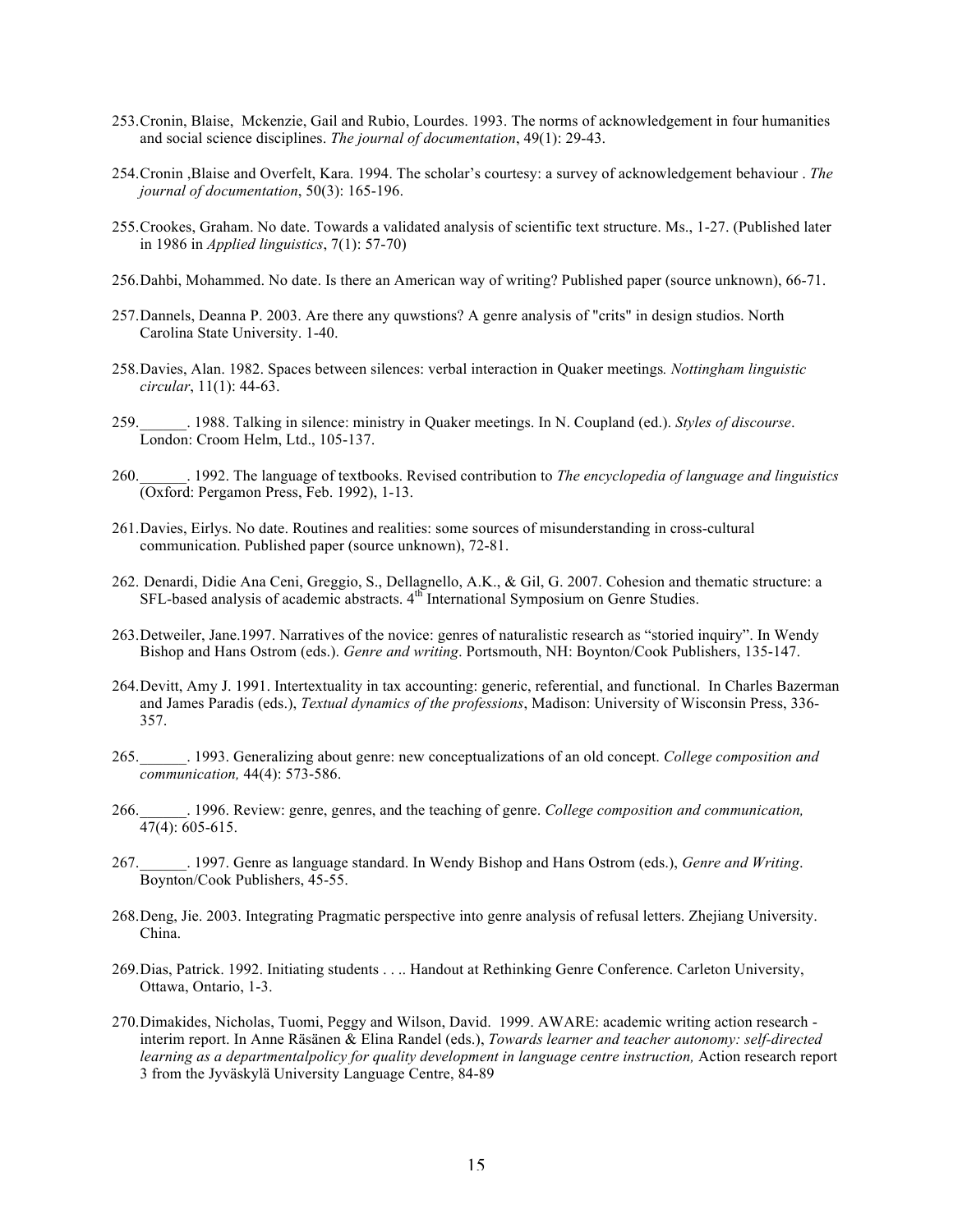- 271.Dipardo, Anne and Sarah Warshauer Freedman. 1987. Historical overview: groups in the writing classroom. (Technical report #4.) Center for the Study of Writing, UC-Berkeley and Carnegie-Mellon University, 1-17.
- 272.Donahue, Tiane. 2007. Reframing "Writing in the Disciplines" and genre: cross-cultural explorations.
- 273.Dong, Yu Ren. 1996. Learning how to use citations for knowledge transformation: non-native doctoral students' dissertation writing in science. *Research in the teaching of English,* 30(4): 428-457.
- 274.\_\_\_\_\_\_. 1998. Non-native graduate student's thesis/dissertation writing is science: self-reports by students and their advisors from two U.S. institutions. *English for specific purposes*, 17(4): 369-390.
- 275.Douglas, Dan and Larry Selinker. 1994. Native and non-native teaching assistants: a case study of discourse domains and genres. In C. Madden and C. Myers (eds*.), Discourse and performance of international teaching assistance*. Alexandria, VA: TESOL, 221-231.
- 276.Downing, Angela and Julia Lavid. 1998. Information progression strategies in administrative forms. In Antonia Sánchez-Macarro and Ronald Carter (eds.), *Linguistic choice across genres: variation in spoken and written English*. Amsterdam/Philadelphia: John Benjamins Publishing Company, 99-115.
- 277.Dressen, Dacia F. 1999. Le "cadre geologique" dans l'article de geologie en francais et en anglais: credibilite en retenue sur le terrain. Paper presented at GERAS (France), March 1999, 1-16.
- 278.\_\_\_\_\_\_. 2000. Silence textual et image: la démarcation entre le dit et le non-dit dans le compte rendu du travail de terrain en géologie. Paper presented at GERAS (Di Jon), 2000, 1-11.
- 279.\_\_\_\_\_\_. 2000. Silence textual et image: traduction et réduction du travail de terrain en géologie. Paper submitted to *ASP*, 2000, 1-19.
- 280.\_\_\_\_\_\_. 2000. Textual silence in contemporary written scientific discourse: an embedded part-genre for geologusts recounting of the field mission. Paper at the Oslo "genre" conference, May 2000, 1-14.
- 281.\_\_\_\_\_\_. 2003. Geologists' implicit persuasive strategies and the construction of evaluative evidence. *Journal of English for academic purposes*. 3(4).
- 282.\_\_\_\_\_\_. 2004. Agency in the scientific text: the salient and silent accounts of the field geologist. Manuscript. Ch. 1.
- 283.Dressen, Dacia F. and John M. Swales. 1998. "Geological setting/Cadre géologique" in English and French petrology articles: muted indications of explored places. Ms., 1-20. (To appear in A. Trosberg (ed.), *Analyzing professional genres*. Amsterdam/Philadelphia: Benjamins, 2000)
- 284.\_\_\_\_\_\_. 2000. "Geological setting/Cadre géologique" in English and French petrology articles: muted indications of explored places. In A. Trosberg (ed.). *Analyzing professional genres*. Amsterdam/Philadelphia: John Benjamins Publishing Company, 57-76. (2 copies)
- 285.Drury, Helen. 1991. Literacy at tertiary level: making explicit the writing requirements of a new culture. In Frances Christie (ed.), Literacy in social processes: papers from the Inaugural Australian Systemic Linguistics Conference, held at Deakin University, January 1990, 214-227.
- 286.Drury, Helen and Carolyn Webb. 1989. Using text analysis strategies to improve student writing. In Helen Edwards and Simon Barraclough (eds.), *Research and development in higher education* 11, Sidney: Higher Education Research and Development Society of Australasia (HERDSA), 92-99.
- **287.\_\_\_\_\_\_. 1991a. Literacy at tertiary level: Making explicit the writing requirements of a new culture. In Frances Christie (ed.),** *Literacy in social processes***. Papers from the Inaugural Australian Systemic Linguistics Conference, Deakin University, Victoria, 214-227.**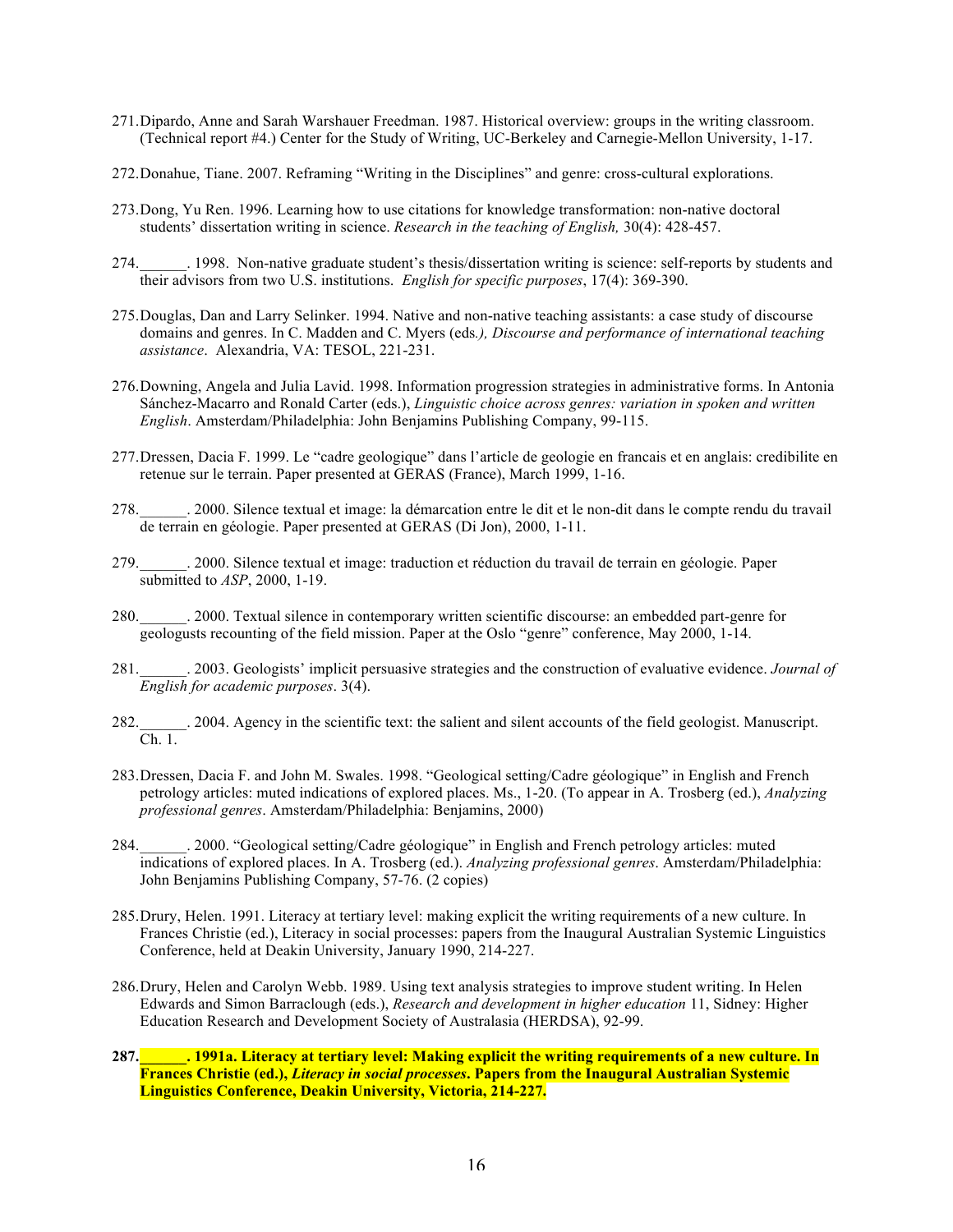- 288.\_\_\_\_\_\_. 1991b. Teaching academic writing at the tertiary level. *Prospect: a journal of Australian TESOL*, 7(1): 7-27.
- 289.Dubois, Betty Lou. 1972. Syntactic structures in text. In Myrna Gopnik (ed.), *Linguistic structures in scientific texts*. The Hague: Mouton, ??-114.
- 290.\_\_\_\_\_\_. 1985. The construction of noun phrases in biomedical slide talks. Paper presented at the 5th European Symposium on LSP, Louvain, Belgium, October 1985, 1-11.
- 291.\_\_\_\_\_\_. 1988a. Citation in biomedical journal articles. *English for specific purposes,* 7: 181-193.
- 292.\_\_\_\_\_\_. 1988b. 'Hey, she didn't really say it': pseudo-quotation in current English communication. Ms., 1-23.
- 293.\_\_\_\_\_\_. No date a. From *New England journal of medicine* and *journal of the American medical association* through the Associated Press to local newspapers: scientific translation for the laity. Ms., 1-*8 (*To appear in T. Bungarten (ed.), *Wissenschaft und Gesellschaft*. Bonn: Bouvier)
- 294.\_\_\_\_\_\_. No date b. 'Something on the order of around 40 to 44': imprecise numerical expressions in biomedical slide talks. Ms., 1-24 (Published later in *Language in society* 16(4): 527-541, 1987) (2 copies)
- 295.\_\_\_\_\_\_. No date c. From narrative toward exposition: materials and methods sections of biomedical journal articles. Ms., 1-54 (Published later in Shin Ja J. Hwang & William R. Merrifield (eds.), *Language in context: essays for Robert E. Longacre.* Dallas, TX: Summer Instit of Linguistics, 1992, 157-188)
- 296.\_\_\_\_\_\_. No date d. Literature citation in biomedical sciences. Ms., 1-12. (Published later in Richard V. Teschner and Edward L. Blansitt (eds.), *Festschrift for Jacob Ornstein*. New York : Newbury House Publishers, 1980, 97-104)
- 297.\_\_\_\_\_\_. No date e. The construction of noun phrases in biomedical journal articles. Ms., 1-20.
- 298.\_\_\_\_\_\_. No date f. A reformulation of thematic progression typology. Ms., 1-39 (Published later in *Text*, 7(2):  $89-116, 1987$
- 299.Dudley-Evans, Tony. 1997. Genre: how far can we, should we go? *World Englishes*, 16(3): 351-358. (2 copies)
- 300.\_\_\_\_\_\_. 2000. Genre analysis: a key to a theory of ESP? *Ibérica*, 2: 3-11.
- 301.Dudley-Evans, Tony and Willie Henderson. 1993. The development of the economics article: 1891 to 1980. *Finlance: a Finnish journal of applied linguistics,* 12: 159-180.
- 302.Dudley-Evans, Tony and Maggie Jo St. John. 1998. *Developments in ESP: a multidisciplinary approach*. Cambridge, UK: Cambridge University Press.
- 303.Duranti, Alessandro. 1997. Beyond Bakhtin or the dialogic imagination in academia. *Pragmatics*, 3(3): 333- 340.
- 304.Duszak, Anna. 1994. Academic discourse and intellectual styles. Ms., 1-31. (Published later in *Journal of Pragmatics,* 21:129-313)
- 305.\_\_\_\_\_. Academic writing in English and Polish: comparing and subverting genres. *International Journal of Applied Linguistics*, 8(2): 191-213.
- 306.Dyer, Brenda. 1996. L1 and L2 composition theories: Hillocks' 'environmental mode' and task-based language teaching. *ELT journal,* 50(4): 312-317.
- 307.Dyer, Judy. 1992. Contrastive discourse analysis of English and Chinese obituaries. MA Thesis. Exeter University, England.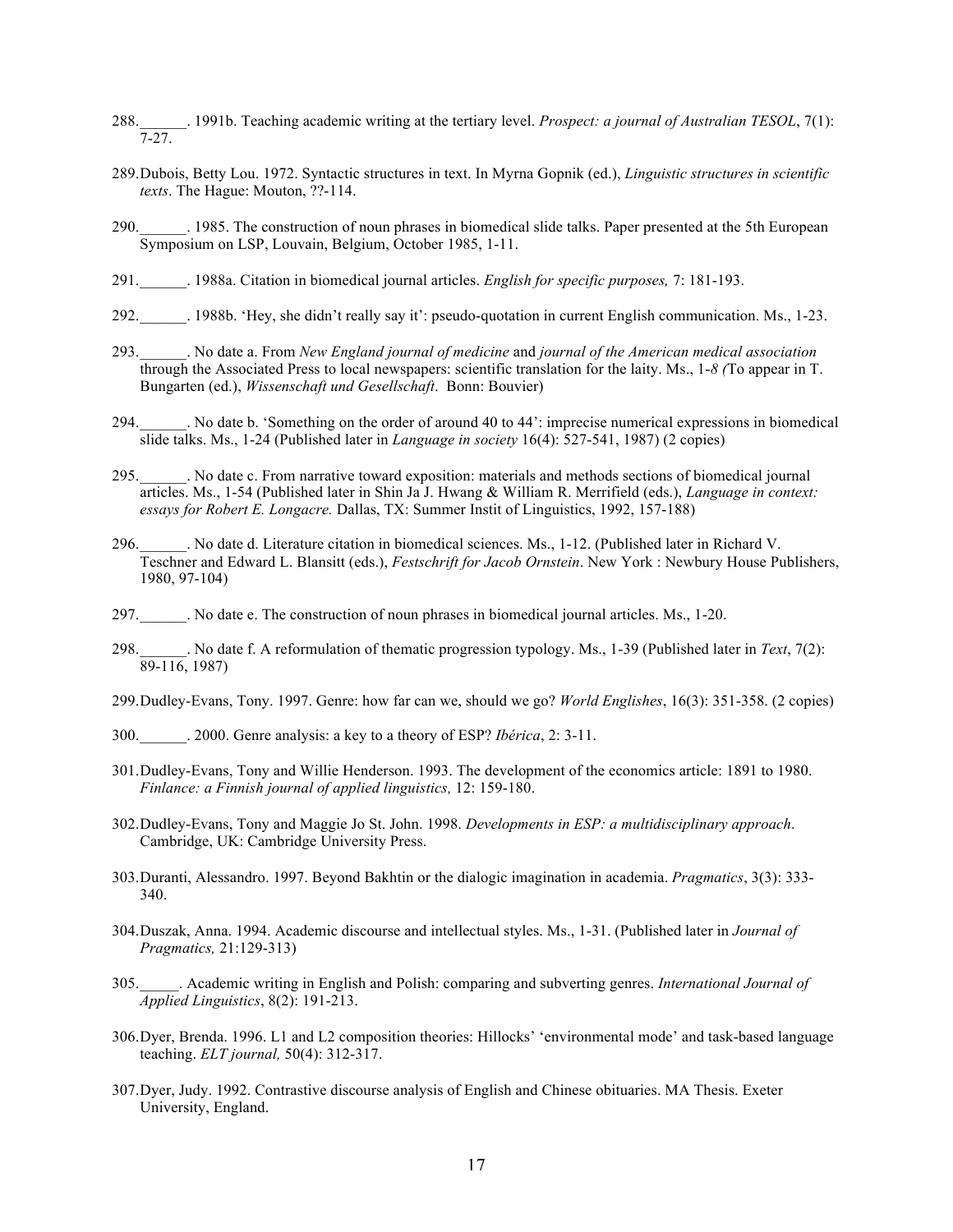- 308. The construction of professional expertise in narratives of personal experience. Qualifying research paper. Program in Linguistics, University of Michigan, 1-81.
- 309.Eckkrammer, Eva Martha. 1998. Diachronic change and intercultural differences in medical textforms*. Proceedings of the 11th European Symposium on Language for Special Purposes: LSP- Identity and Interface Research, Knowledge and Society*, 2. Copenhagen: Copenhagen Business School, 602-612.
- 310.Edminster, Jude and Joe Moxley. 2002. Graduate education and the evolving genre of electronic theses and dissertations. *Computer and Composition*, 116(2002): 1-16.
- 311. Elias, Carmen Teresa do Nascimento. 2007. A genre analysis of ads from charity institutions. 4<sup>th</sup> International Symposium on Genre Studies.
- 312. Emmons, Kimberly. 2007. Uptake and the biomedical subject. 4<sup>th</sup> International Symposium on Genre Studies.
- 313.Engberg, Jan. 1998. Linguistic methods in the description of legal texts. *Proceedings of the 11th European Symposium on Language for Special Purposes: LSP- Identity and Interface Research, Knowledge and Society*, 2. Copenhagen: Copenhagen Business School, 985-986.
- 314.\_\_\_\_\_\_. No date. Zeitlicher und kultureller Wandel von Texthandlungsmustern in Geschäftsbriefen. Ms., 1-15.
- 315.Engberg, Jan, Finn Frandsen, and John M. Swales. No date. Research in business and professional communications in Europe: present trends and future prospects. Paper submitted to *Journal of business and technical communication*, 1-29.
- 316.Erickson, Frederick. 1982. Classroom discourse as improvisation: relationships between academic task structure and social participation structure in lessons. In Louise C. Wilkinson (ed.), *Communicating in the classroom*. San Diego: Academic Press, Inc., 153-181.
- 317.*ESpecialist*. 12(1-2), 1991. Maria Antonieta Alba Celani and Heloisa Collins (eds.).
- 318.Essaigh, Tahani Nasr. 1999. A genre-based analysis of the questionnaire as a research tool. English Department, College of Higher Studies*,* King Saud University. 1-24 (with bibliography).
- 319.Eubanks, Philip. 1998. Genre and technical translation: social, textual, and educational exigence. *Journal of business and technical communication* 12(1): 50-70. (2 copies)
- 320.Evensen, Lars Sigfred. 1989. Contrastive rhetoric and developing discourse strategies. *Trondheim papers in applied linguistics(TRANS).* Dragvoll, Norway: University of Trondheim, 20-111.
- 321.\_\_\_\_\_\_. 1994. The hidden curriculum of technology for academic writing: toward a research agenda. Preliminary draft for Academic Writing Symposium*,* Helsinki, 1994, 1-13.
- 322.\_\_\_\_\_\_. 1996. The hidden curriculum of technology for academic writing: toward a research agenda. In E. Ventola and A. Mauranen (eds.), *Academic writing: interculture and textual issues.* Philadelphia: John Benjamins, 89-111.
- 323.Faber, Brenton. 1996. Rhetoric in competition: the formation of organizational discourse in conference on college composition and communication abstracts. *Written communication,* 13(3): 355-384.
- **324.Fahenstock, Jeanne. 1993. Genre and rhetorical craft.** *Research in the teaching of English***, 27(3): 50-56. (John)**
- 325.Faigley, Lester and Thomas P. Miller. 1982. What we learn from writing on the job. *College English*, 44: 557- 569.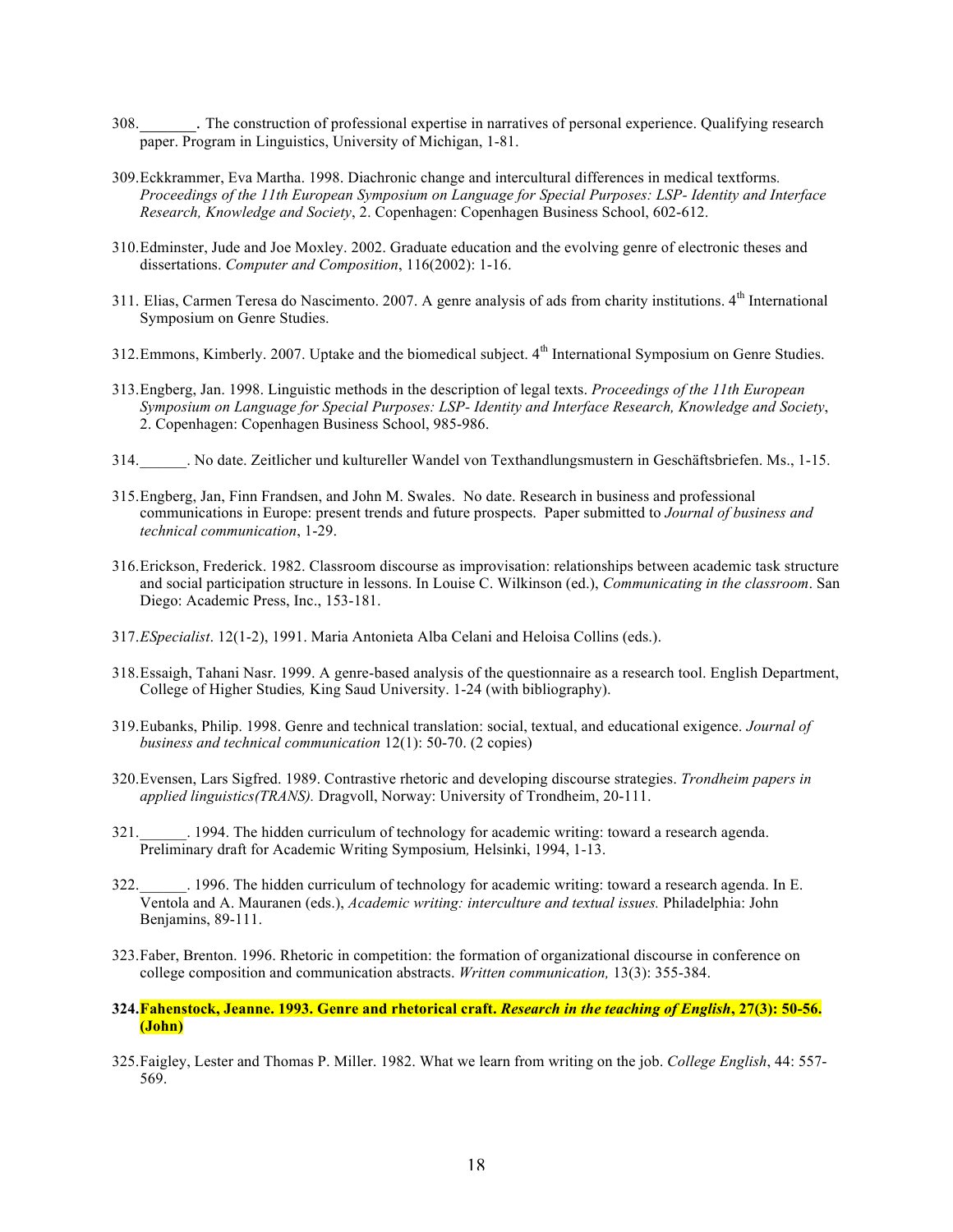- 326.Fairclough, Norman and Anna Mauranen. 1997. The conversationalisation of political discourse: a comparative view. In Jan Blommaert and Chris Bulcaen (eds.), Political linguistics. Amsterdam: John Benjamins Publishing Company, 89-199.
- 327.Fakhri, Ahmed. 1998. Narration in journalistic and legal discourse. *Text*, 18(4): 445-465. (2 copies)
- 328.Fathman, Ann K. and Elizabeth Whalley. 1992. Teacher response to student writing: focus on form versus content. In B. Kroll (ed.). *Second language writing: research insights for the classroom*. Port Chester, NY: Cambridge University Press, 178-190.
- 329.Feak, Chris B. and Susan M. Reinhart. No date. ESP for students of law/Meeting the needs of NNS law students/ English for legal studies: ESP for law students. Ms., 1-30. (forthcoming in *ESPJ*)
- 330.Feak, Chris B., Reinhart, Susan M. & Sinsheimer, Ann. No date. A preliminary analysis of law review notes. Ms., 1-34. (forthcoming in *ESPJ*)
- 331.Feak, Christine B. and John M. Swales. No date. Writing for publication: Corpus-informed materials for postdoctoral fellow in perinatology. 1-28.
- **332.Fennell, Barbara, Carl Herndl, and Carolyn Miller. 1987. Mapping discourse communities. Paper presented at Conference on College Composition and Communication. (?)**
- 333.Ferguson, Charles A. 1994. Dialect, register, and genre: working assumptions about conventionalization. In D. Biber and E. Finegan (eds.), *Sociolinguistic perspectives on register.* Oxford: Oxford University Press, 15-30.
- 334.Ferreira, Marilia Mendes. 2007. The effect of a genre-based writing course on ESL students' writing of argumentative texts. 4<sup>th</sup> International Symposium on Genre Studies.
- 335.Ferreira, Sidnea Nunes.2007. Multimodal genres: understanding text-image relationships in a Newsweek cover story. 4<sup>th</sup> International Symposium on Genre Studies.
- 336.Ferris, Dana and Barrie Roberts. 2001. Error feedback in L2 writing classes: how explicit does it need to be? *Journal of second language writing*, 10: 161-184.
- 337.Fiksdal, Susan. 1988. Verbal and non-verbal strategies of rapport in cross-cultural interviews*. Linguistics and education*, 1: 3-17.
- 338.Fill, Alwin. 2001. Language and ecology: ecolinguistic perspectives for 2000 and beyond. In David Graddol (ed.), *Applied linguistics for the*  $21^{st}$  *century*. AILA, 60-75.
- 339.Fishelov, David. 1997. Literary genres alive and kicking: the productivity of a literacy concept. *Revue belge de philologie et d'histoire,* 75: 653-663.
- 340.Flower, Linda. 1987. The role of task representation in reading-to-write. (Technical report #6.) Center for the Study of Writing, UC-Berkeley and Carnegie Mellon University.
- 341.\_\_\_\_\_\_. 1987. Interpretive acts: cognition and the construction of discourse. (Occasional paper #1.) Center for the Study of Writing, UC-Berkeley and Carnegie Mellon University. (2 copies)
- 342.Flowerdew, John. 1993. An educational, or process approach to the teaching of professional genres. *ELT Journal,* 47(4): 305-316.
- 343.\_\_\_\_\_\_. 2002. Academic discourse and the teaching of EAP. Paper at AAAL. 10 pages. City University of Hong Kong.
- 344.Flowerdew, Lynne. 1997. Interpersonal strategies: investigating interlanguage corpora. *RELC journal*, 28(1): 72-88.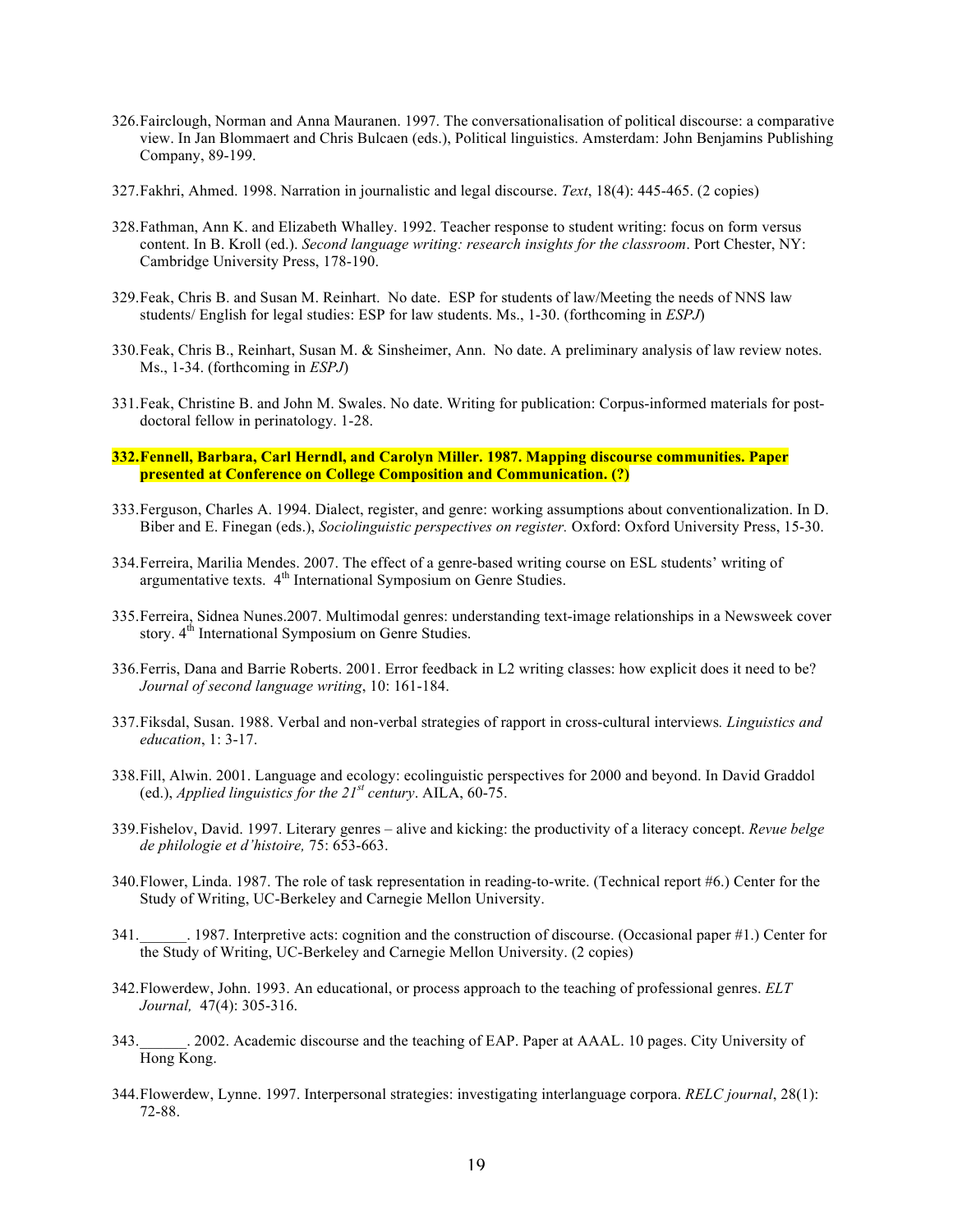- 345.\_\_\_\_\_\_. 2000. Using a genre-based framework to teach organizational structure in academic writing. *ELT journal*, 54(4): 369-378.
- 346.\_\_\_\_\_\_. 1998. A corpus-based analysis of referential and pragmatic errors in student writing. In *TALC*. Oxford: Keble College, 69-77.
- 347.Forman, Janis and Jone Rymer. 1999a. Defining the genre of the "case write-up." *The journal of business communication*, 36(2): 103-133. (2 copies)
- 348.\_\_\_\_\_\_. 1999b. The genre system of the Harvard case method. *The journal of business communication,* 13(4):  $373 - 400$ .
- 349.Fortanet. Inmaculada. 1998. Verb usage in academic writing: reporting verbs in economics research articles in English and Spanish. *Proceedings of the 11th European Symposium on Language for Special Purposes: LSP-Identity and Interface Research, Knowledge and Society*, 1. Copenhagen: Copenhagen Business School, 231- 240. (2 copies)
- 350.Frandsen, Finn. 2001. What do members of discourse communities have in common?. *New directions in nordic text linguistics and discourse analysis: methodological issues*. 69-78.
- 351.Frank, Jane. 1989. On conversational involvement by mail: the use of questions in direct sales letters. *Text*, 9(2): 231-259.
- 352.Freadman, Anne. 2002. Uptake. University of Queensland. *The rhetoric and ideology of genre*. 39-53
- 353.Fredrickson, Kirstin M. 1992. *The case of Swedish court documents*. TeFa #4 (=FUMS Rapport #165) Uppsala, Sweden: Uppsala University, Dept. of Scandinavian Languages, 1-106
- 354.\_\_\_\_\_\_. 1997. Genre and local discourse community: cultural variation in legal opinions. Paper presented at American Association of Applied Linguistics, 1-11 (plus appendix).
- 355.Fredrickson, Kirstin M. and John Swales M. 1994. Competition and discourse community: introductions from *Nysvenska studier.* In B. Gunnarson, P. Linell and B. Nordberg (eds.), *Text and talk in professional contexts*. Uppsala, Sweden: ASLA, 9-22. (2 copies)
- 356.Freebody, Peter, Allan Luke and Pam Gilbert. 1991. Reading positions and practices in the classroom. *Curriculum Inquiry,* 21(4): 435-457.
- 357.Freedman, Aviva. 1993. Show and tell? The role of explicit teaching in the learning of new genres. *Research in the teaching of English,* 27(3): 5-35.
- 358.\_\_\_\_\_\_.1997. Situating "genre" and situated genres: understanding student writing from a genre perspective. In Wendy Bishop and Hans Ostrom (eds.), *Genre and writing*. Plymouth: Boynton/Cook Publishers, 179-189
- 359.Freedman, Aviva, and Christine Adam. 1996. Learning to write professionally: "situated learning" and the transition form university to professional discourse. *Journal of business and technical communication,* 10(4): 395-427.
- 360.Freedman, Aviva, Christine Adam, and Graham Smart. 1994. Wearing suits to class: Simulating genres and simulations as genre. *Written communication,* 11(2): 193-226.
- 361.Fries, Peter. 1992. Informational flow in written advertising. Paper presented at Georgetown University Round Table, 1-16.
- 362.Frobert-Adamo, Monique. 1997. La recherche d'informations sur le(s) réseau(x) internet dans le cadre d'activités de recherches: aventure ou voyage organisé? Paper presented at Colloque hypermédia/cybermédia, Paris 10-Nanterre, 1-12.

 $\overline{a}$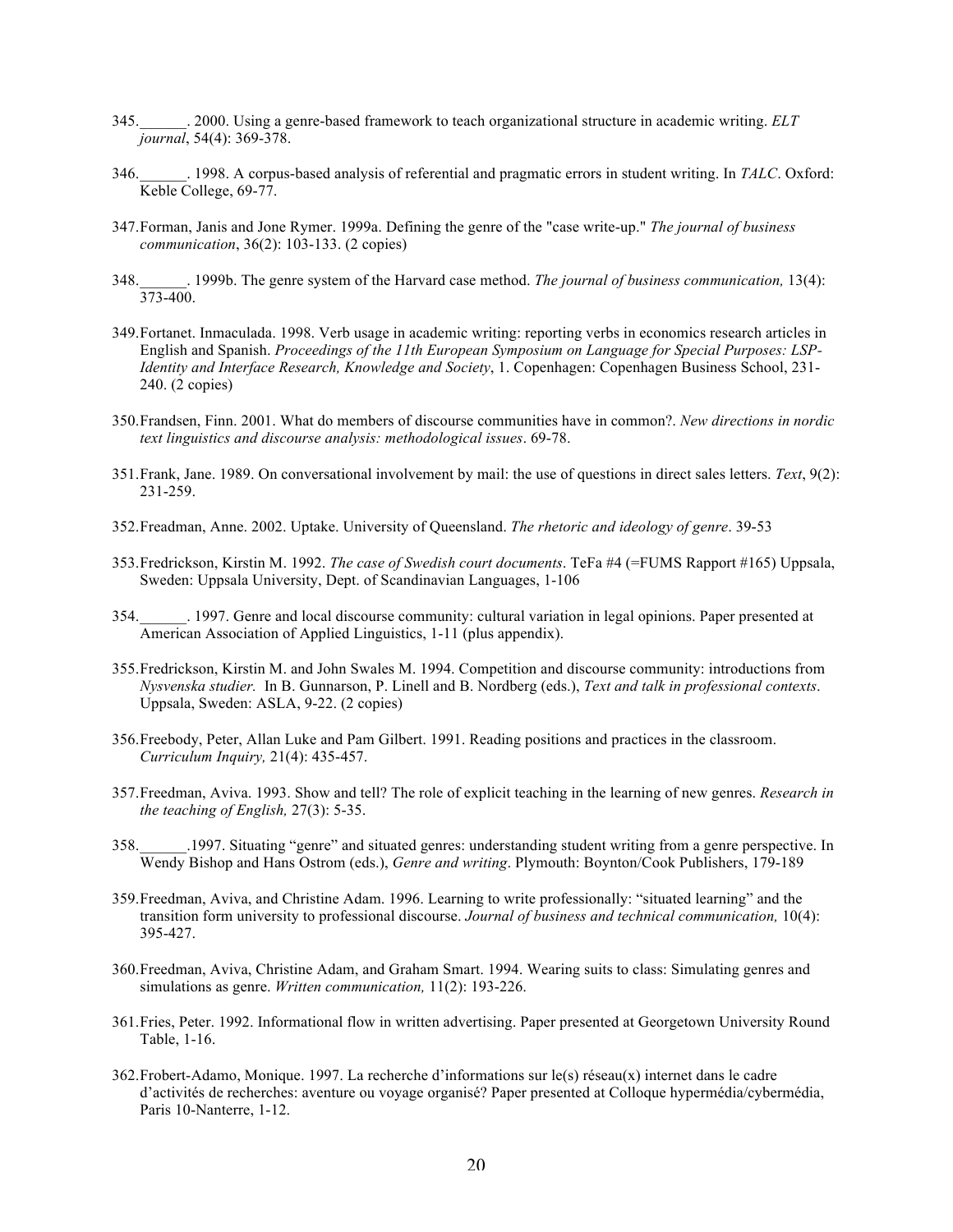- 363.\_\_\_\_\_\_. No date. A diachronic study of the rhetoric of patent applications made in the U.S. by Japanese companies in the field of semiconductors: how do linguistic patterns influence the transfer of strategic information? Paper submitted to Peter Hager/James Madison University, 1-24.
- 364.Frow, John. 1980. Discourse genres. *Journal of literary semantics*, 9(2): 73-81.
- 365.Fujioka, Mayumi. 1999. Genre as process: an examination of American and Japanese graduate students' writing of research papers in English. Ph.D. Dissertation, Indiana University, 1-363.
- 366.Fulkerson, Richard. 1992. Newsweek "My turn" columns and the concept of rhetorical genre: a preliminary study. In Theresa Enos and Stewart C. Brown (eds.), Defining the new rhetorics. Thousand Oaks: Sage Publications, Inc., 227-243.
- 367.Galindo, René. 1994. Amish newsletter in *The budget*: a genre study of written communication. *Language in society*, 23: 77-105.
- 368.Garcés-Conejos, Pilar and Antonia Sánchez-Macarro. 1998. Scientific discourse as interaction: scientific articles vs. popularizations. In Antonia Sánchez-Macarro and Ronald Carter (eds.), *Linguistic choice across genres: variation in spoken and written English*. Amsterdam/Philadelphia: John Benjamins Publishing Company, 173-189.
- 369.García-Calvo, Javier. 1999. Un Estudio Comparativo de Abstracts para Eventos Científicos en Inglés y Español. *DELTA*. 15(2). 18 pages.
- 370.Gee, James Paul. No date. What is applied linguistics? Paper presented at the Second language research forum (SLRF), University of Southern California, Los Angeles, March 3, 19??, and at the Boston University Colloquium on Applied Linguistics, Boston, April 25, 19??, 1-32.
- 371.Geertz, Clifford. 1973. Thick description: toward an interpretive theory of culture. In Clifford Geertz, *Interpretation of Cultures.* New York: Basic Books, 3-30.
- 372.Genre bibliography. (3 different copies)
- 373.Gerot, Linda. 1988. Language socialization: home and school. In Linda Gerot, Jane Oldenburg, and Theo Van Leeuwen (eds.), *Proceedings from the Working Conference on Language and Education*. Macquarie University, 143-173.
- 374.Giannoni, Davide S. 1997*. Credit where it's due: a sociopragmatic interpretation of acknowledgements sections in English academic articles.* MA Thesis in Linguistics (TESOL). English Language Institute. University of Surrey, 1-76.
- 375.\_\_\_\_\_\_. 1998. The genre of journal acknowledgments: findings of a cross-disciplinary investigation. *Linguistica e filologia 6*. 61-83. (2 copies)
- 376.\_\_\_\_\_\_. 1999. Worlds of gratitude: a contrastive study of acknowledgement texts in English and Italian research articles. Ms. submitted to *Applied linguistics*, 1-23.
- 377.\_\_\_\_\_. 2001. The disciplined scholar: Deontic modality in editors' instructions to contributors. M. Gotti & M. Dossena (eds.), *Selected papers of the 1st CERLIS Conference*. Bern: Peter Lang, 311-340.
- 378.Gibbons, John. 1997. Activities and cycles: genres of second language instruction. Book draft, 1-151.
- 379.Gibbs, W.Wayt. 1995. Lost science in the third world. *Scientific American*, 273(2): 92-99.
- 380.Gieryn, Thomas F. Boundaries of science. Book chapter (Source unknown), 393-443.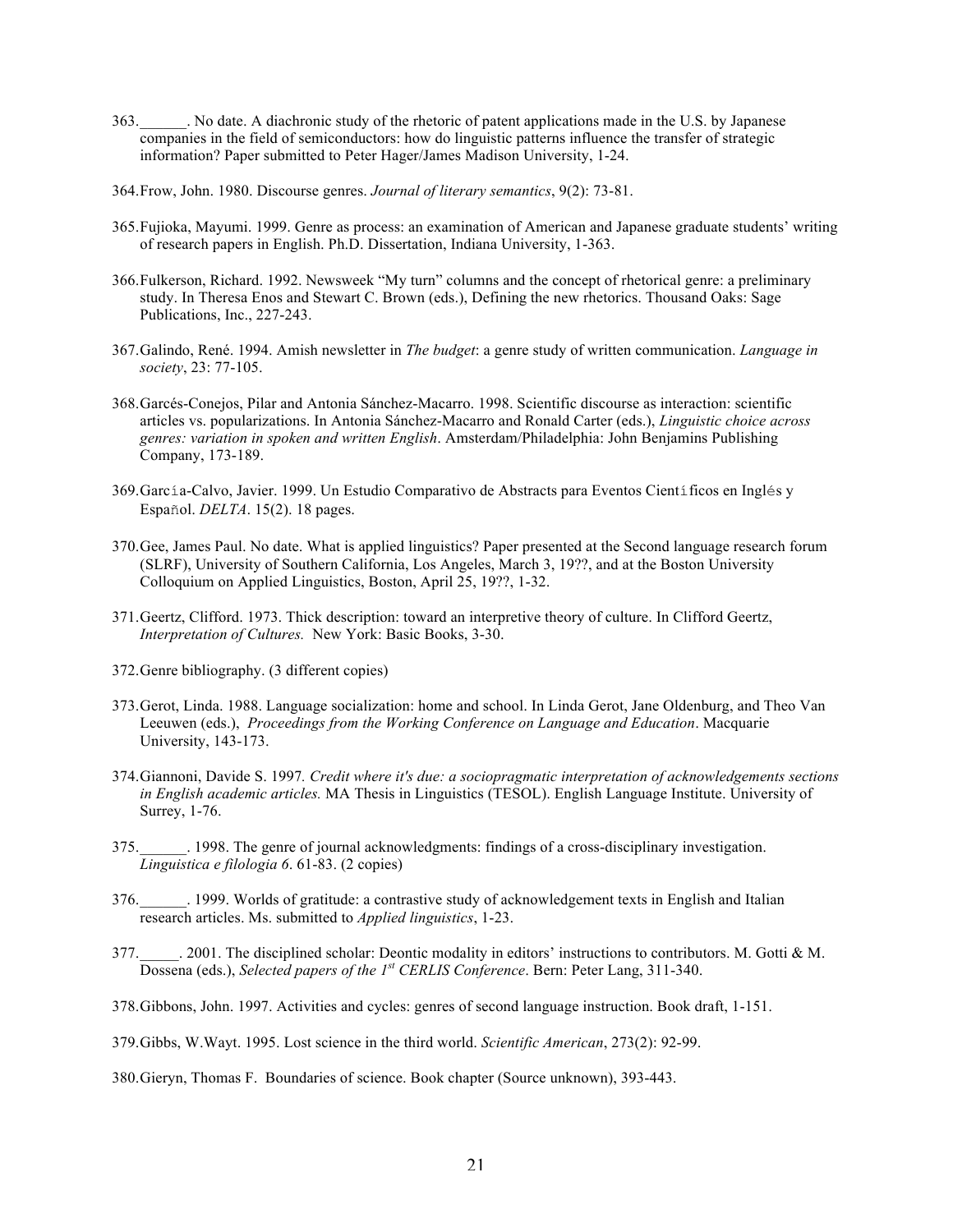- 381.Gilbert, Randi. 1992. A genre-based approach to content instruction. Ms., 1-11.
- 382.Giltrow, Janet. 2002. Meta-genre. University of British Columbia. *The rhetoric and ideology of genre*. 187-205.
- 383.Gläser, Rosemarie. 1987. The concept of LSP rhetoric in the framework of modern text linguistics. *Perilologica progensia,* 30: 113-119.
- 384.\_\_\_\_\_\_. 1990. Aesthetic features of LSP (ESP) texts. *Fackspråk och översättningsteori, VAKKI-seminarium* 10, Vöyri, 10-11 Feb. 1990, 17-30.
- 385.\_\_\_\_\_\_. 1991a. LSP text types and traditional text forms of interpersonal communication in English and German. *Fackspråk och översättningsteori, VAKKI-seminarium* 11, Vörå, 9-10 Feb. 1991, 60-77.
- 386.\_\_\_\_\_\_. 1991b. The LSP genre abstract revisited. *ALSED-LSP Newsletter*, 13(4): 3-10.
- 387.\_\_\_\_\_\_. 1991c. Communication in literary studies as LSP. In Hartmut Schroder (ed.), *Subject-oriented texts: languages for special purposes and text theory.* Berlin: Walter de Gruyter, 85-102.
- 388.\_\_\_\_\_\_. 1994. Encyclopaedic articles as documents of paradigm shift in science and technology. In M. Brekke, O. Anderson, T. Dahl and J. Myking (eds.), *Applications and implications of current LSP research*, 1. Bergen, Norway: Fagbokforlaget, 481-494.
- 389.Gledhill, Chris. 2000. The discourse function of collocation in research article introductions. *English for specific purposes*, 19: 115-135.
- 390.Golebiowski, Zofia. 1998. Rhetorical approaches to scientific writing: an English-Polish contrastive study. *Text*. 18(1). 67-102. (2 copies)
- 391.\_\_\_\_\_\_. 1999. Application of Swales' model in the analysis of research papers by Polish authors*. IRAL: international review of applied linguistics in language teaching*, 37(3): 231-247.
- 392.\_\_\_\_\_\_. No date. Application of Swales' model in the analysis of research papers by Polish authors. Ms., 1-34.
- 393.Gonzales, Patrick Andrew. 1996. The talk and social organization of problem-solving activities among physicists. University of California. 1-293.

**394.Gopnik, M. No date. Linguistic structures in scientific texts. (A book-John has a copy)**

- 395.Gosden, Hugh. 1993. Success in research article writing and revision: A social constructionist perspective. Ms., 1-33. (2 copies)
- 396.\_\_\_\_\_\_. 1995. Verbal reports of Japanese novices' research writing habits and practices in English. Ms., 1-34.
- 397.\_\_\_\_\_\_. 1996. Verbal reports of Japanese novices' research writing practices in English. *Journal of second language writing*, 5(2): 109-128.
- 398.Grabe, William and Randi Gilbert. 1992. The importance of genre in elementary student writing. Ms., 1-17.
- 399.Graddol, David. 2001. Introduction. In David Graddol (ed.), *Applied linguistics for the 21st century*. AILA, 1.
- 400.Grafton, Anthony. 1994. The footnote from De Thou to Ranke. In S. Marchard and A. Grafton (eds.), *Proof and persuasion in history.* Beiheft: Wesleyan University, 53-76.
- 401. Grafton, Kathryn & Maurer, Elizabeth. 2007. Public engagements and public arrangements of blog genres.  $4<sup>th</sup>$ International Symposium on Genre Studies.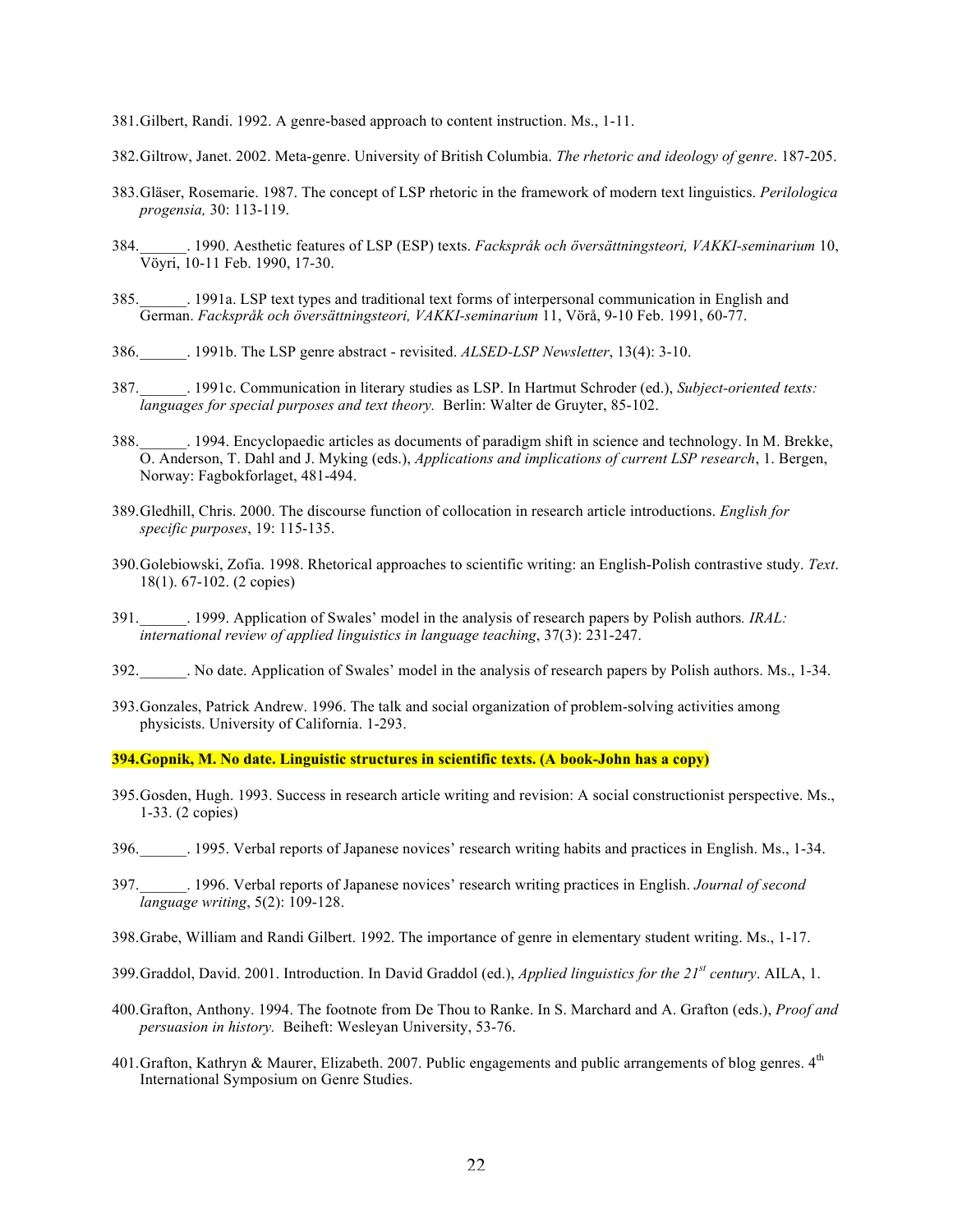- 402.Granath, Solveig. 1998. Using corpora in teaching English syntax to EFL students at the university level. In *TALC*. Oxford: Keble College, 87-92.
- 403.Greene, Stuart. 2001. The question of authenticity: teaching writing in a first-year college history of science class. *Research in the teaching of English*, 35: 525-569.
- 404.Gunawardena, C.N. 1989. The present perfect in the rhetorical divisions of biology and biochemistry journal articles. *English for specific purposes,* 8: 265-273.
- 405.Gunnarsson, Britt-Louise. 1992. *Studies in language for specific purposes*. TeFa rapport #2 (=FUMS rapport #163). Uppsala, Sweden: Uppsala University, Dept. of Scandinavian Languages, 1-31.
- 406.\_\_\_\_\_\_. 1997. Language for special purposes. G. R. Tucker and D. Corson (eds.), *Encyclopedia of language and education: second language education*, 4. Netherlands: Kluwer Academic Publishers. 105-117. (2 copies)
- **407.\_\_\_\_\_\_. 1998. Academic discourse in changing context frames: the construction and development of a genre. In Paola Evangelisti Allori (ed.),** *Academic discourse in Europe: thought processes and linguistic realisation***. Rome: Copia Omaggio, 19-42. (?)**
- 408.\_\_\_\_\_\_ .2001. Swedish, English, French or German the language situation at Swedish universities. *The dominance of English as a language of science*. 287-316.
- 409.Gwiasda, K. E. et. al. 1995. Bibliography: relations of literature and science 1993. *Configurations*. 2, 269-315. The Johns Hopkins University Press and the Society for Literature and Science.
- 410.Haggan, Madeline. 2004. Research paper titles in literature, linguistics and science: dimensions of attraction. *Journal of pragmatics*. 36(2004)293-217.
- 411.Hall, Geoff. 1999. Literacy in the modern world (Review: Ann M. Johns. *Text, role, and context: developing academic literacies*.). *Journal of sociolinguistics*, 3(3): 381-399.
- 412.Halliday, M. A. K. and Ruqaiya Hasan. 1989. *Language, context, and text: Aspects of language in a socialsemiotic perspective.* Oxford: Oxford University Press.
- 413.Hammond, Jennifer. 1987a. An overview of the genre-based approach to the teaching of writing in Australia. Ms., 1-24.
- 414.\_\_\_\_\_\_. 1987b. An overview of the genre-based approach to the teaching of writing in Australia. *ARAL: Australian review of applied linguistics*, 10(2): 163-181.
- 415. 1987c. Process or genre in teaching ESL students to write? Paper presented at 5<sup>th</sup> ATESOL Summer School, January, 1987, 1-32. (Published in *Proceedings of 5th ATESOL Summer School*, 1)
- 416.Harmon, Joseph E. and Alan G. Gross. 1996. The scientific style manual: a reliable guide to practice? *Technical communication,* 43(1): 61-72.
- 417.Harper, Janis. 1991. Shaping discourse, shaping culture: the 'finding' genre at the workers' compensation review board. MA thesis. Simon Fraser University. The Department of English, 1-140.
- 418.Hartford, Beverly S. and Kathleen Bardovi-Harlig. 1992. Closing the conversation: evidence from the academic advising session. *Discourse processes*, 15(1): 93-116.
- 419.Hartley, James. 1988. From structured abstracts to structured articles: a modest proposal. Ms., 1-20.
- 420.\_\_\_\_\_\_. 1994a. Research note: three ways to improve the clarity of journal abstracts. *British journal of educational psychology*, 64(2): 331-343.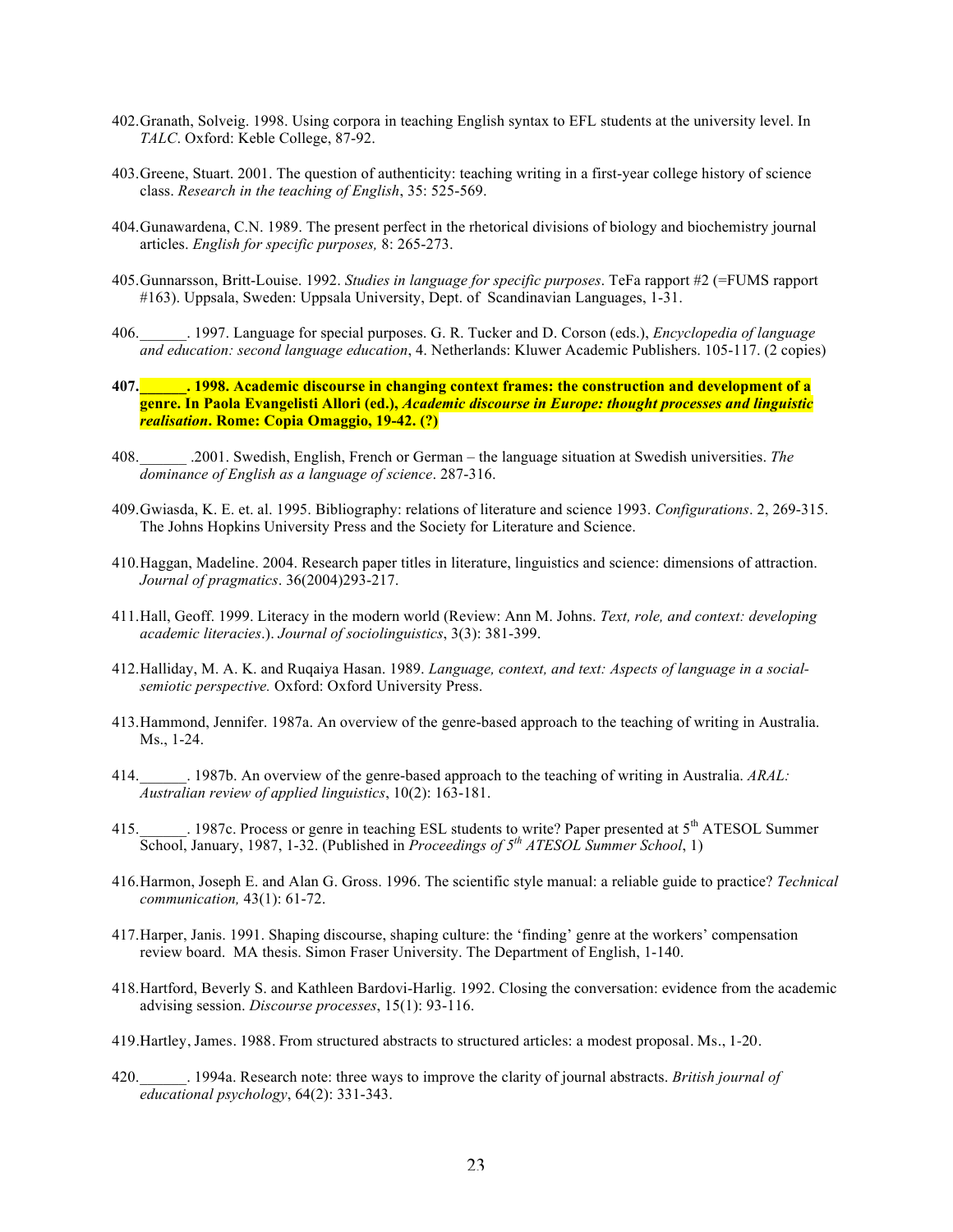- 421. \_\_\_\_\_\_. 1994b. Three ways to improve the clarity of journal abstracts. Ms., 1-27. (To appear in *British journal of educational psychology*, 64(2): 331-343)
- 422.\_\_\_\_\_\_. 1997a. Is it appropriate to use structured abstracts in non-medical science journals? Department of Psychology, Keele University, UK. Ms., 1-17. (2 copies)
- 423.\_\_\_\_\_\_. 1997b. Is it appropriate to use structured abstracts in non-medical science journals? *Learned publishing*, 10(4): 313-317.
- 424.  $\blacksquare$  . 1998. 'Background' or 'aim'? How authors interpret sub-headings in the abstracts of articles. Ms., 1-12. (Published under the title of "Headings in structured abstracts". *The British journal of psychiatry*, 173: 178a) (2 copies)
- 425.\_\_\_\_\_\_. 1999a. Applying ergonomics to *Applied ergonomics*: using structured abstracts. *Applied ergonomics*,  $30.535 - 541$
- 426.\_\_\_\_\_\_. 1999b. What do we know about footnotes?: opinions and data. *Journal of information science*, 25(3): 205-212.
- 427.\_\_\_\_\_\_. 1999c. Clarifying the abstracts of systematic reviews. Paper to VII Cochrane Colloquium, Rome, Oct., 1999, 1-22.
- 428.\_\_\_\_\_\_. 2000. Nineteen ways to have a viva. Keele Univeristy. PsyPag quarterly June 2000: 35(22-28).
- 429.\_\_\_\_\_\_. 2003. Improving the clarity of Journal abstracts in Psychology—the case for structure. *Science communication*. 24(3): 366-379. Mar. 2003.
- 430.  $\qquad$  . 2003. On writing scientific articles in English. 1-12.
- 431.\_\_\_\_\_\_. 2004. Current findings from research on structured abstracts. Keele University. 1-19 pages.
- 432.\_\_\_\_\_\_. No date. Postcard, letter or e-mail? What's the best way to obtain a re-print? Department of Psychology, Keele University, UK. Ms., 1-11.
- 433.\_\_\_\_\_\_. No date. Writing reviews: some problems of reviewing research in the social sciences. Handout, 1-5.
- 434.Hartley, James and Michele Benjamin. 1998. An evaluation of structured abstracts in journals published by the British Psychology Society. Ms., 1-30. (Published in *The British journal of educational psychology*, 68(3): 443- 456)
- 435.Hartley, James and Claire Fox. 2004. Assessing the mock viva: The experiences of British doctoral students. *Studies in higher education*. 23 pages.
- **436.Hartley, James and Matthew Sydes. 1996. Are structured abstracts easier to read than traditional ones? Ms. (Published in** *Journal of research in reading***, 20(2): 122-136). (?)**
- 437.Hartley, James, Matthew Sydes, and Anthony Blurton. 1996. Obtaining information accurately and quickly: are structured abstracts more efficient? *Journal of information science*, 22 (5): 349-356.
- 438.Hartley, James and Susan Jory. 2000. Lifting the veil on the viva: the experiences of psychology PhD candidates in the UK. Department of Psychology. Keele University. 1-18.
- 439.Hartley, James, James W. Pennebaker, and Claire Fox. 2003. Abstracts, introductions and discussions: how har do they differ in style?. 57 (3): 389-398.
- 440.Hatch, Mary Jo. 1994. Narrative and rhetorical style in the discourses of organization theory. Ms., 1-51.

 $\overline{\phantom{a}}$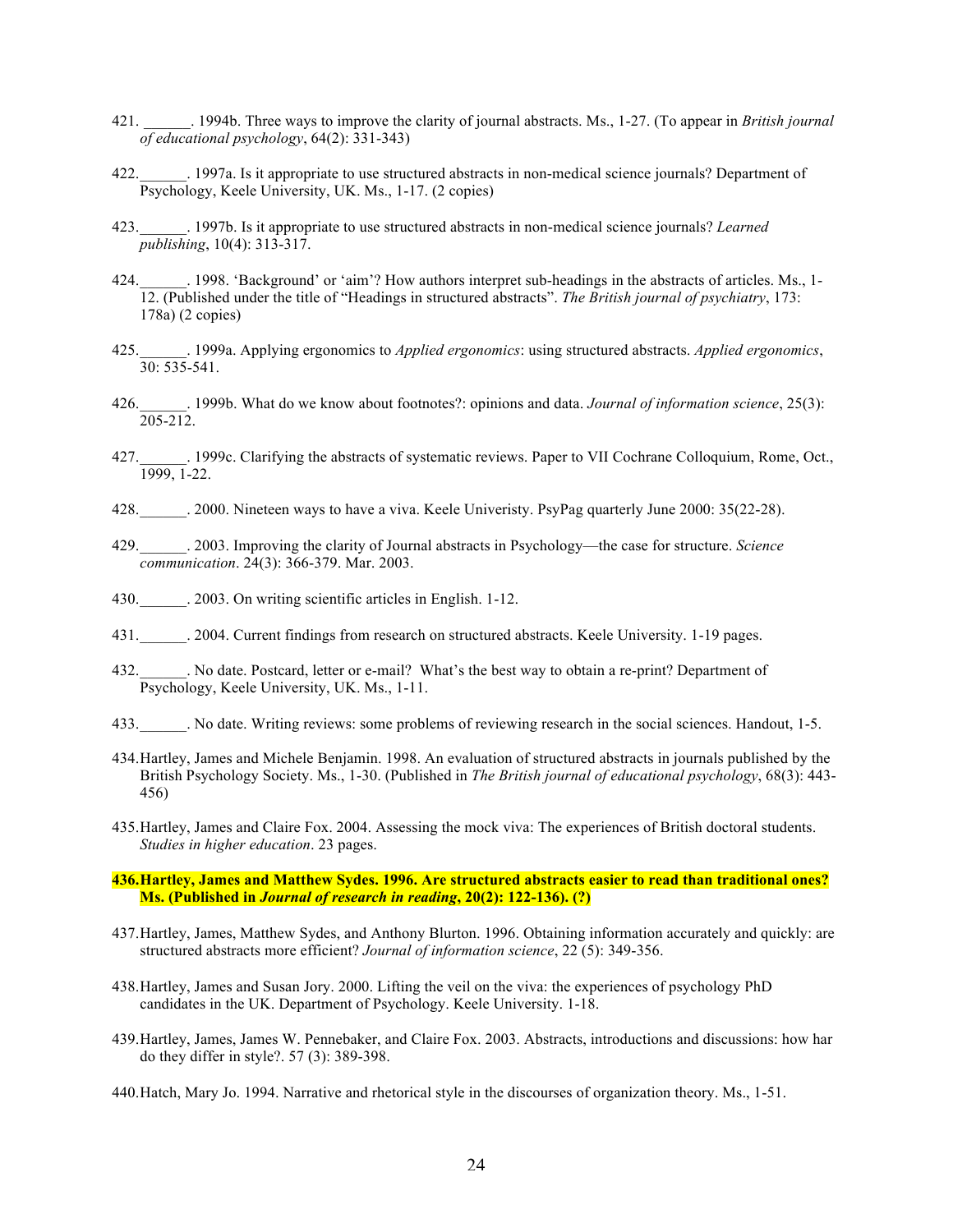- 441.Hawes, Thomas and Sarah Thomas. 1997. Tense choices in citations. *Research in the teaching of English*, 31(3): 393-314.
- 442.Haynes, R. Brian. 1993. Dissent: more informative abstracts: current status and evaluation. *Journal of clinical epidemiology*, 46(7): 595-597.
- 443.Haynes, R. Brian, Cynthia D. Mulrow, Edward J. Huth, Douglas G. Altman, and Martin J.Gardner. 1990. More informative abstracts revisited. *Annals of internal medicine*, 113(1): 69-76.
- 444.He, Agnes Weiyun. 1993. Language use in peer review texts. *Language in society,* 22(3): 403-420.
- 445.Helscher, Thomas P. 1997. The subject of genre. In Wendy Bishop and Hans Ostrom (eds.), *Genre and writing*. Plymouth, NH: Boynton/Cook Publishers, 27-36.
- 446.Hemais, Barbara.1998. Research and practice in marketing: a linguistic study of journal articles. *Proceedings of the 11th European Symposium on Language for Special Purposes: LSP- Identity and Interface Research, Knowledge and Society*, 2. Copenhagen: Copenhagen Business School, 637-647. (2 copies)
- 447.\_\_\_\_\_\_. 2001. The discourse of research and practice in marketing journals. *English for specific purposes*, 20: 39-59.
- 448.\_\_\_\_\_\_. 2001. How novice writers build genre knowledge in America. Ms., 1-8.
- 449.\_\_\_\_\_\_. No date. The discourse of research and practice in marketing journals. Ms., 1-28.
- 450.Hemais, Barbara and Sylvia Constant Vergara. 2001. A study of intertextuality in organization studies articles: academics publishing in Brazil. Ms., 1-10.
- 451.Hemmeter, Thomas and David Conners. 1987. Research papers in economics: a collaborative approach. *Journal of advanced composition*, 7(1/2): 6-16.
- 452.Henry, Alex and Robert L. Roseberry. 1996. A corpus-based investigation of the language and linguistic patterns of one genre and the implications for language teaching. *Research in the teaching of English,* 30(4): 472-489.
- 453. Henry, Alex and Robert L. Roseberry. 1999. Raising Awareness of the Generic Structure and Linguistic Features of Essay Introductions. *Language Awareness*. 8(3&4): 190-200.
- 454.\_\_\_\_\_\_. 1998. An evaluation of a genre-based approach to the teaching of EAP/ESP writing. *TESOL quarterly*, 32(1): 147-157.
- 455.Herring, Susan C. 1994. Gender differences in computer mediated communication: bringing familiar baggage to the new frontier. Ms., 1-10.
- 456.\_\_\_\_\_\_. 1996. Introduction. In Susan C. Herring (ed.), *Computer-mediated communication: linguistic, social and cross-cultural perspectives*. Amsterdam/Piladelphia: John Benjamins Publishing Company, 1-10.
- 457.Herrington, Anne J. 1985. Writing in academic settings: a study of the contexts for writing in two college chemical engineering courses. *Research in the teaching of English*, 19(4): 331-359.
- 458.Herzberg, Bruce. 1986. The politics of discourse communities. Ms., 1-21.
- 459.Hewings, Ann and Willie Henderson. 1987. A link between genre and schemata: a case study of economics text. *ELR journal*, 1: 156-175.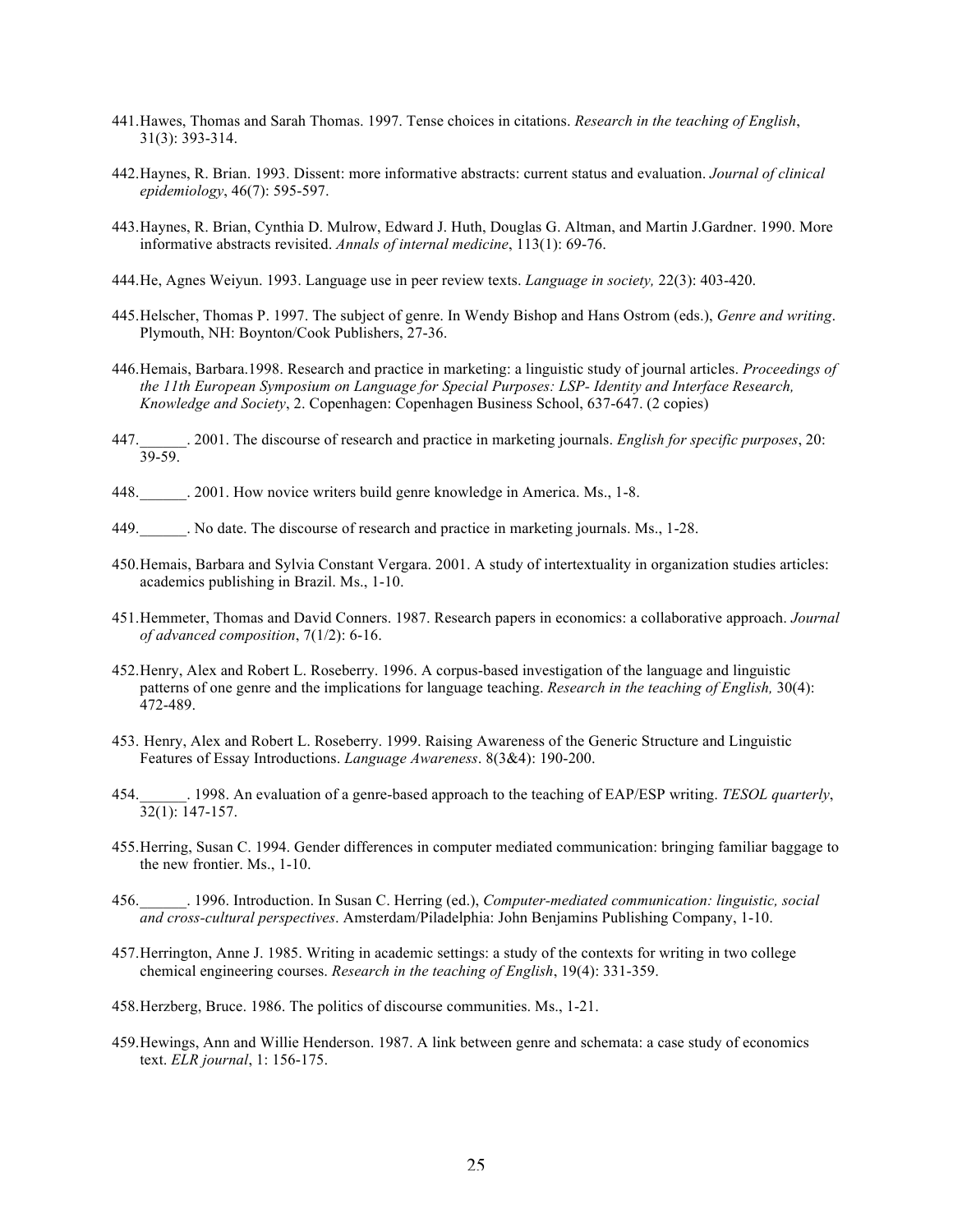- 460.Hewings, Martin. 1998. Intonation choices in the English of non-native speakers. In Antonia Sánchez-Macarro and Ronald Carter (eds.), *Linguistic choice across genres: variation in spoken and written English*. Amsterdam/Philadelphia: John Benjamins Publishing Company, 317-333.
- 461.\_\_\_\_\_\_. 2002. A history of ESP through 'English for specific purposes'. University of Birmingham. *English for Specific Purposes world*. 1-12
- 462.\_\_\_\_\_\_. 2006. English Language Standards in Academic Articles: Attitudes of Peer Reviewers. Revista Canaria de Estudios Ingleses. 53: 47-62.
- 463.Hilal, Fethi. 2002. The rhetoric of early AIDS research writing (1981-1984): genre blurring and its effect on disciplinary readers. Chapter from Ph.D. Dissertation, 1-67.
- 464.Hinkel, Eli. 1999. Objectivity and credibility in L1 and L2 academic writing. In Eli Hinkel (ed.), *Culture in second language teaching and learning*, Cambridge: Cambridge University Press, 90-108.
- 465.Hocking, Darryl. 2002. The visual arts dissertation: a socio-historical analysis of an emerging genre situated at the nexus of modern and post-modern trends. 1-40.
- 466.Hoey, Michael. no date. A tentative map of discourse studies and their place in linguistics. *Quadermidi di linguistica*, 1(1): 7-26.
- 467.Hoffmann, Lothar. 1991. Texts and text types in LSP. In Hartmut Schroder (ed.), *Subject-oriented texts: languages for special purposes and text theory.* Berlin: Walter de Gruyter, 158-166.
- 468.Hopper, Paul J. no date. Discourse analysis: grammar and critical theory in the 1980s. Source unknown, 18-24.
- 469.Hose, Keith Robert. 1992. A genre-analytical study of display advertisements for the recruitment of advertisers. Draft; part of dissertation, random pages.
- 470.Houghton, Diane and Michael Hoey. 1982. Linguistics and written discourse: contrastive rhetorics. *ARAL: Australian review of applied linguistics*, 3: 2-21
- 471.Hua, Wu Hui. 1992. Towards a contextual lexico-grammar: an application of concordance analysis in EST teaching. *RELC Journal*, 23 (2): 18-34.
- 472.Huang, Hung-tzu and Hsien-chin Liou. 2005. An Action Research Study of an Academic English Writing Course for Graduate Students in Taiwan: Students' Needs, Perception, and Register Features in the Writing. *English Teaching and Learning*. 30 (2): 45-73.
- 473.Huckin, Thomas. 2007. Electronic genres and what they mean for genre theory and pedagogy: some thoughts. 4<sup>th</sup> International Symposium on Genre Studies.
- 474.Huckin, Thomas N. 1993. Stylistic prescriptivism vs. expert practice. *Technostyle,* 11(2): 1-17.
- 475.\_\_\_\_\_\_. 1995a. Analyzing the ideology of the unsaid. Paper presented at 4C's, 1-12.
- 476.\_\_\_\_\_\_. 1995b. Gatekeeping at an academic convention. In Carol Berkenkotter and Thomas N. Huckin (eds.), *Genre knowledge in disciplinary communication: cognition-culture-power*. Mahwah: Lawrence Erlbaum, 1-28.
- 477.\_\_\_\_\_\_. 1995c. Critical discourse analysis. *Journal of TESOL-France,* 2(2): 95-112.
- 478.\_\_\_\_\_\_. 1995-6. Cultural aspects of genre knowledge. In Anna Mauranen and Kari Sajavaara (eds.), *ALIA Review*, 12: 68-78. (2 copies)
- 479.\_\_\_\_\_\_. 1996? Local knowledge, global dreams. *Proceedings of the 9th European LSP Symposium,* 57-71.

 $\overline{a}$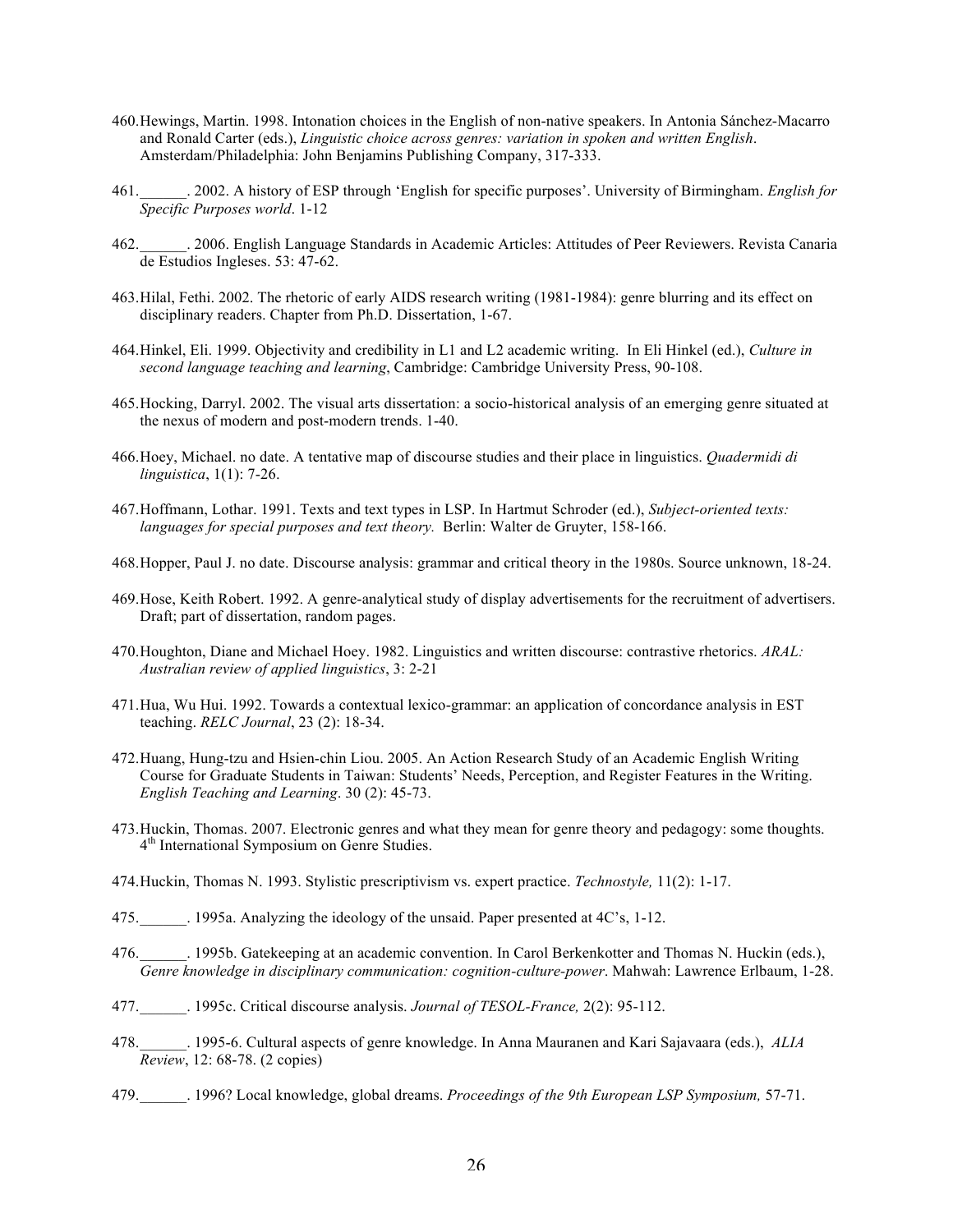- 480.\_\_\_\_\_\_. 1999. Textual silence and the discourse of homelessness. Paper presented at *The semiotics of writing: transdisciplinary perspectives conference*, International Center for Semiotics and Cognitive Studies, University of San Marino, Italy, Nov. 12-14, 1999, 1-27.
- 481.Huckin, Thomas N., Elizabeth Curtin, and Debra Graham. 1986. Prescriptive linguistics and plain English: the case of 'whiz-deletions'. *Visible language*, 20(2): 174-187. (3 copies)
- 482.Huckin, Thomas N. and Linda Flower. No date. Reading for points and purposes. Ms., 1-27.
- 483.Huckin, Thomas N. and Linda Hutz. No date. Existential *there*. Ms., 1-21.
- 484.Huckin, Thomas N. and Leslie Olsen. 1984. On the use of informants in LSP discourse analysis. In A. K. Pugh and J. M. Ulign (eds.), *Reading for professional purposes: studies and practices in native and foreign languages*. Portsmouth: Heinemann, 120-129.
- 485.Hult, Francis M. 2003. English on the streets of Sweden: an ecolinguistic view of two cities and a language policy. University of Pennsylvania. *Working papers in educational linguistics*. 19(1): 43-64.
- 486.Hunston, Susan. 1991. Projecting a sub-culture: the construction of shared worlds by projecting clauses in two registers. Paper presented at Language and Culture, Durham, England, September 1991, 1-15. (Published in David Graddol, Linda Thompson and Michael Byram (eds.), *Language and culture*. Clevedon: Multilingual Matters Limited. 1993)
- 487.\_\_\_\_\_\_. 1992. Professional conflict: the management of disagreement in academic discourse. Paper presented at Discourse and the Professions, Uppsala, Sweden, August 1992. 1-13.
- 488.\_\_\_\_\_\_. No date. Evaluation and ideology in scientific writing. Ms., 1-21. (Published in Mohsen Ghadessy (ed.), *Register analysis: theory and practice*. London: Pinter Publishers, Ltd. 1993, 57-73)
- 489. No date. Evaluation and organization in a sample of written academic discourse. Ms., 1-26. (Published in M. Coulthard (ed.), *Advances in the analysis of written discourse*. London: Routledge. 1994, 191-218)
- 490.Hyland, Ken. 1992. Genre analysis: just another fad? *English teaching forum*, 30(2): 14-17, 27.
- 491. [1995. Hedging in scientific research articles. Ph.D dissertation, University of Queensland, Australia, 1-333.
- 492.\_\_\_\_\_\_. 1996a. Talking to the academy: forms of hedging in science research articles. *Written communication,* 13(2): 251-281.
- 493.\_\_\_\_\_\_. 1996b. Writing without conviction?: hedging in science research articles. *Applied linguistics,* 17(4): 433-454.
- 494.\_\_\_\_\_\_. 1998. Disciplinary identity in research writing: metadiscourse and academic communities *Proceedings of the 11th European Symposium on Language for Special Purposes: LSP- Identity and Interface Research, Knowledge and Society*, 2. Copenhagen: Copenhagen Business School , 648-655. (2 copies)
- 495.\_\_\_\_\_. 1999. Academic attribution: citation and the construction of disciplinary knowledge. *Applied linguistics*, 20(3): 341-365.
- 496.\_\_\_\_\_\_. 2001. Putting specificity into specific purpose: how far should we go? *Perspectives: working papers*, Department of English, City University of Hong Kong, 1-21.
- 497.Hyon, Sunny. 1994. Genre in North America and Australia: a critical comparison. Chapter 2 from Ph. D dissertation, University of Michigan, 7-120 (with bibliography, 335-366)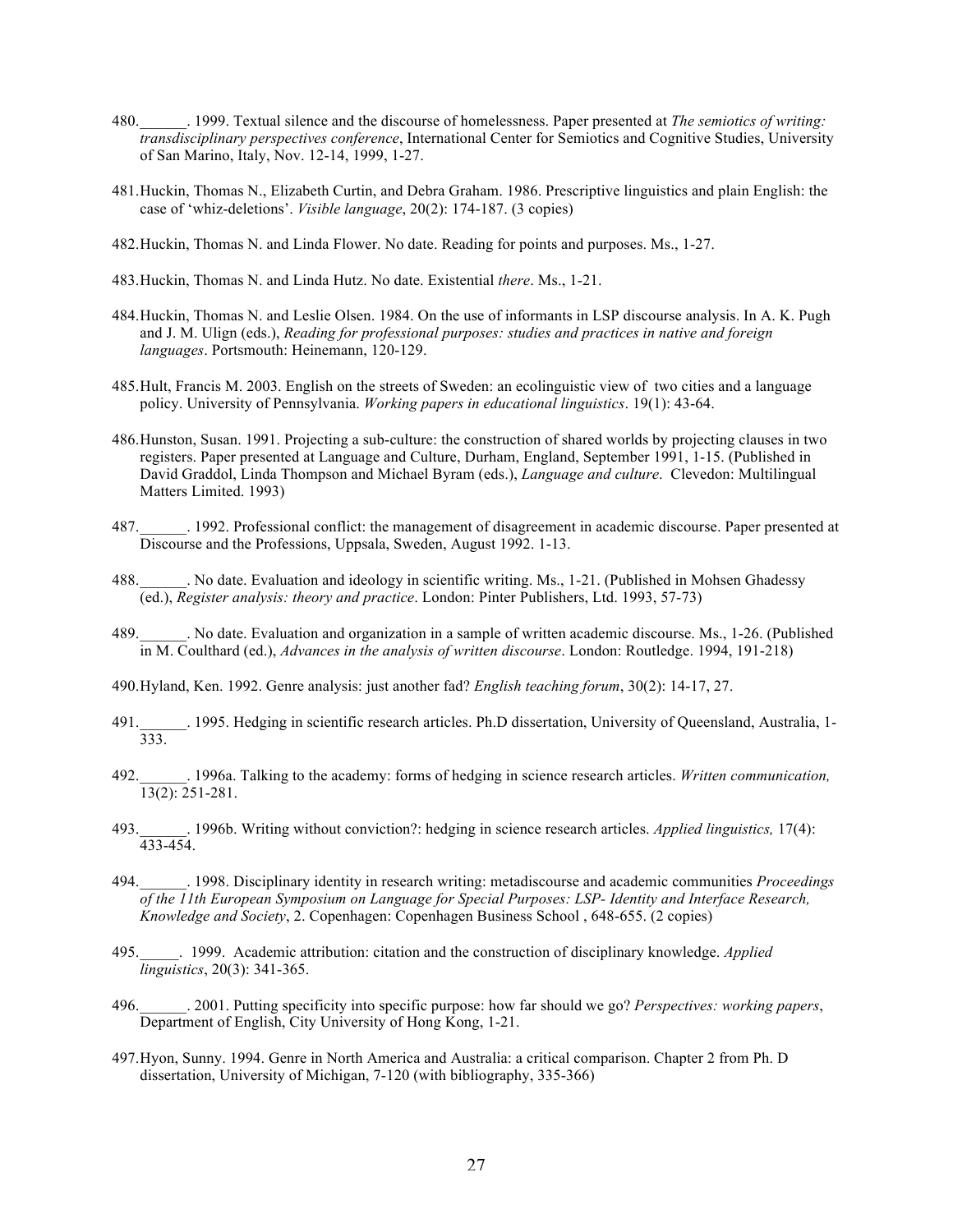## **498.\_\_\_\_\_\_. 1995. Genre-based pedagogy in North America and Australia: implications for ESL. Manuscript submitted to** *TESOL quarterly***.**

- 499.\_\_\_\_\_\_. 1996. Genre in three traditions: implications for ESL. *TESOL quarterly*, 30(4): 693-722.
- 500.Hyon, Sunny and Ron Chen. 2001. University faculty writing and EAP education: beyond the research article. Paper presented at AAAL Conference, St. Louis, MO., February 25, 2001, 1-7. (2 copies)
- 501.Indiana University, Center on Philanthropy. 1997. *Working papers: written discourse in philanthropic fund raising issues of language and rhetoric*. Indianapolis: Indiana University. 1-141.
- 502.Iverson, Cheryl. US Medical journal editor's attitudes toward submissions from other countries. Science Editor: May/June 2002, 25(3): 75-78.
- 503.Jabbour, Georgette. 1997. *Corpus linguistics, contextual collocation and ESP syllabus creation: a text-analysis approach to the study of medical research articles*. Ph.D. Dissertation. School of English, University of Birmingham. 1-345.
- 504.Jacobs, Geert. 1998. Self-reference in press releases. *Journal of pragmatics*, 31: 219-242.
- 505.Jacoby, Sally Westerman. 1998. Science as performance: socializing scientific discourse through the conference talk rehearsal. Ph.D. Dissertation, University of California, Los Angeles, 1-488.
- 506.Jakobsen, Henriette. 2000. Faxed requests in the electronic component industry: a national or international genre? Ms., 1-15. (Appendix 1-7).
- 507.James, Gregory (ed.). 1984. *The ESP classroom: methodology, materials, expectations*. Papers from the Fourth Biennial Conference of SELMOUS, held in March 1983 at the University of Exeter. University of Exeter Press. (Included are: Gregory James, John Swales, Clive Carré, David Charles, Willaim D. Cousin, Tony Dudley-Evans, Diane Houghton, Kenneth James, Glyn Jones and Michael Vaughan-Rees, R. R. Jordan, Kevin McGinley)
- 508.James, Kenneth. 1983. Mr. Sulaiman, the buttoning of cauliflowers, and how I learnt to love the abstract. Source unknown, 58-68.
- 509.Jamieson, Kathleen M. 1975. Antecedent genre as rhetorical constraint. *Quarterly journal of speech*, 61: 406- 415.
- 510.Jauss, Hans Robert. 1982. Theory of genres and medieval literature. In Hans Robert Jauss, Timothy Bahti (trl.), and Paul de Man (aui.), *Toward an aesthetic of reception.* Minneapolis: University of Minnesota Press, 76-109.
- 511.Johansen, Winni. 2000. Communicating culture through text and image the case of Danish and French company brochures. *Hermes, journal of linguistics*, 25: 217-226.

## **512.Johns, Ann M. 1988. Students as ethnographers, faculty as tribal chieftans. Paper presented at CATESOL, San Francisco.**

- 513.\_\_\_\_\_\_. 1990. Coherence as a cultural phenomenon: using journalogs to employ ethonographic principles in the academic milieu. In Connor, Ulla and Johns, Ann M. (eds.), *Coherence in writing research & pedagogical perspectives*. Alexandria: Teachers of English to Speakers of Other Languages, Incorporated, 209-226.
- 514.\_\_\_\_\_\_. 1992. L1 composition theories: implications for developing theories of L2 composition. In B. Kroll (ed.). *Second language writing: research insights for the classroom*. Port Chester, NY: Cambridge U Press, 24- 36.
- 515.\_\_\_\_\_\_. 1993a. Written argumentation for real audiences: suggestions for teacher research and classroom practice. *TESOL quarterly*, 27(1): 75-90.

 $\overline{a}$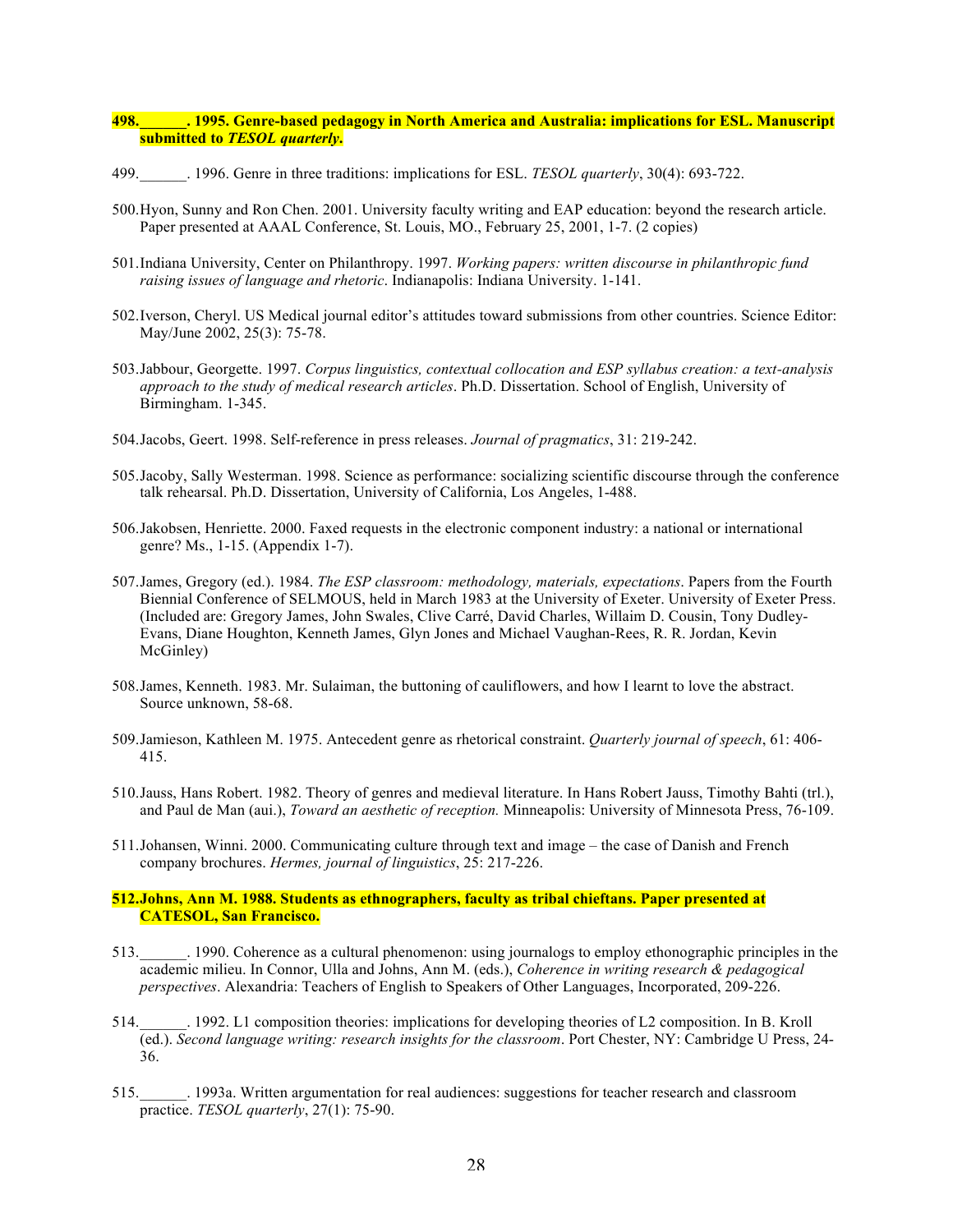- 516.\_\_\_\_\_\_. 1993b. Issues in ESP for the 90's. Paper presented at RELC conference, Singapore, 1-20.
- 517.\_\_\_\_\_\_. 1993c. Directions for English for Specific Purposes research. *ESP Malaysia,* 1(2): 88-101.
- 518.\_\_\_\_\_\_. 1994a. LSP and culture: a special relationship. Paper presented at Colloque du GERAS, Rennes, France, 1-20.
- 519.\_\_\_\_\_\_. 1994b. Genre and pedagogical purposes. Paper presented at the Special Topic Session, Penn State Conference on Rhetoric and Composition, July 16, 1994, 1-17. (2 copies)
- 520.\_\_\_\_\_\_. No date a. Too much on our plates: a response to Terry Santos' "Ideology in ESL". Ms., 1-9. (Published as 'Too much on our plates: a response to Terry Santos' "Ideology in compositions: L1 and ESL' in *Journal of second language writing*, 1992, 2(1): 83-88)
- 521.\_\_\_\_\_\_. No date b. Reading and writing tasks in English for academic purposes classes: products, processes and resources. Ms., 1-26. (Published in J.G. Carson and I. Leki (eds.), *Reading in the composition classroom: second language perspectives.* Boston, MA: Heinle and Heinle, 1993)
- 522.\_\_\_\_\_\_. No date c. The reading-writing relationship: implications for ESL teaching. Ms., 1-31. (Published in P. Hashemipour, D. Baroutia, R. Maldonado and M. van Naerssen (eds.), *The Tracy D. Terrell Festschrift.* New York: McGraw-Hill, Pages unknown)
- 523.\_\_\_\_\_\_. No date d. Academic purposes: a sourcebook for teachers. Book draft, 1-209. (Published?) (Some pages are missing)
- 524.Johns, Tim. 1992. It is presented initially: linear dislocation and inter-language strategies in Brazilian academic abstracts in English and Portuguese. In Jose Luiz Meurer (ed.), *Text analysis/Analise de texto.* Brazil: Universidade Federal De Santa Catarina, 9-32
- 525.Johnson, Christine. 1993. State of the art article: business English. *Language teaching*, 26: 201-209.
- 526.Jones, Janet. 1990. Grammatical metaphor and technicality in academic writing-an exploration of ESL(English as a second language) and NS(native speaker) student texts. In F. Christie (ed.), *Literacy in social processes: papers from the Inaugural Australian Systemic Linguistics Conference, Deakin University, Victoria, 1990*. ?: Centre for Studies of Language in Education, 178-198.
- 527.Jones, Janet, Sandra Gollin, Helen Drury, and Dorothy Economou. 1989. Systemic-functional linguistics and its application to the TESOL curriculum. In Ruqaiya Hasan and J.R. Martin (eds.), *Language development: learning language, learning culture. Meaning and choice in language: studies for Michael Halliday.* Norwood, NJ: Ablex Publishing Company, 257-328.
- 528.Jordan, Michael P. 1998. Pragmatic, stylistic and grammatical limitations on choice. In Antonia Sánchez-Macarro and Ronald Carter (eds.), *Linguistic choice across genres: variation in spoken and written English*. Amsterdam/Philadelphia: John Benjamins Publishing Company, 65-86.
- 529. No date. Non-thematic re-entry: an introduction to and extension of the system of nominal group reference/substitution in everyday English use. Source unknown, 322-332.
- 530.Jounet, Debra. 1997. Boundary rhetoric and disciplinary genres: redrawing the maps in interdisciplinary writing. In Wendy Bishop and Hans Ostrom (eds.), *Genre and writing*. Portsmouth, NH: Boynton/Cook Publishers, 56-69. (Included is "Response to Bazerman, Helscher, Peckham, Devitt, and Journet" by Carrie Shively Leverenz from the same source, 66-69)
- 531.Kachru, Yamuna. 1995a. Contrastive rhetoric in world Englishes. *English Today* 41, 11(1): 21-31.

 $\overline{a}$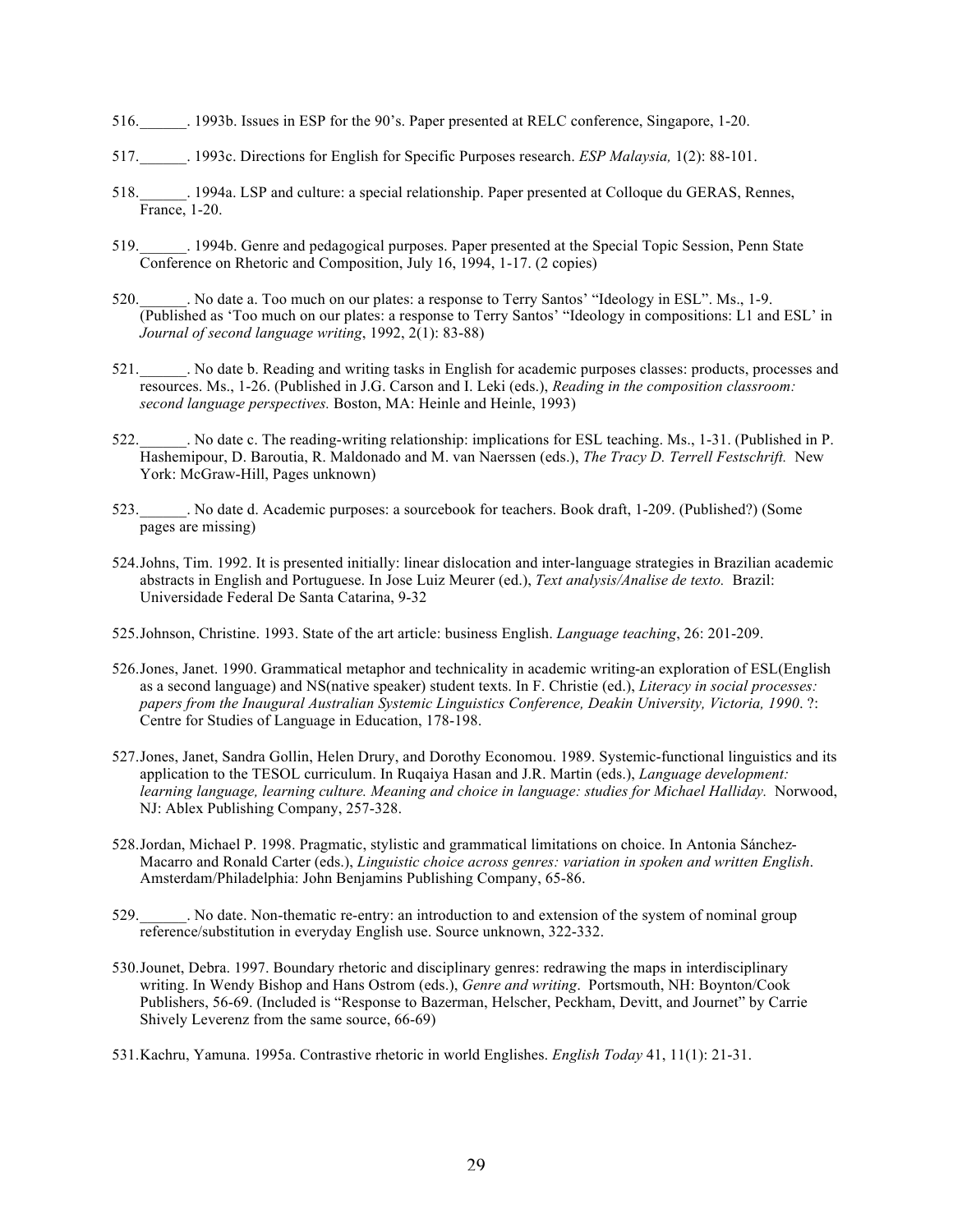- 532.\_\_\_\_\_\_. 1995b. Cultural meaning and rhetorical styles: toward a framework for contrastive rhetoric. In G. Cook and B. Seidlhofer (eds.), *Principle and Practice in Applied Linguistics: Studies in honour of H.G. Widdowson.*  Oxford: Oxford University Press, 171-184.
- 533.Kadooka, Kenichi. 2007. Technical training in university education. 4th International Symposium on Genre Studies.
- 534.Kambarelis, George. 1995. Genre as Institutionally informed social practice. *Journal of contemporary legal issues,* 6: 115-171.
- 535.\_\_\_\_\_\_. 1999. Genre development and learning: children writing stories, science reports and poems. *Research in the teaching of English,* 33: 403-460.
- 536.Kankaanranta, Anne. 2001. "Check the figures"-variation in English email requests by Finnish and Swedish writers. Ms., 1-22.
- 537.Kanoksilapatham, Budsaba. 2001. A corpus-based investigation of scientific research articles: genre analysis and multidimensional analysis. Dissertation proposal, Georgetown University, 1-51.
- 538.Kaplan, Robert and William Grabe. 1991. The fiction of science writing. In Hartmut Schroder (ed.), *Subjectoriented texts: languages for special purposes and text theory.* Berlin: Walter de Gruyter & Co., 199-217.
- 539.Kaplan, Robert B., Selena Cantor, Cynthia Hagstrom, Lia D. Kamhi-Stein, Yumiko Shiotani, and Cheryl Boyd Zimmerman. 1994. On abstract writing. *Text,* 14(3): 401-426.
- 540.Kaszubski, Przemyslaw. 1998. Learner corpora: the cross-roads of linguistic norm. In *TALC*. Oxford: Keble College, 99-100.
- 541.Kathpalia, Sujata Surinder. 1997. Cross-cultural variation in professional genres: a comparative study of book blurbs. *World Englishes*, 16(3): 417-426.
- *542.*Kaufer, David S. and Cheryl Geisler. 1991. A scheme for representing written argument. *JAC: a journal of composition theory,* 11(1): 107-122.
- 543.Kay, Heather L. 1994. Genre: the view from the classroom. In Rosemary Khoo (ed.), *LSP: problems and prospects.* Anthology series 33. Singapore: RELC, 63-79.
- 544.Keenan, Elinor. 1977. Why look at unplanned and planned discourse? In E. Keenan and T. Bennett (eds.), *Discourse across time and space.* Los Angeles: University of Southern California Press, 1-41.
- 545.Keller-Cohen, Deborah. 1987. Literate practices in a modern credit union. *Language in society*, 16: 7-24. (3 copies)
- 546.\_\_\_\_\_\_. No date. Context of literacy in bureaucratic institutions. Ms., 1-28.
- 547.Kessapidu, Sevasti. 1997. A critical linguistic approach to a corpus of business letters in Greek. *Discourse & society*, 8(4): 479-500.
- 548.Kirkpatrick, Andy. 1991. Information sequencing in Mandarin letters of request. *Anthropological linguistics*, 33(2): 183-203.
- 549.\_\_\_\_\_\_. 1994. Contrastive rhetorics and the teaching of academic discourse. Paper presented at RELC, Singapore, April 1994, 1-29.
- 550.Knapp, Peter. 2002. Disembodied voices: the problem of context and form in theories of genre. University of New South Wales. *The rhetoric and ideology of genre*. 275-296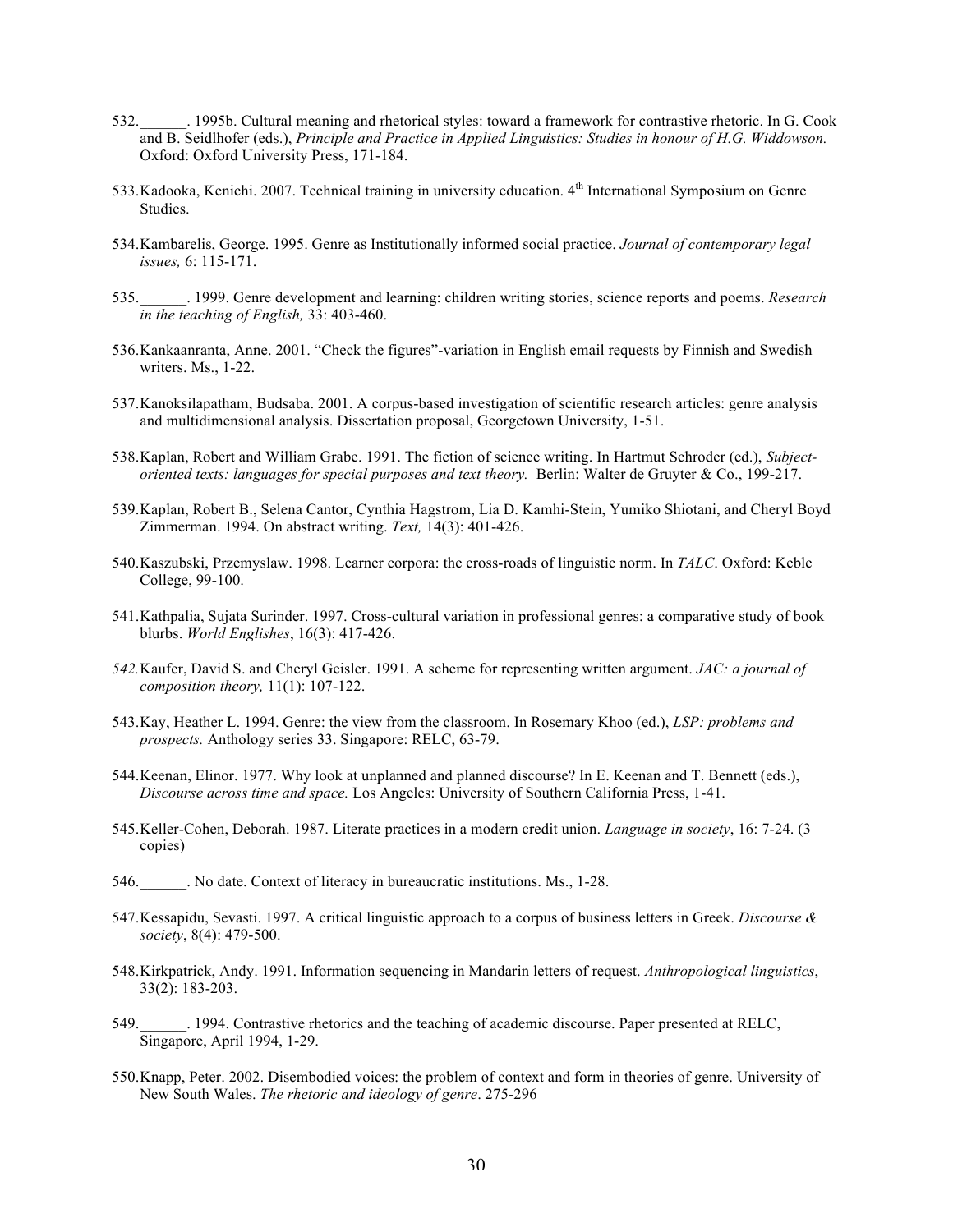- 551.Koch, Lena. 2000. The mission statement: a public relations ploy or a management tool? Ms., 1-24. (plus appendix).
- 552.Koike, Dale A. and Christina Makara Biron. 1996. Genre as a basis for the advanced Spanish conversation class. *Hispania,* 79(2), 290-296.
- 553.Kong, Kenneth C. C. 1998. Are simple business request letters really simple?: a comparison of Chinese and English business request letters. *Text*, 18(1): 103-141.
- 554.Körner, Ann. 1994. Bioscript-an editorial service for scientists. *English today*, 10(2): 44-48.
- 555.Koskela, Merja. 1994. Identifying the theme complex in Swedish scientific and popular scientific texts. In M. Brekke, O. Anderson, T. Dahl and J. Myking (eds.), *Applications and implications of current LSP research*, 2. Bergen, Norway: Fagbokforlaget, 630-638.
- 556.\_\_\_\_\_\_. 1996. Tema och rema i vetenskaplig och populärvetenskaplig text (Theme and rheme in scientific and popular scientific text). *Acta Wasaensia,* 47(9): 208-216.
- 557.\_\_\_\_\_\_. 1998. Some characteristics of a scientific individual style-the case of Von Wright. *Proceedings of the 11th European Symposium on Language for Special Purposes: LSP- Identity and Interface Research, Knowledge and Society*, 2. Copenhagen: Copenhagen Business School , 656-667.
- 558.Kotthoff, Helga. 2000. Gender and joking: on the complexities of women's image politics in humorous narratives. *Journal of pragmatics*, 32: 55-80.
- 559.Kourilová, Magda. 1994. Some problems posed by the system of epistemic modality in written scientific discourse. In M. Brekke, O. Anderson, T. Dahl and J. Myking (eds.), *Applications and implications of current LSP research*, 2. Bergen, Norway: Fagbokforlaget, 639-646.
- **560.Kress, Gunther. 1985. Sociolinguistic development and the mature language user: different voices for different occasions. In Gordon Wells and John Nicholls (eds.),** *Language and learning: an interactional perspective.* **Philadelphia: Taylor and Francis, Inc. (?)**
- 561.\_\_\_\_\_\_. 1990. Critical discourse analysis. *ARAL: annual review of applied linguistics,* 11: 84-99.
- **562.\_\_\_\_\_\_. No date. Genre as social process. Ms., pages? (Published later in Bill Cope and Mary Kalantzis (eds.),** *The powers of literacy: a genre approach to teaching writing***. Pittsburgh, PA: University of Pittsburgh Press, 1993, 22-37). (Missing)**
- 563.\_\_\_\_\_\_. 1998. Meaning as work: individuals, society and the production of representational resources. In Antonia Sánchez-Macarro and Ronald Carter (eds.), *Linguistic choice across genres: variation in spoken and written English*. Amsterdam studies in the theory and history of linguistic science series 4, vol. 158. Amsterdam/Philadelphia: John Benjamins Publishing Company, 3-26.
- 564.Krvavac, Alka. 1994. Abstract as a text in science with respect to its information relevance. In M. Brekke, O. Anderson, T. Dahl and J. Myking (eds.), *Applications and implications of current LSP research*, 2. Bergen, Norway: Fagbokforlaget, 746-750.
- 565.Krydar, LeeAnne G. 1999. Mentors, models, and clients: using the professional engineering community to identify and teach engineering genres. *IEEEE transactions on professional communication,* 42(1): 3-11.
- 566.Kusel, Paul A. 1992. Rhetorical approaches to the study and composition of academic essays. *System,* 20(4): 457-469.
- 567.Labassi, Tahar. 1998. The evolution of scientific abstract writing: abstracts in *The journal of the American chemical society* 1920-1997. Ph. D. proposal. The University of Tunis, 1-4.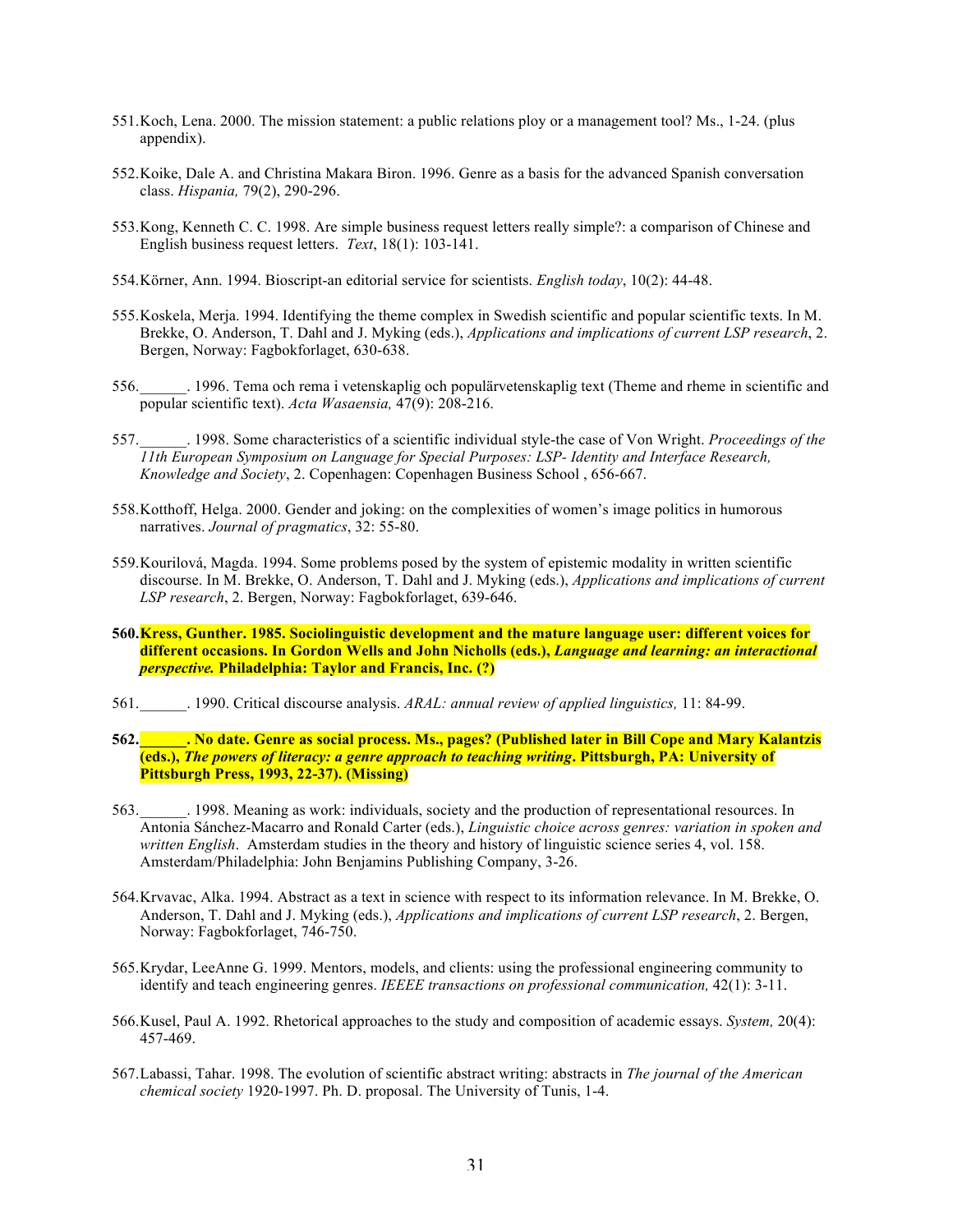- 568.Lackstrom, John, Larry Selinker and Louis Trimble. 1973. Technical rhetorical principles and grammatical choice. *TESOL quarterly,* 7(2): 127-136.
- 569.Lahdesmaki, Salla. 2007. Intertextual heterogeneity of the Finnish EFL textbooks: genre embedding as recontextualization. 4<sup>th</sup> International Symposium on Genre Studies.
- 570.Larsen, Bo. 1998. A methodological issue in Anglosaxon functional genre analysis*. Proceedings of the 11th European Symposium on Language for Special Purposes: LSP- Identity and Interface Research, Knowledge and Society*, 2. Copenhagen: Copenhagen Business School, 680-688. (2 copies)
- 571.Laurén, Christer and Marianne Nordman. 1991. Corpus selection in LSP research. In Hartmut Schroder (ed.), *Subject-oriented texts: languages for special purposes and text theory.* Berlin: Walter de Gruyter & Co., 218- 230.
- 572.Ledin, Per. 1994. A genre model for analyzing news discourse. In M. Brekke, O. Anderson, T. Dahl and J. Myking (eds.), *Applications and implications of current LSP research*, 2. Bergen, Norway: Fagbokforlaget, 751-760.
- 573.Leki, Ilona. 1992. Coaching from the margins: issues in written response. In B. Kroll (ed.). *Second language writing: research insights for the classroom*. Port Chester, NY: Cambridge U Press, 57-68.
- 574.Lemke, Jay. L. 1988. Genres, semantics and classroom education. *Linguistics and education,* 1: 81-89.
- 575.\_\_\_\_\_\_. 1994. Genre as a strategic resource. Paper presented at the National Council of Teachers of English, Orlando, 1994, 1-13.
- 576.\_\_\_\_\_\_. No date. Writing the genres of power: literacy as a social semiotic. Draft for discussion only, 1-41.
- 577.Levinson, Stephen. 1979. Activity types and language. *Linguistics*, 17: 365-399.
- 578.Lewin, Beverly A. 2005. Contentiousness in science: the discourse of critique in two sociological journals. *Text*, 25(6): 723-744.
- 579.Li, Yili. 1998. *Using task-based e-mail activities in developing academic writing skills in English as a second language.* Ph.D. Dissertation, Graduate Interdisciplinary Program in Second Language Acquisition and Teaching, The University of Arizona, 1-278.
- 580.Liddy, E. D. 1991. The discourse-level structure of empirical abstracts: an exploration study. *Information processing and management,* 27(1): 55-81.
- 581.Lillis, Theresa and Mary Jane Curry. 2006. Reframing Notions of Competence in Scholarly Writing: From Individual to Networked Activity. *Revista Canaria de Estudios Ingleses*. 53: 63-78.
- 582.Limaye, Mohan. 1983. The syntax of persuasion: two business letters of request. *Journal of business communication*, 20(2): 17-30.
- 583.Lindeberg, Ann-Charlotte. 1992. Imprimatur. Rhetorical conventions in scholarly articles in economics and business sciences: a study of introductions with special reference to knowledge claims. In Svetla Cmejrkova, Frantisek Danes, and Eva Havlova (eds.), *Writing vs. speaking: language, text, discourse, communication*. Proceedings of the Conference Held at the Czech Language Institute of the Academy of Science of the Czech Republic, Prague, October 14-16, 1992, 319-326.
- 584.\_\_\_\_\_\_. 1993. Rhetorical conventions in the discussion/conclusion sections of research articles in finance, management and marketing. Ms., 1-9. (Forthcoming in the *Proceedings from the 9th European Symposium on Language for Special Purposes* at Bergen, Norway, 2-6 August 1993) (2 copies)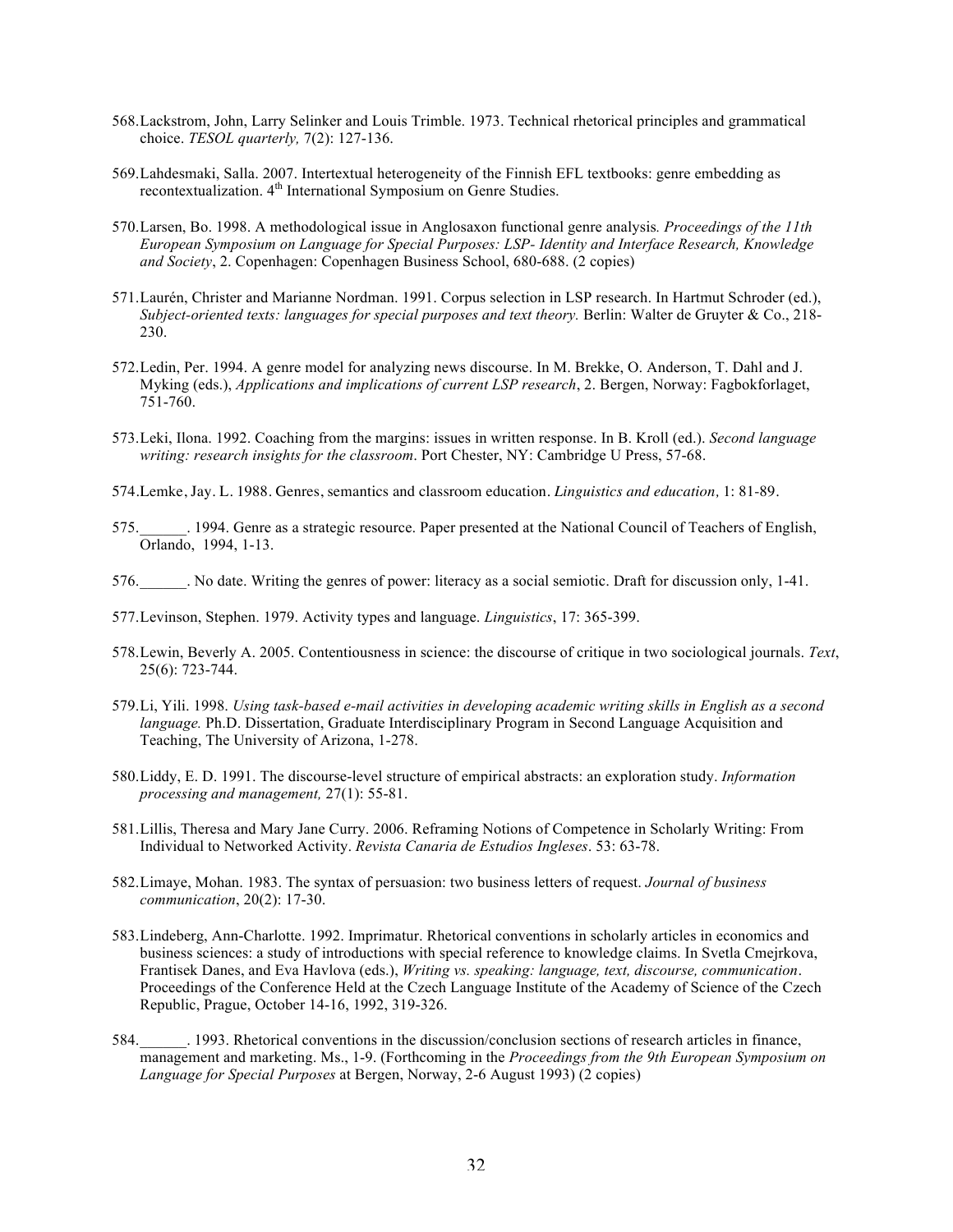- 585.\_\_\_\_\_\_. 1994. Rhetorical conventions in the discussion/conclusion sections of research articles in finance, management and marketing. In M. Brekke, O. Anderson, T. Dahl and J. Myking (eds.), *Applications and implications of current LSP research*, 2. Bergen, Norway: Fagbokforlaget, 647-655.
- 586.\_\_\_\_\_\_. 1998. Promotional rhetorical steps and linguistic signalling in research articles in three disciplines. *Proceedings of the 11th European Symposium on Language for Special Purposes: LSP- Identity and Interface Research, Knowledge and Society*, 2. Copenhagen: Copenhagen Business School, 689-698.
- 587.\_\_\_\_\_\_. No date. Abstracting across disciplines: rhetorical structures in research article abstracts in finance management, and marketing. Ms., 1-21.
- 588. No date (work in progress). Promotion and politeness: conflicting strategies in scholarly rhetoric in three business sciences. Ms., 2-17.
- 589.Linell, Per. 1998. Discourse across boundaries: on recontextualizations and the blending of voices in professional discourse. *Text,* 18(2): 143-157.
- 590.Lingard, Lorelei and Richard Haber. 2002. Learning medical talk: How the apprenticeship complicates current explicit/tacit debates in genre instrucation. University of Toronto. *The rhetoric and ideology of genre*. 155-170.
- 591.Lipson, Carol. 1983. Theoretical and empirical considerations for designing openings of technical and business reports. *Journal of business communication*, 20: 41-53.
- 592.Literacy and Education Research Network. 1989. *Working with genre: papers from the 1989 LERN Conference*, University of Technology, Sydney, 25-26 November 1989.
- 593.\_\_\_\_\_\_. 1990a. *A genre-based approach to teaching writing, years 3-6: an approach to writing K-12. Book 1: Introduction*. Annandale, Australia: Common Ground.
- 594.\_\_\_\_\_\_. 1990b*. A genre-based approach to teaching writing, years 3-6: an approach to writing K-12. Book 2: Factual writing*. Annandale, Australia: Common Ground.
- 595.\_\_\_\_\_\_. 1990c*. A genre-based approach to teaching writing, years 3-6: an approach to writing K-12. Book 3: Writing stories*. Annandale, Australia: Common Ground.
- 596.\_\_\_\_\_\_. 1990d*. A genre-based approach to teaching writing, years 3-6: an approach to writing K-12. Book 4: Theory and practice*. Annandale, Australia: Common Ground.
- 597.López-Folgado, Vincente. 1998. Functional variations in the NG premodifiers in written English. In Antonia Sánchez-Macarro and Ronald Carter (eds.), *Linguistic choice across genres: variation in spoken and written English*. Amsterdam/Philadelphia: John Benjamins Publishing Company, 87-98.
- 598.**López J., Gladys Stella. 1982. Article introductions in Spanish: a study in comparative rhetorics. MS thesis. The University of Aston in Birmingham, 1-144.**
- 599.Love, Alison. 1991. Process and product in geology: an investigation of some discourse features of two introductory textbooks. *English for specific purpose.* Vol.10. pp 89-109.
- 600.Love, Alison. 1993. Lexico-Grammatical features of geology textbooks: process and product revisited. *English for specific purpose*. Vol.12. pp 197-218.
- 601.Love, Alison. 1994. Language for specific purposes in an English as a Second language situation: why, what and how?. University of Zimbabwe. Applications and Implications of current LSP research. 408-417.
- 602.Love, Alison. 1999. Teaching academic writing as choice. Language analysis, description and pedagogy. The Hong Kong University of Science and Technology. 239-251.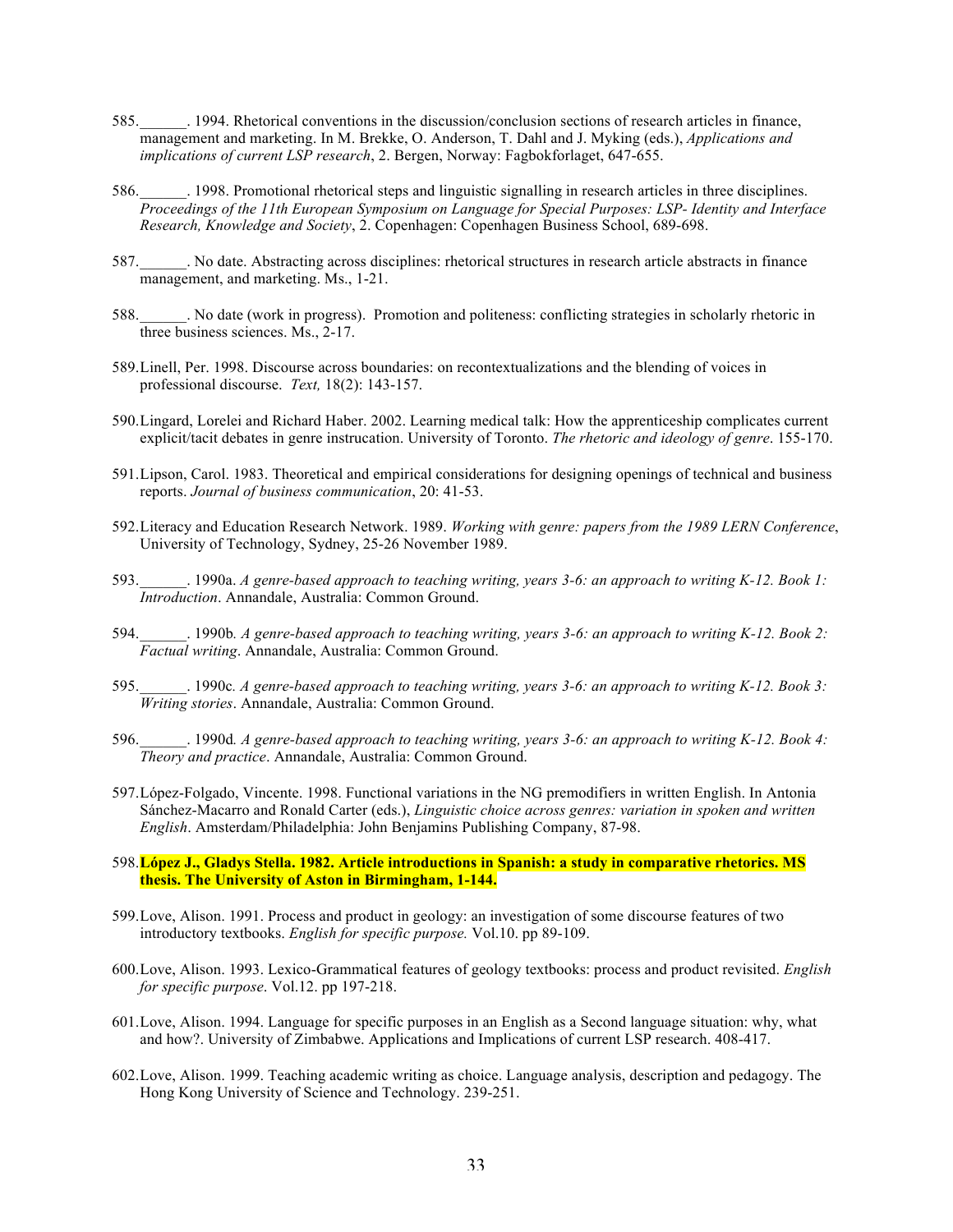- 603.Love, Alison. 2001. Introductory textbooks and disciplinary acculturation: a case study from social anthropology. Academic writing in context. The University of Birmingham. 122-139.
- 604.Louhiala-Salminen, Leena. 1995. Drop me a fax, will you?: a study of written business communication. Report from the Department of English, 10. University of Jyvaskyla, Finland. (2 copies).
- 605.\_\_\_\_\_\_. 1996. The Business communication classroom vs. reality: what should we teach today? *English for specific purposes*, 15(1): 37-51.
- 606.\_\_\_\_\_\_. 1997. Investigating the genre of a business fax: a Finish case study. *The journal of business communication*, 34(3): 316-333.
- 607.\_\_\_\_\_\_. 1999. "Was there life before them?": fax and email in business communication. Ms., 1-24. (Published in *The journal of language in international business*, 10(1): 24-42, 1999)
- 608.\_\_\_\_\_\_. No Date. The fly's perspective: discourse in the daily routine of a business manager. Ms., 1-32 (Submitted to *English for specific purposes*)
- 609.\_\_\_\_\_\_. No Date. From business correspondence to message exchange: what is left? Ms., 1-21. (To be published in *Business English: research into practice*)

## **610.Lucas, Judy and Christopher Candlin. 1984. Modes of counseling in family planning. Ms.**

- 611.Lucas, Tamara. 1988. Beyond language and culture: individual variation in students' engagement with a written genre. Paper presented at TESOL, Chicago, 1-26.
- 612.Luke, Allan. 1992. The body literate: discourse and inscription in early literacy training. *Linguistics and education,* 4(1): 107-129.
- 613.\_\_\_\_\_\_. No date. Genres of power? Literacy education and the production of capital. Ms., 1-24. (Chapter for R. Hasan and G. Williams (eds.), *Literacy in society.* Applied linguistics and language study series. London: Longman, 1996)
- 614.\_\_\_\_\_\_. No date. When basic skills and information processing just aren't enough: rethinking reading in new times. (Published in A. Luke, B. Street, J. Gee and P. Freebody (eds.), *Literacies as critical social practices: an introduction*. Falmer Press, 1994)
- 615.Lundquist, Lita. 1991. Some consideration on the relations between text linguistics and the study of texts for specific purposes. In H. Schroder (ed.), *Subject-oriented texts: languages for special purposes and text theory.* Berlin: Walter de Gruyter, 231-243.
- 616.Lunsford, Andrea A. and Lisa S. Ede. 1984. On distinctions between classical and modern rhetoric. In R. Connors, L. Ede and A. Lunsford (eds.), *Essays on classical rhetoric and modern discourse.* Carbondale, Illinois: Southern Illinois University Press, 37-49.
- 617.Macaulay, Marcia I. 1990. *Processing varieties of English: an examination of oral and written speech across genres.* Vancouver: University of British Columbia Press, 1-261.
- 618.MacDonald, Susan Peck. 1992. A method for analyzing sentence level differences in disciplinary knowledge making. *Written communication,* 9(4): 533-569.
- 619.\_\_\_\_\_\_. 2002. Prose styles, genres, and levels of analysis. *Style*. 36 (4). 618-639.
- 620.MacIntosh-Murray, Anu. 2007. Poster Presentations as a Genre in Knowledge Communication: A Case Study of Forms, Norms, and Values. Science *Communication*. 28: 347.

 $\ddot{\phantom{0}}$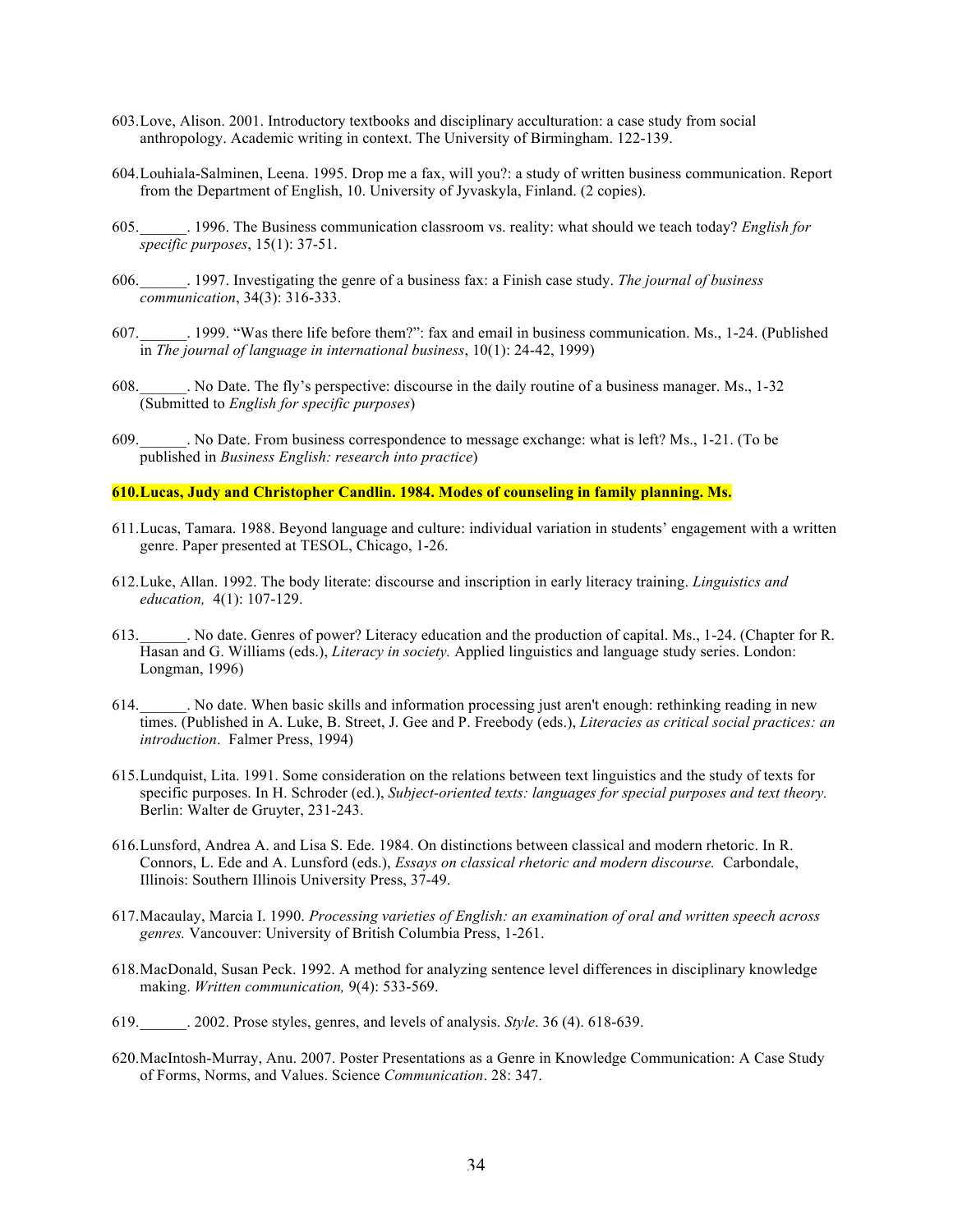- 621.MacRoberts, Michael and Barbara MacRoberts. 1982. A re-evaluation of Lotka's law of scientific productivity. *Social studies of science*, 12: 443-450.
- 622.Madden, Carolyn and Cynthia L. Meyers. 1997. Theory and practice: the EAP context. In Francoise Meyer, Adriana Bolívar, Judith Febres, and Marisela Bonett de Serra (eds.), *ESP in Latin America*. Universidad de Los Andes, 31-39.
- 623.Madigan, Robert, Susan Johnston and Patricia Linton. 1995. The language of psychology: APA style as epistemology. *American psychologist,* 50(6): 428-436.
- 624.Margnet, Anne. 2001. LSP and Professional Communication. Diachronic analysis of the visuals in the research paper: a corpus-based study of the strategies and semiotics of visual representation in nutrition biochemistry. University of Burgundy. Dijon, France. 55-75
- 625.Maimon, Elaine P. 1986. Knowledge, acknowledgment, and writing across the curriculum: toward an educated community. In Donald McQuade (ed.), *The territory of language.* Carbondale, IL: Southern Illinois University Press, 89-100.
- 626.Maingueneau, Dominique. 2002. Analysis of an academic genre. *Discourse Studies*, 4(3): 319-341.
- 627. Makmillen, Shurli. 2007. Colonial texts in post-colonial contexts: a genre in the contact zone. 4<sup>th</sup> International Symposium on Genre Studies.
- 628.Malcolm, Karen. 1998. Friends or strangers: only their phases show for sure. In Antonia Sánchez-Macarro and Ronald Carter (eds.), *Linguistic choice across genres: variation in spoken and written English*. Amsterdam/Philadelphia: John Benjamins Publishing Company, 291-300.
- 629.Malcolm, Lois. 1987. What rules govern tense usage in scientific articles? *English for specific purposes,* 6(1): 31-43.
- 630.Manes, Joan and Nessa Wolfson. 1981. The compliment formula. In Florian Coulmas (ed.), *Conversational routine.* Hawthorne: Mouton de Gruyter, 115-132.
- 631.Marco, Maria José Luzon. 2000. Collocational frameworks in medical research papers: a genre-based study. *English for specific purposes*, 19: 63-86.
- 632.Markee, Numa. 1990. The diffusion of communicative innovations and classroom culture: an ethonographic study. Paper presented at TESOL, San Francisco, 1990, 1-27.
- 633.Martin, James. R. 1985. Process and text: two aspects of human semiosis. In James D. Benson, William S. Greaves, and Roy Freedle (eds.), *Systemic perspectives on discourse: selected theoretical papers from the ninth international systemic workshop,* 1. Westport: Greenwood Publishing Group, 248-274.
- 634.\_\_\_\_\_\_. 1993. Genre and literacy: modeling context in educational linguistics. *ARAL: annual review of applied linguistics,* 13: 141-172.
- 635.\_\_\_\_\_\_. 1999. Mentoring semogenesis: 'genre-based' literacy pedagogy. In Frances Christie (ed.), *Pedagogy and the shaping of consciousness*. London; New York: Cassell, 123-155.
- 636.\_\_\_\_\_\_. 2000. Design and practice: enacting functional linguistics. *ARAL: annual review of applied linguistics*,  $20: 116-126.$
- 637.\_\_\_\_\_\_. No date. Systemics in education: genre-based literacy. Ms., 1-14.
- 638.Martin, James R. and Joan Rothery. No date. What a functional approach to the writing task can show teachers about 'good writing'. *Source unknown*, 241-259.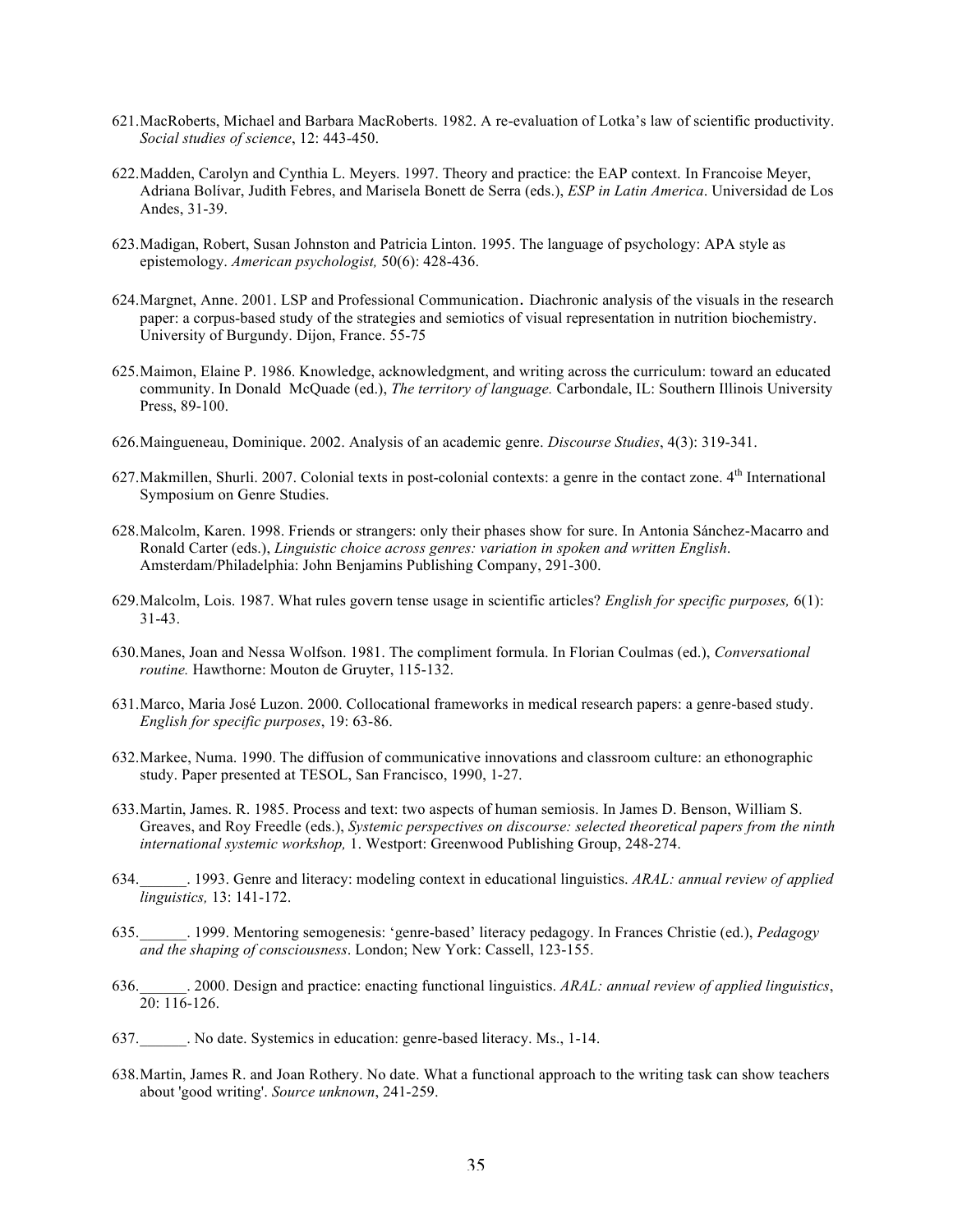- 639.Master, Peter. 1991. Active verbs with inanimate subjects in scientific prose. *English for specific purposes,* 10: 15-33.
- 640.Matelene, Carolyn and Anna Mauranen. No date. Contrastive rhetoric: writing teachers in Finland and America. Ms., 1-32.
- 641.Matthiessen, Christian. 1990. Select bibliography of systemic linguistics. Ms., 1-28.
- 642.Mauranen, Anna. 1991. Non-English rhetoric: how do Finnish economists write? Paper presented at the International Symposium on the New Rhetoric and Discourse Analysis, Birmingham, England, April 1991, 1- 32.
- 643.\_\_\_\_\_\_. 1992. Cultural differences in academic rhetoric: a text linguistic study. Unpublished Ph. D dissertation. School of English, University of Birmingham, 1-296.
- 644.\_\_\_\_\_\_. 1993a. Cultural differences in academic discourse: problems of a linguistic and cultural minority. Ms., 1-14.
- 645.\_\_\_\_\_\_. 1993b. Cultural differences in academic discourse: problems of a linguistic and cultural minority. In L. Löfman, L. Kurki-Suonio, S. Pellinen, and J. Lehtonen (eds.), *The competent intercultural communicator*. AFinLA Yearbook 1993. AFinLA Series no. 51, Tampere, 157-174. (2 coipes)
- 646.\_\_\_\_\_\_. 1993c. Contrastive ESP rhetoric: metatext in Finnish-English economics texts. *English for specific purposes*, 12: 3-22.
- 647.\_\_\_\_\_\_. 1994a. Two discourse worlds: study genres in Britain and Finland*. Finlance: a Finnish journal of applied linguistics,* 13: 1-40. (2 copies)
- 648.\_\_\_\_\_\_. 1994b. What sort of theme is *there*?: a translational perspective. Ms., 1-29. (Published in Karin Aijmer, Bengt Altenberg, and Mats Johansson (eds.), *Languages in contrast: papers from a symposium on text-based cross-linguistic studies, Lund 4-5 March 1994*. Lund: Lund University Press, 1996)
- 649.\_\_\_\_\_\_. 1996. Discourse competence: evidence from thematic development in native and non-native texts. In Eija Ventola and Anna Mauranen (eds.), *Academic writing: interculture and textual issues.* Philadelphia: John Benjamin, 195-230.
- 650.\_\_\_\_\_\_. 1997a. Hedging in language revisers' hands. In Raija Markkanen and Hartmut Schröder (eds.), *Hedging and discourse: approaches to the analysis of a pragmatic phenomenon in academic texts*. Berlin/New York: Walter de Gruyter, 115-133.
- 651.\_\_\_\_\_\_. 1997b. Another look at genre: will corpus research be relevant? Talk given at Nordtext symposium, 6-8 June, 1997, 1-7. (Published as Another look at genre: corpus linguistics vs. genre analysis *in Studia Anglica Posnaniensia* (33), 1998: 303-315 (not quite clear))
- 652.\_\_\_\_\_\_. 1998. Another look at genre: corpus linguistics vs. genre analysis. *Studia Anglica Posnaniensia* (33): 303-315
- 653.\_\_\_\_\_\_.1999. Reflexive academic talk-observations from the MICASE corpus. Ms., 1-9.
- 654. 2000. A good question: expressing evaluation in academic speech. Paper presented at the 5<sup>th</sup> ESSE conference, Helsinki, August 2000, 1-19.
- 655.\_\_\_\_\_\_. No date. Will 'translationese' ruin a contrastive study? University of Joensuu. Ms., 1-19.
- 656.Mauranen, Anna and Raija Markkanen. 1994. Introduction*. Finlance: a Finnish journal of applied linguistics, 13: students abroad; aspects of exchange student's language*, i-vii.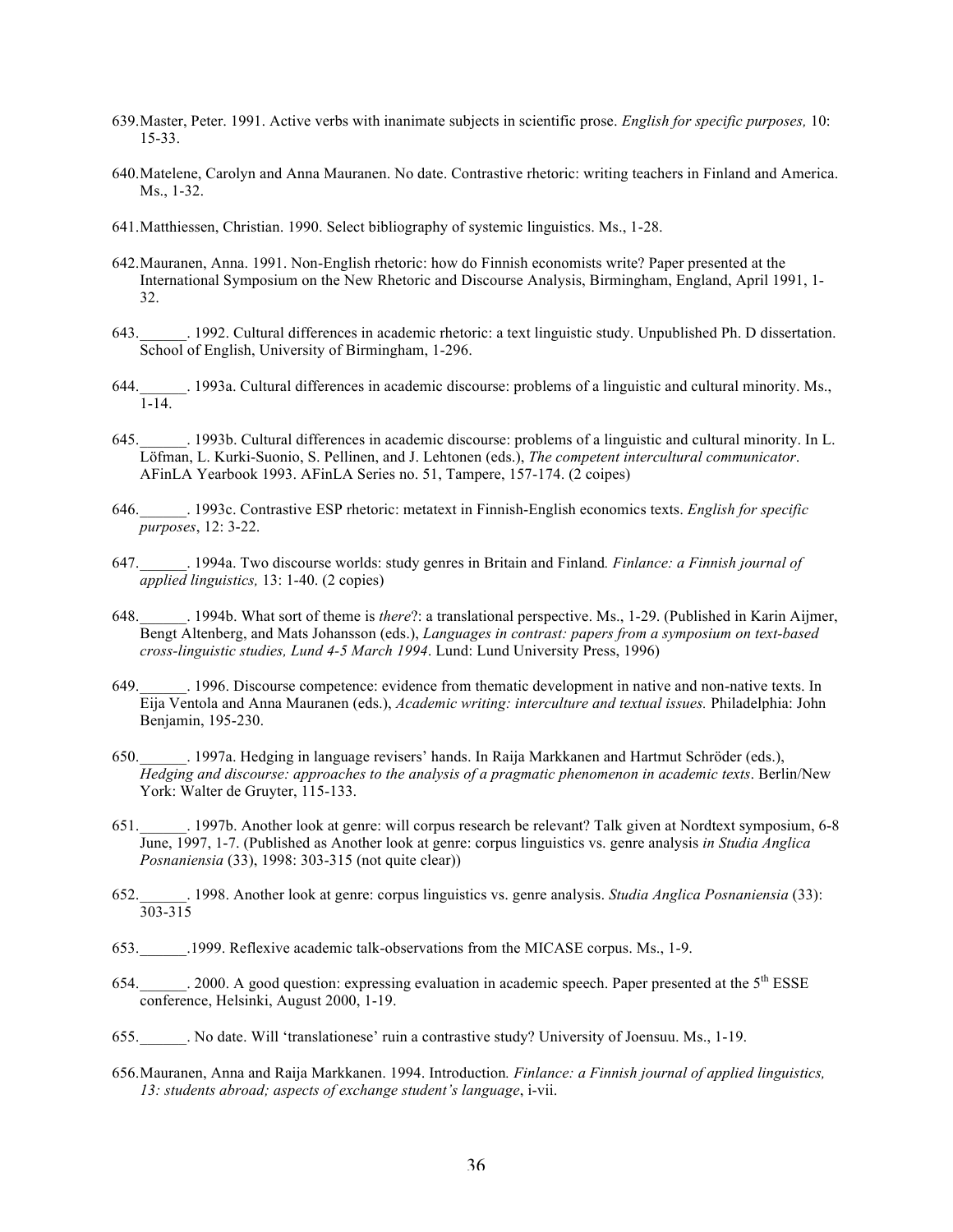- 657.Mautner, Gerlinde. 1998. How science sells: LSP in consumer advertising. *Proceedings of the 11th European Symposium on Language for Special Purposes: LSP- Identity and Interface Research, Knowledge and Society*, 2 Copenhagen: Copenhagen Business School, 582-591.
- 658.Mayfield, Kenya M. 1998. Waiting room narratives: university health service laboratory; concluding report. University of Michigan, Department of Anthropology. Report presented May 1998 under the guidance of Prof. John Swales, 1-9.
- 659.McKenna, Bernard. 1997. How engineers write: an empirical study of engineering report writing. *Applied linguistics*, 18(2): 189-211.
- 660.McKinnon, William Tulloch. 1994. Sprat's history of the Royal Society': the dawn of English LSP? In M. Brekke, O. Anderson, T. Dahl and J. Myking (eds.), *Applications and implications of current LSP research*, 1. Bergen, Norway: Fagbokforlaget: 495-501.
- 661.Mclemee, Scott. 1997. Critic at the carnival. *The nation* (Dec. 29), 16-18.
- 662.Medway, Peter. 2002. Fuzzy Genres and community identities: the case of architecture students' sketchbooks. Carleton University. *The rhetoric and ideology of genre*. 123-153.
- 663.Melander, Björn. 1993. *From interpretation to enumeration of facts: on a change in the textual patterns of Swedish LSP texts during the 20th century.* FUMS Rapport nr 170. Uppsala Universitet : Sweden, 1-21.
- 664.\_\_\_\_\_\_. 1998. Culture or genre? Issues in the interpretation of cross-cultural differences in scientific papers. *Genre studies in English for academic purposes*, no. 9: 211-225.
- 665.Melander, Björn and Harry Näslund. 1993. Diachronic developments in Swedish LSP texts: a presentation of some of the results from the research project 'LSP texts in the 20th century'. *Finlance: a Finnish journal of applied linguistics*, 12: 63-93.
- 666.Melander, Björn, John M. Swales, and Kirstin M. Fredrickson. 1997. Journal abstracts from three academic fields in the United States and Sweden: national or disciplinary proclivities? In Anna Duszak (ed.), *Culture and styles of academic discourse*. Berlin/New York: Mouton de Gruyter, 251-272.
- 667.Meurer, José Luis. 1997. Roles of prediction as a parameter of text organisation. *The ESP, São Paulo*, 18(2): 185-209.
- 668.Meyer, Hans Joachim. 1989. Modality in science texts. *Special language Fachsprache*, 11(3-4): 127-135.
- 669.Miller, Carolyn Rae. 1980. Environmental impact statements and rhetorical genres: an application of rhetorical theory to technical communication. Ph.D. Dissertation submitted to Rensselaer Polytechnic Institute, 1-256.
- 670.\_\_\_\_\_\_. 1984. Genre as social action. *Quarterly journal of speech*, 70: 151-167.
- 671.\_\_\_\_\_\_. 1989. *Kairos* in the rhetoric of science. Draft, 1-26. (Published in Stephen P. Witte, Neil Nakadate, and Roger D. Cherry (eds.), A Rhetoric of Doing: Essays on Written Discourse in Honor of James L. Kinneavy, Carbondale Southern Illinois University Press, 1992, 310-27)
- 672.\_\_\_\_\_\_. 1992. Rhetorical community: the cultural basis of genre. Paper presented at Rethinking Genre Colloquium, Ottawa, Ontario, Canada, April 1992, 1-11.
- 673.\_\_\_\_\_\_. 1993. Rhetoric and community: the problem of the one and the many. In Theresa Enos and Stuart C. Brown (eds.), *Defining the new rhetorics.* Thousand Oaks, CA: Sage Publications, 79-94.
- 674.\_\_\_\_\_\_. No date. Why is the 'discourse community' interesting? Paper presented at Conference on College Composition and Communication. (Collection of 3 papers)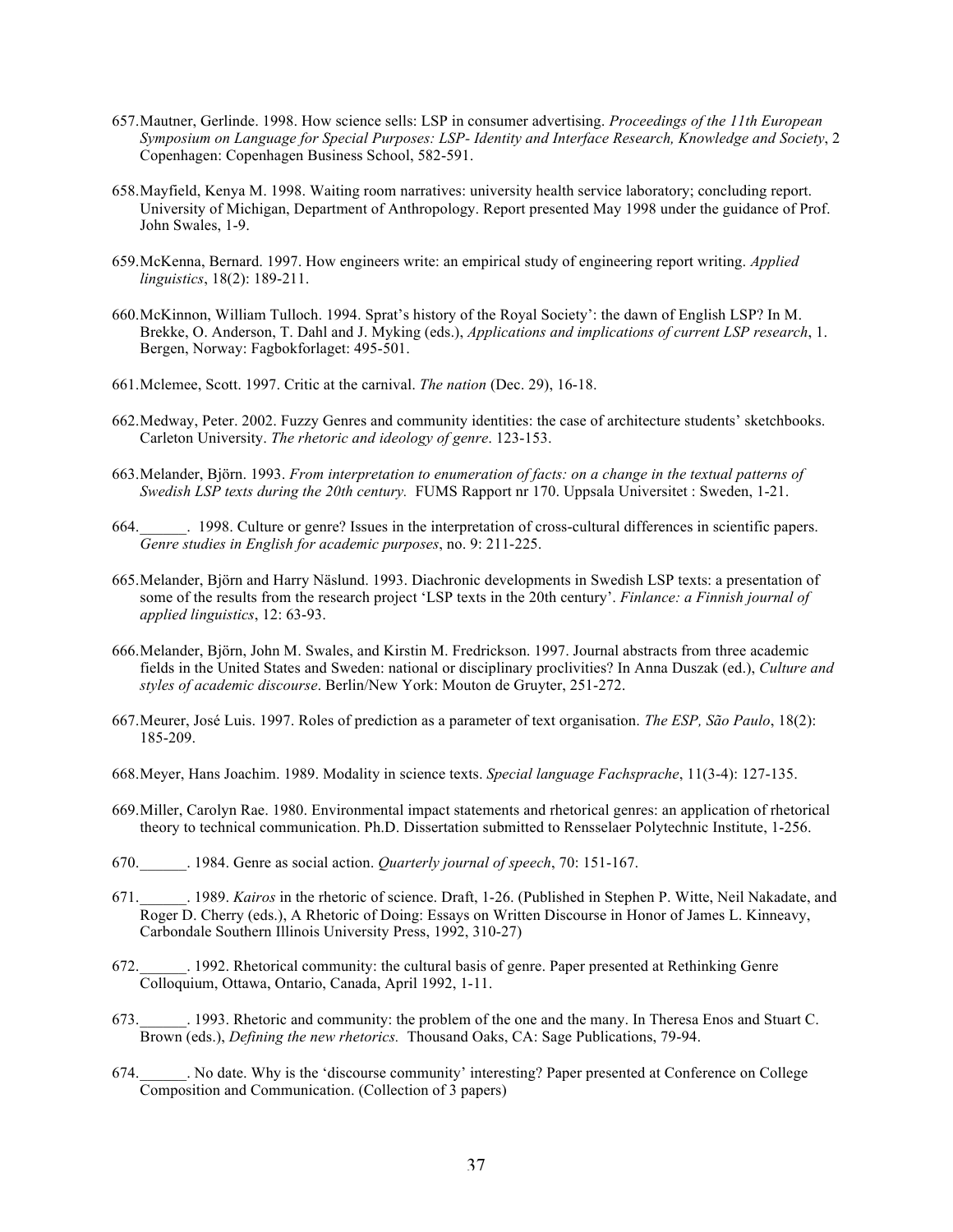- 675.Miller, Carolyn Rae and Jack Selzer. 1985. Special topics of argument in engineering reports. In Lee Odell and Dixie Goswami (eds.), *Writing in non-academic settings.* New York: Guilford Publications, 309-341.
- 676.Mirtiz, Ruth M. 1997. The territorial demands of form and process-the case for student writing as a genre. In Wendy Bishop and Hans Ostrom (eds.), *Genre and writing*. Portsmouth, NH: Boynton/Cook Publishers, 190- 198.
- 677.Mishler, Alan. 2008. The discourse of voicemail. *Hermes: Journal of language and communication studies*. 40: 167-197.
- **678.Mitchell, T. F. 1957. The language of buying and selling in Cyrenaica: a situational statement.** *Hesperis***, 44: 31-72. (John has it)**
- 679.Miyake, Lynne K. 1997. The (Re)making of genres-the Heian example. In Wendy Bishop and Hans Ostrom (eds.), *Genre and writing*. Portsmouth, NH: Boynton/Cook Publishers, 105-114
- 680.Mohamed, Ahmed Abdalla. 1995. *Focus on writing: an insight from Sudanese undergraduates' performance*. Ms., 1-81.
- 681.Mølbæk, Lone. 2000. E-mails in the workplace. Ms., 1-15. (Appendix 1-7).
- 682.Moll, Theresa Morell. 2000. The role of discourse markers and personal pronouns in lecture discourse. Paper presented at AESLA. Leon, Spain, May 2001. 10 pages.
- 683.Montemayor, Ann Borsinger. 1995. A comparative study of academic writing in the sciences. Paper presented at BALEAP, Nottingham, U.K., March 1995, 1-18.
- 684.Moreno, Ana I. 1995. Genre constraints across languages: causal metatext in Spanish and English RAs. Ms., 1- 20. (Published in *English for specific purposes*, 1997, 16(3): 161-179)
- 685.\_\_\_\_\_\_. 1998. The explicit signaling of premise-conclusion sequences in research articles: a contrastive framework. *Text,* 18(4): 545-585. (2 copies)
- *686.*\_\_\_\_\_\_. 2003. Matching theoretical descriptions of discourse and practical applications to teaching: the case of causal metatext. *English for Specific Purposes*. 22: 265-295.
- *687.*\_\_\_\_\_\_. 2003. The role of cohesive devices as textual constraints on relevance: a discourse-as-process view. *IJES*. 3(1): 111-165
- 688.Motta-Roth, Désirée. 1993. Book review: an attempt to define a genre. Ms., 1-24.
- 689.\_\_\_\_\_\_. 1995a. *Context & text: connection between rhetorical features and disciplinary cultures in book reviews: a move analysis study of an academic genre in linguistics, chemistry and economics.* Draft of Ph.D dissertation to be submitted to Universidade Federal de Santa Catarina, Brazil, 1-28.
- 690.\_\_\_\_\_\_. 1995b. *Rhetorical features and disciplinary cultures: a genre-based study of academic book reviews in linguistics, chemistry, and economics*. Ph.D. Dissertation. Universidade Federal de Santa Catarina, 1-312.
- 691.\_\_\_\_\_\_. 1996a. Genre analysis of academic book reviews: a study of text and disciplinary cultures. Paper presented at Applied Linguistics Across Disciplines, Jyväskyla, Finland, August 1996, 1-20.
- 692.\_\_\_\_\_\_. 1996bb. Same genre, different discipline: a genre-based study of book reviews in academe. *The Especialist*, 17(2): 99-131.
- 693.Motta-Roth, Désirée, Graciela R. Hendges, Ilana Bertagnolli, and Rodrigo E. Cabral. 1998. Metadiscourse markers as pointers in medical and physical education abstracts in English. Ms., 1-2.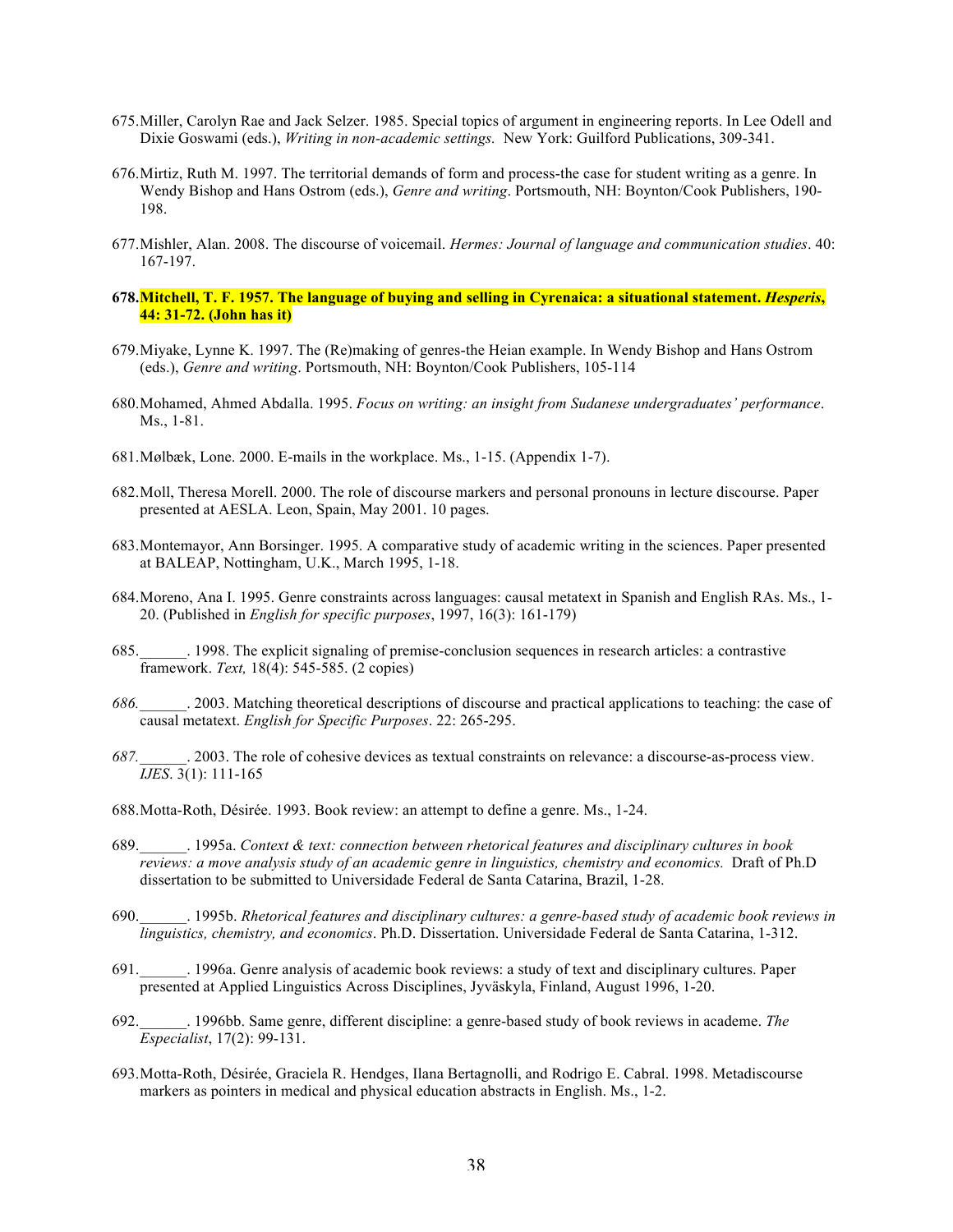- *694.*Motta-Roth, Désirée, Graciela R. Hendges, and Rodrigo E. Cabral. 1999. A genre-based study of research article abstracts . *Anais do XIV encontro nacional de professores univesitarios de lingua inglesa.* Belo Horizonte. 110-116.
- 695.Motta-Roth, Désirée, Graciela R. Hendges, and Esp. Roseli Nascimento. 2003. Contributions of genre analysis research to English for academic purposes teaching. *Ensinando e Aprendendo Ingles na Universidade*, Londrina. 383-390.
- 696.Moyano, Estela Ines. 2007. Negotiating genre: lecturer's awareness in genre across the curriculum project at the university level. 4<sup>th</sup> International Symposium on Genre Studies.
- 697.Muhlhaus, Susanne. 1998. Medical terminology and its perception by different user groups. *Proceedings of the 11th European Symposium on Language for Special Purposes: LSP- Identity and Interface Research, Knowledge and Society*, 2. Copenhagen: Copenhagen Business School, 699-707.
- 698.Mureşan, Laura. 2000. *Genre analysis and economics*. Bucureşti, România: Paideia. (Photocopied book; 2 copies)
- 699.Myers, Greg. 1985. The social construction of two biologists' proposals. *Written Communication*, 2(3): 219- 245. (2 copies)
- 700.\_\_\_\_\_\_. 1986. Writing research and the sociology of scientific knowledge: a review of three new books. *College English*, 48(6): 595-610.
- 701.\_\_\_\_\_\_. 1989. The pragmatics of politeness in scientific articles. *Applied linguistics,* 10(1): 1-35.
- 702.\_\_\_\_\_\_. 1990. The social constructions of popular science: the narrative of science and the narrative of nature. In Greg Myers, *Writing biology: texts in the social construction of scientific knowledge.* Madison, WI: University of Wisconsin Press, 141-192.
- 703.\_\_\_\_\_\_. 1992. 'In this paper we report...': speech acts and scientific facts. *Journal of pragmatics,* 17(4): 295- 313.
- 704.\_\_\_\_\_\_. 1995. From discovery to invention: the writing and rewriting of two patents. *Social studies of science,*   $25: 57-105.$
- 705.\_\_\_\_\_\_. 1996. Strategic vagueness in academic writing. In E.Ventola and A. Mauranen (eds.), *Academic writing: interculture and textual issues.* Philadelphia: John Benjamin, 3-17.
- 706.\_\_\_\_\_\_. 1998. The genres of biologists' writing. In Paola Evangelisti Allori (ed.), *Academic discourse in Europe: thought processes and linguistic realisation*. Rome: Copia Omaggio, 43-54.
- 707.\_\_\_\_\_\_. No date. The social construction of popular science: the narrative of science and the narrative of nature. Ms., 1-50.
- 708.Myka. 1997. Posting on a genre of email. In Wendy Bishop and Hans Ostrom (eds.), *Genre and writing*. Portsmouth, NH: Boynton/Cook Publishers, 229-247.
- 709.Najjar, Orayb Aref. 1996. 'The editorial family of al-Kateb bows in respect': the construction of martyrdom text genre in one Palestinian political and literary magazine. *Discourse and society,* 7(4): 499-530.
- 710.Neale, Stephen. 1980. *Genre.* London: British Film Institute. (Photocopied)
- 711.Nelde, Peter. 2001. Perspectives for a European language policy. In David Graddol (ed.), *Applied linguistics for the*  $21^{st}$  *century*. AILA,  $34-48$ .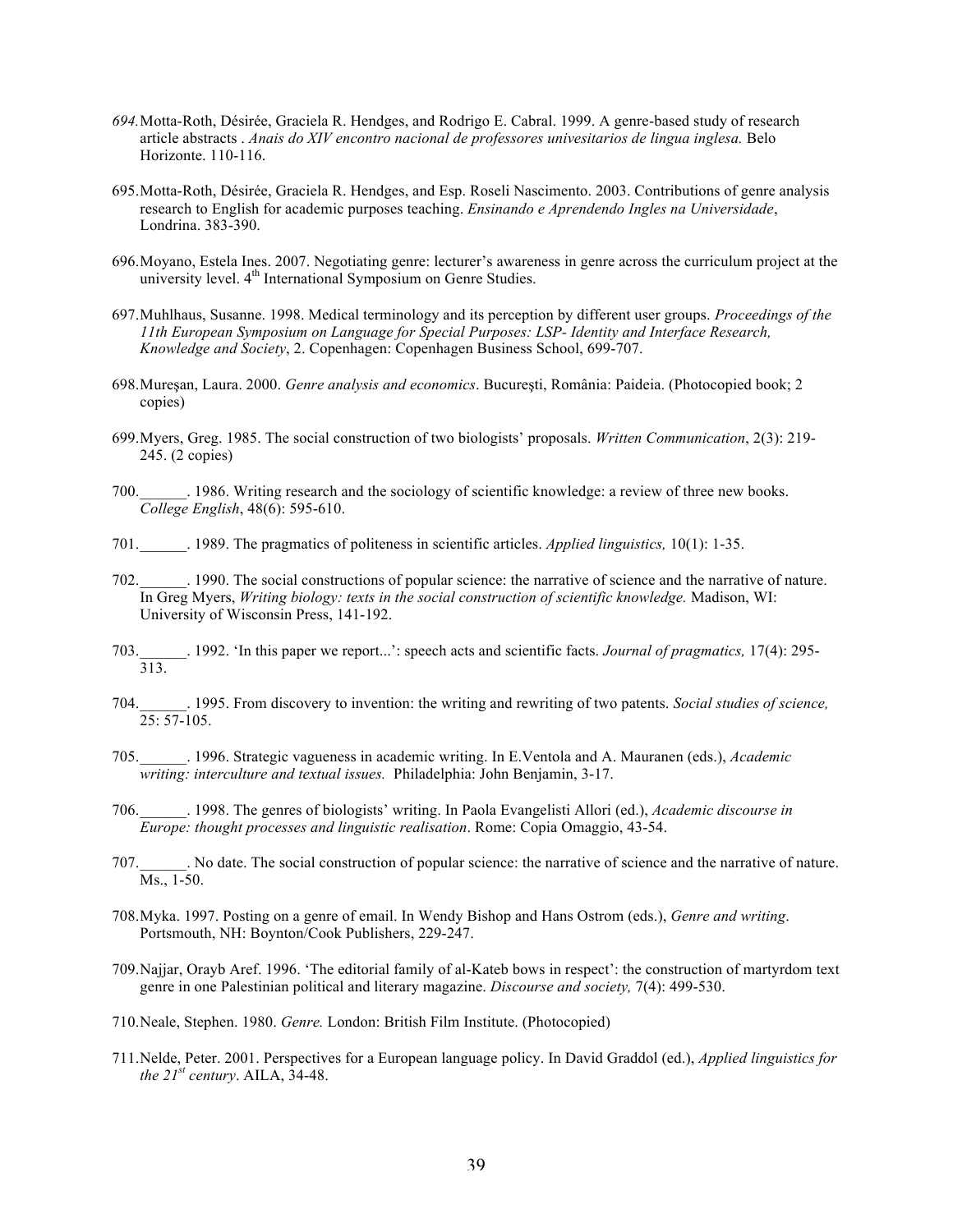- 712.Nickerson, Catherine. 1991. Subsidary company text analysis. Chapter 5 of Ph.D. Dissertation, 1-68. (Title of the Dissertation: *The Domestic Detective Novel: Gothicism, Domesticity, and Investigation in American Women's Writing, 1865-1920 (Domestic Novel, Stowe Harriet Beecher, Green Anna Katharine, Alcott Louisa May, Chesnut Mary, Victor Metta, Rinehart Mary Roberts*). Ph. D. Dissertation, Yale University)
- 713.\_\_\_\_\_\_. 1998. Corporate culture and the use of written English within British subsidiaries in the Netherlands. *English for specific purposes*, 17(3): 281-294. (2 copies)
- 714.\_\_\_\_\_\_. 1998?. The usefulness of genre theory in the investigation of organizational communication across cultures. Manuscript, 1-10. (To appear In M. Gessitsen and D. Springorum (eds.), *Een huldebundel voor Ger Peerbooms*. Nijmegen: KUN Press, 1999)
- 715.\_\_\_\_\_\_. 1999 The use of English in electronic mail in a multinational corporation. In F. Bargiela-Chiappini & C. Nickerson (eds.), *Writing business: genres, media and discourses.* London: Longman, 35-56.
- 716.\_\_\_\_\_\_. 1999?. Playing the corporate language game: an investigation of the genres and discourse strategies in English used by Dutch writers working in multinational corporations. Book draft, 1-275. (Published in 2000, Amsterdam: Rodopi)
- 717.Nicolaosen, Jeppe. 2002. The scholarliness of published peer reviews: a bibliometric study of book reviews in selected social science fields. *Research Evaluation*. 11(3). 129-140.
- 718.Noguchi, Judy Tsutae. 2001. The science review article: an opportune genre in the construction of science. Bibliography of Ph. D. Dissertation, The University of Birmingham, 740-785.
- 719.Nord, Christiane. 1997. A functional typology of translations. In Anna Trosborg (ed.), *Text typology and translation*. Amsterdam: John Benjamins, 43-66.
- 720.Nordman, Marianne. 1993. Cooking recipes from a diachronic point of view*. Finlance: a Finnish journal of applied linguistics,* 12: 181-199.
- 721.Norris, Carolyn B. 1998. Author's editing-some tips from Finland. *European science editing,* 24(3): 66-67.
- 722.North, Stephen M., Lori Anderson, Barbara Chepaitis, David Coogan, Lale Davidson, Ron Maclean, Cindy Parrish, Jonathan Post, Amy Schoch, and Beth Weatherby. 1997. The role of writing in English graduate education and the 'nexus of discourses'. In Wendy Bishop and Hans Ostrom (eds.), *Genre and writing*. Portsmouth, NH: Boynton/Cook Publishers, 251-264.
- 723.Nwogu, Kevin Ngozi. 1997. The medical research paper: structure and functions. *English for specific purposes*, 16(2): 119-138.
- 724.O'Connor, Ellen S. 1999. Storying work: the embedded narrative as a construct for studying organizational change. Ms., 1-30. (To appear in *JABS* in 2000)
- 725.Okamura, Akiko. 1994. The role of sub-culture and language in letter writing in an academic community. Paper presented at 1994 IATEFL Brighton, UK, 1-31.
- 726.\_\_\_\_\_\_. 2003. How do Japanese research cope with language diffculties and succeed in scientific discourse in English?: interviews with Japanese research articles writers. Takasaki City University of Economics, Japan. 1- 17 pages.
- 727.Oliver, Rob. 1999. Another look at genre in the teaching of writing. IFTE Conference. 'The power of language'. Warwick. July 1997. 1-12.
- 728.Olsen, Leslie A. 1992. Proposals and the reviewer: a case study from astrophysics. Presented at Rethinking Genre Colloquium. Ottawa, Ontario.1-7.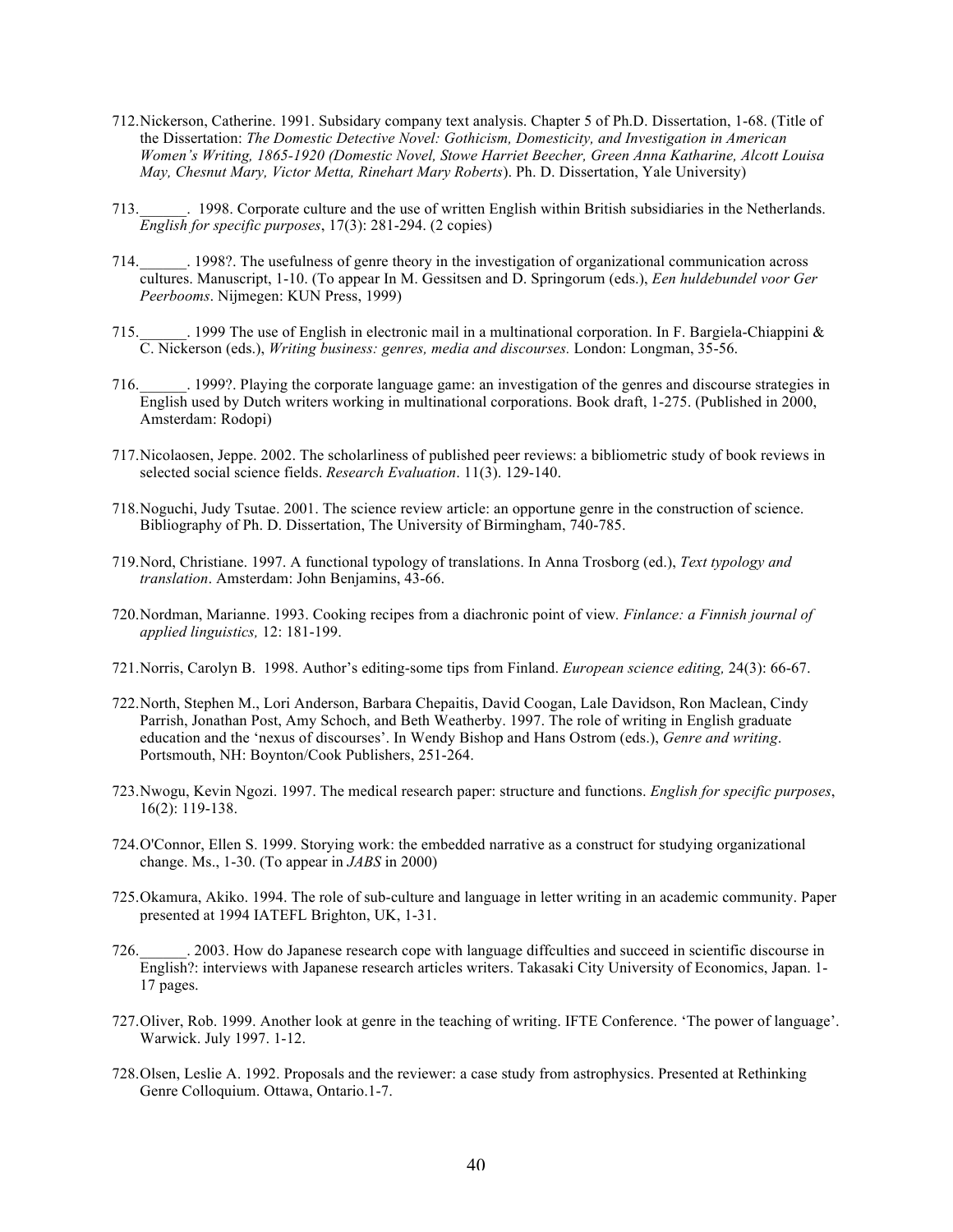- **729.\_\_\_\_\_\_. 1993. Research on discourse communities. In R. Spilka (ed.),** *Writing in the workplace: new research perspectives.* **Carbondale, IL: Southern Illinois University Press. (Get from Grad Lib)**
- 730.Olsen, Leslie A. and Thomas Huckin. 1990. Point-driven understanding in engineering lecture comprehension. *English for specific purposes*, 9(1): 33-47.
- 731.Olson, Gary M., Robert L. Mack, and Susan A. Duffy. 1981. *Cognitive aspects of genre*. (Technical Report #11.) Cognitive Science, University of Michigan and University of Chicago, 1-70.
- 732.Ongstad, Sigmund. 1992. The definition of genre and the didactics of genre. Paper presented at Rethinking Genre colloquium, Ottawa, Ontario, Canada, April 1992, 1-37.
- 733.Orlikowski, Wanda J. and JoAnne Yates. 1994. Genre repertoire: the structuring of communicative practices in organizations. *Administrative science quarterly,* 39: 541-574.
- 734.Orlikowski, Wanda J., JoAnne Yates, Kazuo Okamura, and Masayo Fujimoto. 1995. Shaping electronic communication: the metastructuring of technology in the context of use. *Organization science*, 6(4): 423-444.
- 735.Osbiston, Rachel M. 1986. Authentic and simulated texts for ESP courses in a society in transition. Ms.
- 736.Ostermann, Ana C., Jill D. Dowdy, Stephanie Lindemann, Jens C. Türp, and John M. Swales. 1999. Patterns in self-reported illness experiences: letters to a TMJ support group. *Language & communication*, 19: 127-147.
- 737.Ostrom, Hans. 1997. Countee Cullen: how teaching rewrites the genre of "writer". In Wendy Bishop and Hans Ostrom (eds.), *Genre and writing*. Portsmouth, NH: Boynton/Cook Publishers, 93-104.
- 738.O'Toole, Mitch. 1994. Probing secondary student difficulties with scientific English: a first analysis of initial data. Ms., 1-11.
- 739.  $\ldots$  1995. EST and genre: reconsidering some applications of systemic functional linguistics. Ms., 1-21.
- **740.Ouaouicha, Driss. No date. Contrastive rhetoric assumptions and fallacies: the case of Arabic and English. (?)**
- 741.Owen, Marion. 1981. Conversational units and the use of 'well. . .'. In Paul Werth (ed.), *Conversation and discourse.* New York: St. Martin's Press/London: Croon Helm, 99-114.
- 742.Pacheco de Oliveira, Lúcia. 1997a. Culture and genre characteristics: inappropriate effects in EFL essay writing? Draft, 1-21.
- 743.\_\_\_\_\_\_. 1997b. Culture and genre characteristics: inappropriate effects in EFL essay writing? Handout, 1-7.
- 744.Painter, Clare. 1986. The role of interaction in learning to speak and learning to write. In C. Painter and J. R. Martin (eds.), *ALAA Occasional Papers, 9: Writing to mean: teaching genres across the curriculum*, 62-97.
- 745.Pak, Chin-Sook. 1997. According to which source?: an analysis of the use of attribution in American, Spanish, and Mexican newspaper editorials. *Global business languages*, 106-118.
- 746.Paltridge, Brian. 1993. Writing up research: a systemic-functional perspective. *System,* 21(2): 175-192.
- 747.\_\_\_\_\_\_. 1994. Genre analysis and the identification of textual boundaries. *Applied linguistics,* 15(3): 288-299.
- 748.\_\_\_\_\_\_. 1995. Working with genre: a pragmatic perspective. *Journal of pragmatics,* 24: 393-406.
- 749.\_\_\_\_\_\_. 1995. Analyzing genre: a relational perspective. *System*, 23(4): 503-511.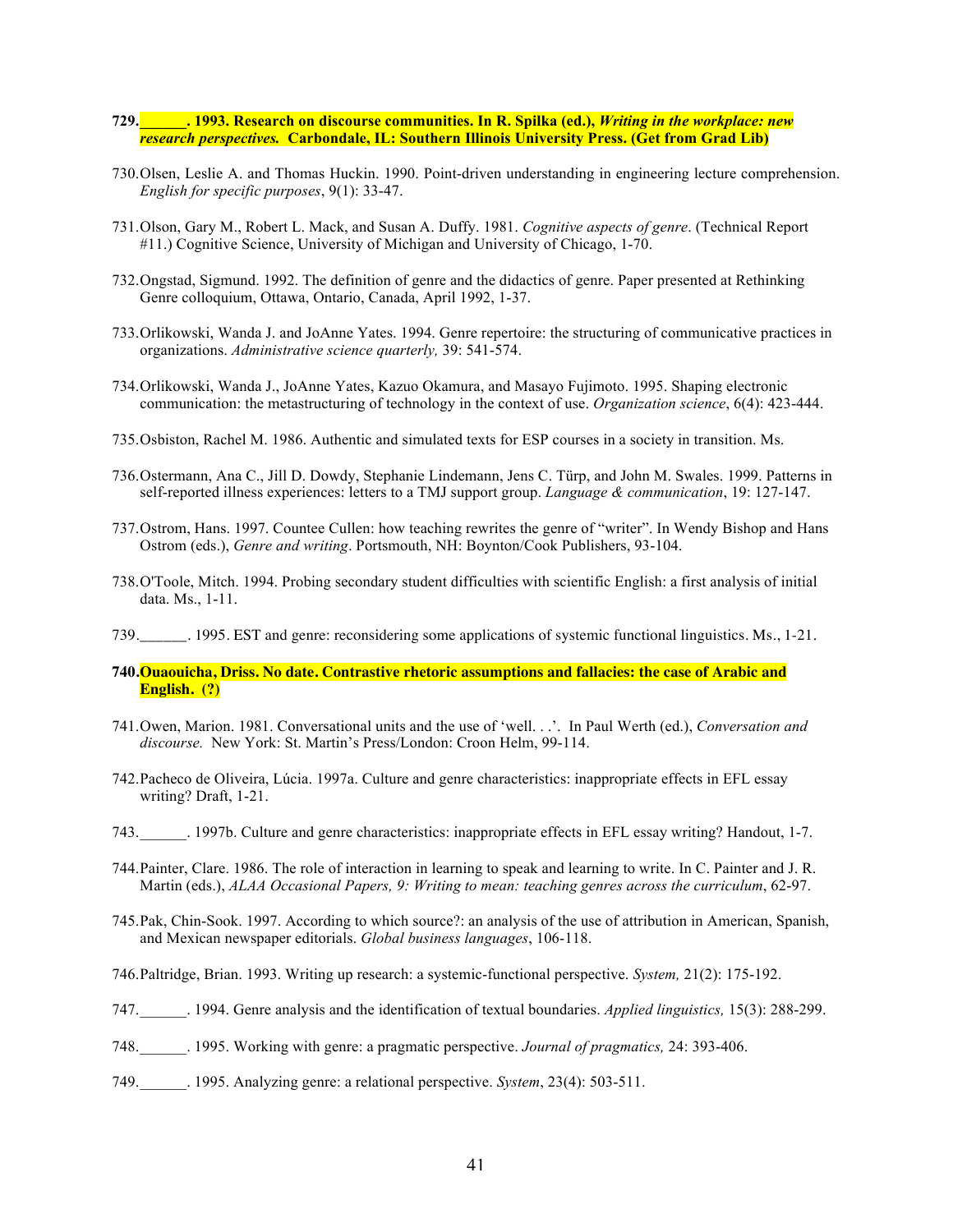- 750.\_\_\_\_\_\_. 1995. Genre and the notion of prototype. *Prospect*, 10(3): 28-34.
- 751.\_\_\_\_\_\_. 1996. Genre, text type, and the language learning classroom. *ELT journal,* 50(3): 237-243.
- 752.\_\_\_\_\_\_. 1997. Genre, discourse, and academic listening. In Marilyn Lewis (ed.), *New ways in teaching adults*. Alexandria, VA: TESOL, 51-53.
- 753.\_\_\_\_\_\_. 1998. Systems of genre and the TESOL classroom. *TESOL in context*, 8(1): 13-16.
- 754.\_\_\_\_\_\_. 1998. Genre, audience and thesis/dissertation writing. In P. Gruba and J. Tapper (eds.), Teaching communication skills in the disciplines. Melbourne: Centre for Communication Skills and ESL, 122-135.
- 755.\_\_\_\_\_\_. 1999. Reading across the curriculum: a genre-based perspective. In Deborah J. Short (ed.), *New ways in teaching English at the secondary level*. Alexandria, VA: TESOL, 165-167.
- 756.\_\_\_\_\_\_. 2000. Genre knowledge and the language learning classroom. *English Australia journal*, 18(2): 52-59.
- 757.\_\_\_\_\_\_. 2000. Genre knowledge and teaching professional communication. *IEEE transactions of professional communication*, 43(4): 1-4.
- 758.\_\_\_\_\_\_. 2000. Genre analysis (Chapter 6), *Making sense of discourse analysis*. Gold Coast, Queensland: Antipodean Educational Enterprises, 105-128.
- 759.\_\_\_\_\_\_. 2001. Genre, text type and the EAP classroom. Ms., 1-23. (To appear in A. Johns (ed.) (2002), Genre in the classroom: multiple perspectives. Mahwah, NJ: Lawrence Erlbaum Publishers.)
- 760. Parasher, S.V. 2001. Communicating in multilingual India: a sociolinguistic perspective for the 21<sup>st</sup> century. In David Graddol (ed.), *Applied linguistics for the 21st century*. AILA, 18-33.
- 761.Parkinson, Jean. 2000. Acquiring scientific literacy through content and genre: a theme-based language course for science students. *English for specific purposes*, 19: 369-387.
- 762.Parks, Susan. 2001. Moving from school to the workplace: Disciplinary innovation, border crossings, and the reshaping of a written genre. Applied Linguistics. 22(4): 405-438.
- 763. Parodi, Giovanni. 2007. Specialized written discourse at university and professional domains: constitution of a corpus. 4<sup>th</sup> International Symposium on Genre Studies.
- 764.Paul, Danette. 1996. Introducing chaos into scientific discourse: a study of reception and effect of rhetorical devices in revolutionary science. Ph.D. Thesis, Pennsylvania State University, 1-260.
- 765.\_\_\_\_\_\_. 2000. Inciting chaos—A study of the Rhetorical use of citations. *Journal of business and technical communication*. 14(2): 185-222.
- 766.\_\_\_\_\_\_. 2004. Spreading Chaos—The role of popularizations in the diffusion of scientific ideas. *Written Communication*. 21(1):6-31.
- 767.Paul, Danette and Davida Charney. 1995. Introducing chaos (theory) into science and engineering: effects of rhetorical strategies in scientific readers. *Written communication,* 12(4): 396-438.
- 768.Paul, Danette, Davida Charney, and Aimee Kendall. 2001. Moving beyond the moment: reception studies in the rhetoric of science. *Journal of business and technical communication*, 15(3): 372-399.
- 769.Peckham, Irvin. 1997. The Yin and Yang of genres. In Wendy Bishop and Hans Ostrom (eds.), *Genre and writing*. Portsmouth, NH: Boynton/Cook Publishers, 37-44.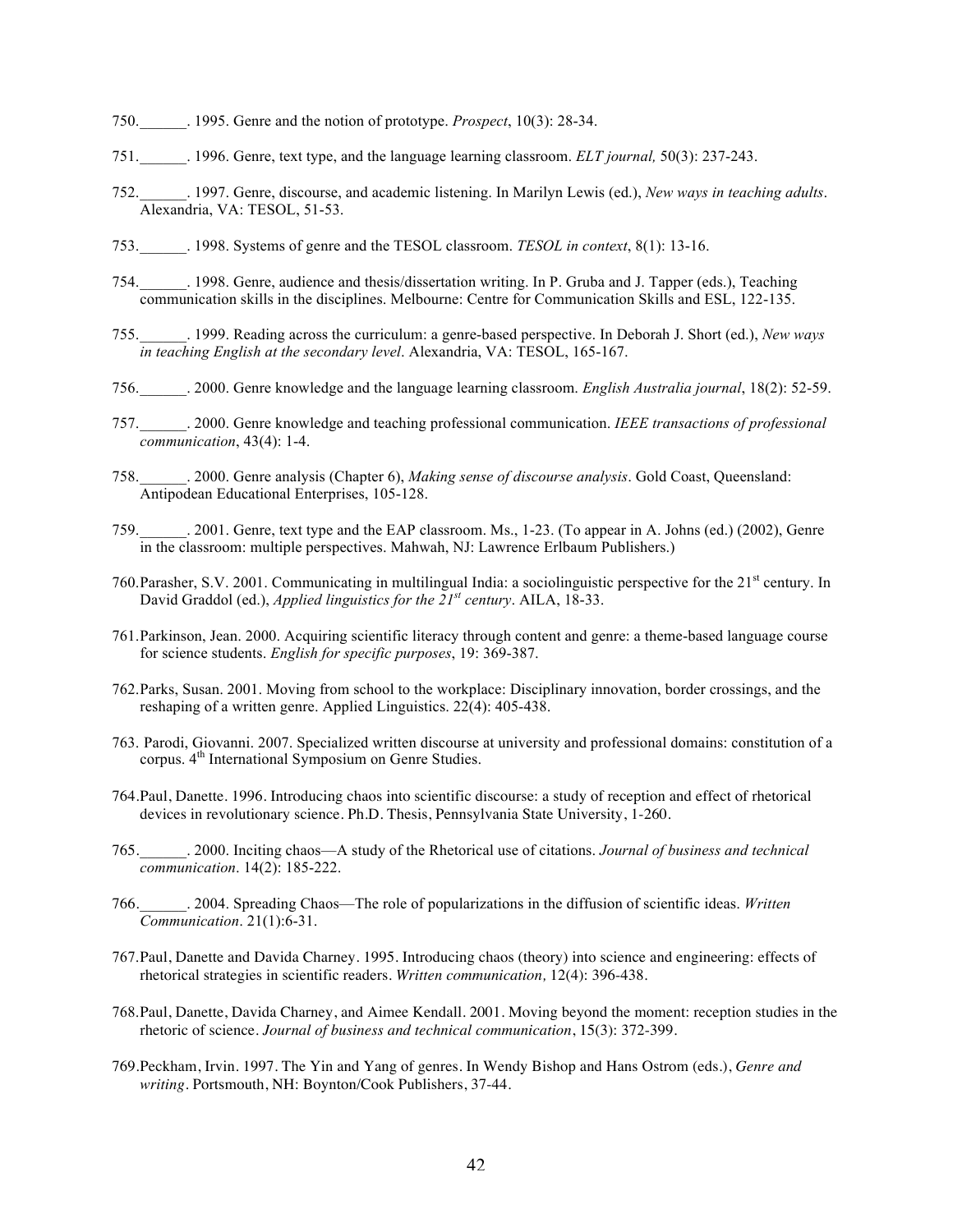- 770.Pelsmaekers, Katja, Christ Braecke and Ronald Geluykens. 1998. Rhetorical relations and subordination in L2 writing. In Antonia Sánchez-Macarro and Ronald Carter (eds.), *Linguistic choice across genres: variation in spoken and written English*. Amsterdam/Philadelphia: John Benjamins, 191-213.
- 771.Peneguy, Lynna Dunn. 1999. A description and analysis of the scholarly response paper as an academic genre: determining how linguistic, social, and psychological variables affect its success/failure and the professional credibility of its author. Ph.D. Dissertation, Louisiana State University, 1-298.
- 772.Pérez-González, Luis. 1998. The conversational dynamics of interactional dispute in conflictive calls for emergency assistance: a single case study. In Antonia Sánchez-Macarro and Ronald Carter (eds.), *Linguistic choice across genres: variation in spoken and written English*. Amsterdam/Philadelphia: John Benjamins Publishing Company, 265-290.
- 773.Peters, Bred. 1997. Genre, antigenre ,and reinventing the forms of conceptualization. In Wendy Bishop and Hans Ostrom (eds.), *Genre and writing*. Portsmouth, NH: Boynton/Cook Publishers, 199-214.
- 774.Petersen, Margrethe and Philip Shaw. 2002. Language and disciplinary differences in a biliterate context. *World Englisher*. 21(3): 357-374.
- 775.Phillipson, Robert and Tove Skutnabb-Kangas. 1996. Sociopolitical factors and languages of scientific communication. *Papers from Le Colloque Le francais et les languages scientifiques de demain, 19-21 March, 1996*, *Montréal*, 33-42.
- 776.Piriyasilpa, Yupaporn. 2007. Identifying generic features of EFL students' online discussion postings. 4th International Symposium on Genre Studies.
- 777.Pomerantz, Anita. 1998. Multiple interactions of context: how are they useful? *Research on language and social interaction*, 31(1): 123-132. (2 copies)
- 778.Poncini, Gina. 2002. Investigating discourse at business meeting with multicultural participation. *IRAL*. 40 (4): 345-373.
- 779. 2002. Exploring common ground in multilingual brochures for mountain areas in Lombardy, Italy. 1-29. University of Lugano. Switzerland.
- 780.Poos, Deanna. 1999. A question of gender?: hedging in academic spoken discourse. Paper presented at MLS, Lansing, Oct. 1999, 1-10.
- 781.Popken, Randall L. 1992. Genre transfer in developing adult writers. *Focuses*, 5(1): 3-17.
- 782.\_\_\_\_\_\_. 1993. An empirical study of indirect speech acts in resumes. Ms., 1-19. (Published later in 1993 in *ESPJ,* 12(3): 239-249.
- 783.\_\_\_\_\_\_. 1994. Acquiring academic genres in context: a research journal in a freshman writing program. Ms., 1- 21.
- 784.\_\_\_\_\_\_. 1999. The pedagogical dissemination of a genre: the resume in American business discourse textbooks, 1914-1939. *JAC: a journal of composition theory*, 10(1): 91-116.
- **785.Porter, James. 1988. The problem of defining discourse communities. Paper presented at Conference on College Composition and Communication, St. Louis, March 1988. (John)**
- 786.Posteguillo, Santiago. 1998. Writing titles for computer science research articles. *Proceedings of the 11th European Symposium on Language for Special Purposes: LSP- Identity and Interface Research, Knowledge and Society*, 2. Copenhagen: Copenhagen Business School, 728-736.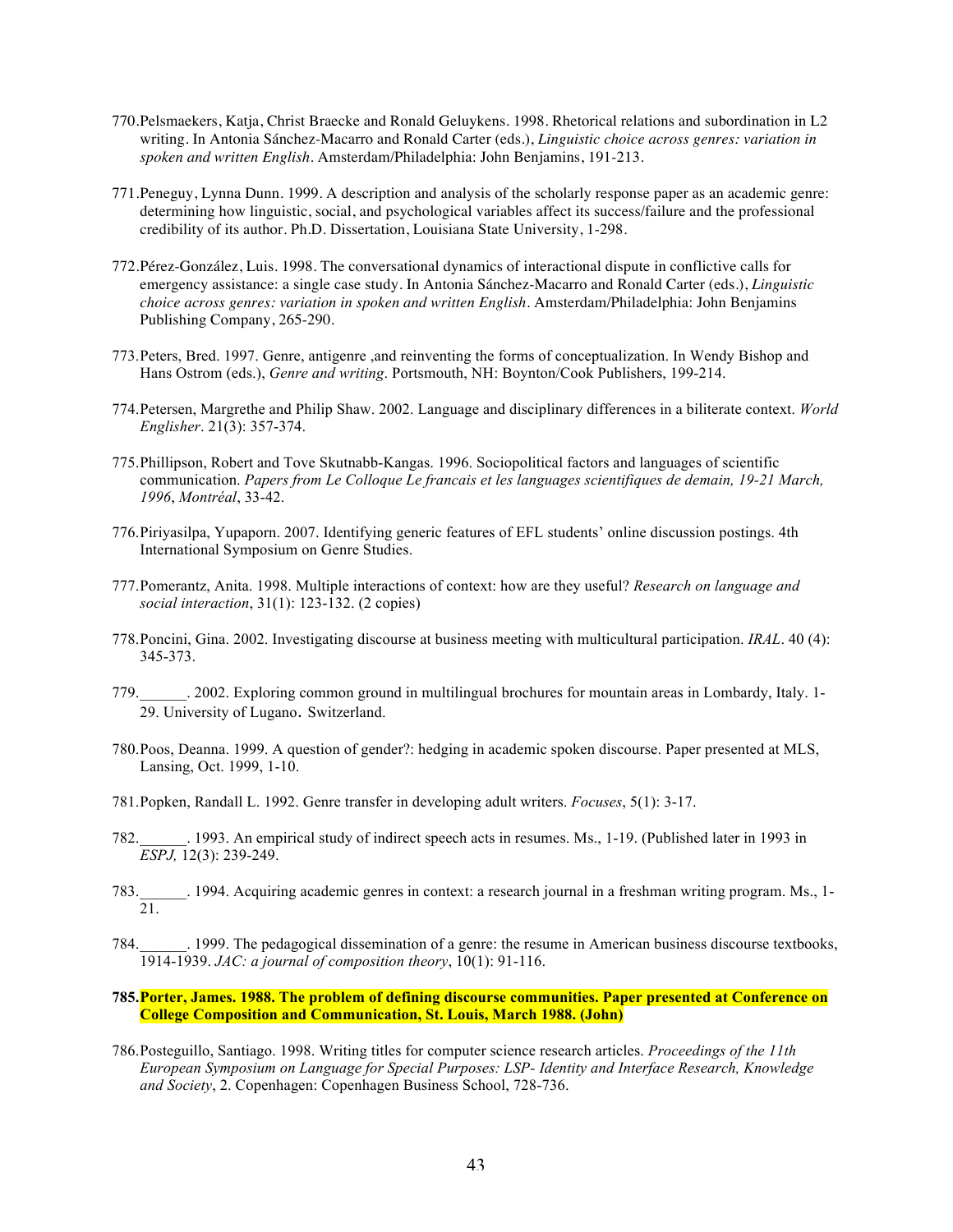- 787.Precht, Kristen. 1998. A cross-cultural comparison of letters of recommendation. *English for specific purposes*, 17(3): 241-265.
- **788.Prendergast, Catherine. 1997. Catching up with Professor Nate: the problem with sociolinguistics in composition research.** *JAC: a journal of composition theory,* **17(1): 39-52.**
- 789.Pressman, Rebecca. 1979. *Legislative and regulatory progress on the readability of insurance policies.* Washington, DC: Document Design Center. (17pp.)
- 790.Preston, Dennis R. 1986. Fifty-some-odd categories of language variation. *International journal of society and language*, 57: 9-47.
- 791.Prior, Paul. 1991. Contextualizing writing and response in a graduate seminar. *Written communication*, 8(3): 267-310.
- 792.\_\_\_\_\_\_. 1994. Response, revision, disciplinarity: a microhistory of a dissertation prospectus in sociology. *Written communication*, 11(4): 483-533.
- 793.\_\_\_\_\_\_. 1995a. Redefining the task: an ethnographic examination of writing and response in six graduate seminars. In D. Belcher and G. Braine (eds.), *Academic writing in a second language*. Westport: Greenwood Publishing Group, Inc., 47-82.
- 794.\_\_\_\_\_\_. 1995b. Tracing authoritative and internally persuasive discourses: a case study of response, revision, and disciplinary enculturation. *Research in the teaching of English*, 29(3): 288-325.
- 795.\_\_\_\_\_\_. 1997a. Literate activity and discuplinarity: the heterogeneous (re)production of American studies around a graduate seminar. Ms., 1-41. (Published in 1997 in Charles Bazerman and David Russell (eds.), *The activity of writing/the writing of activity: a special issue of mind, culture, & activity*, Mahwah: Lawrence Erlbaum)
- 796.\_\_\_\_\_\_. 1997b. Writing disciplinarily: a sociohistoric account of literate activity in the academy. Ms., 1-410. (Published in 1998; The rhetoric, knowledge and society series, Mahwah: Lawrence Erlbaum)
- 797.\_\_\_\_\_\_. No date. Girls talk tales, causal models, and the dissertation: exploring the topical contours of context in sociology talk and text. Source Unknown, 5-33.
- 798.\_\_\_\_\_\_. No date. Redefining the task: an ethnographic examination of writing and response in six graduate seminars. Draft, 1-39.
- 799.Prosser, Michael and Carolyn Webb. No date. Relating the process of undergraduate essay writing to the finished product. Ms., 1-30. (Accepted for publication March 1993, *Studies in higher education*, University of London)
- 800.Pupipat, Apisak. 1998. Writing and publishing science in English in Thailand. D. Ed. Dissertation, Columbia University. New York, 1-193.
- 801.Raisanen, Christine. 1998. The conference forum as a system of genres: a sociocultural study of academic conference practices in automotive crash-safety. Ph. D. Thesis, Gothenburg University, 1-22.
- 802.Ramanathan, Vai, and Robert B. Kaplan. No date. Genres, authors, discourse communities: theory and application for L2 teacher training, Ms., 1-29. (Submitted to *RTE*)
- 803.Ramani, Esther. 1985. The ESP learner: a regional case study, South India. Paper presented at International Conference for ESP, Colombo, April 1985, 1-9.
- 804.Ramsfield, Jill J. 1997. Is "logic" culturally based?: a contrastive, international approach to the U.S. law classroom. *Journal of legal education*, 47(2): 157-204.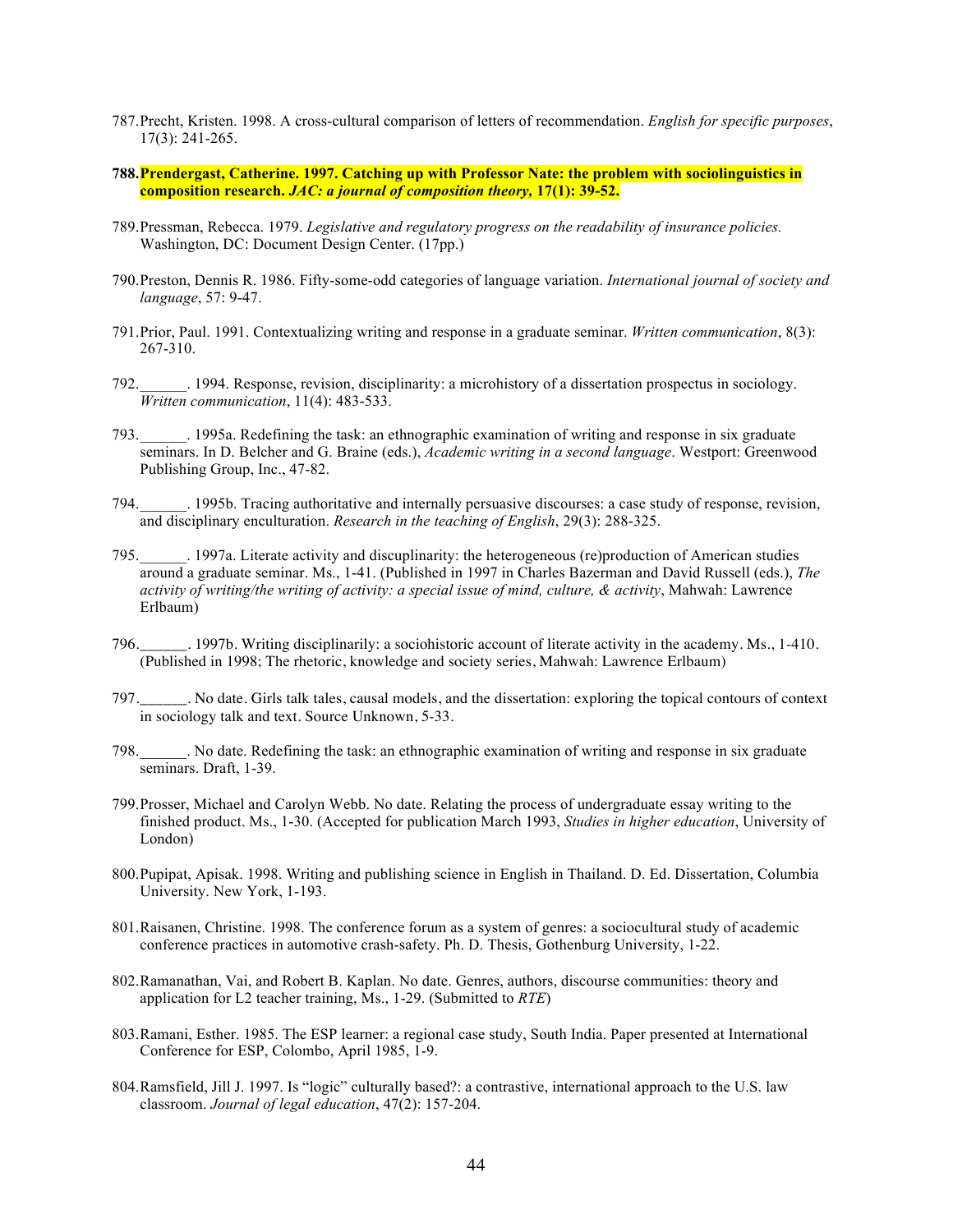- 805.Ravelli, Louise J. 1998. The consequences of choice: discursive positioning in an art institution. In Antonia Sánchez-Macarro and Ronald Carter (eds.), *Linguistic choice across genres: variation in spoken and written English*. Amsterdam/Philadelphia: John Benjamins Publishing Company, 137-153.
- 806.Ravotas, Doris and Carol Berkenkotter. 1998. Voices in text: the uses of reported speech in a psychotherapist's notes and initial assessments, *Text* 18(2): 211-239.
- 807.Ray, Ruth. 1987. Learning strategies, literacy, and the non-native speaker of English. Paper presented to Wayne State University faculty, Detroit, February 1987, 1-29.
- 808.Recski, Leonardo. 2002. Interpersonal (de)commitment in academic spoken discourse: a functional account of Dissertation Defenses. Federal University of Santa Catarina, Brazil.
- 809.\_\_\_\_\_\_ .2003. Interpersonal engagement in academic spoken discourse: a functional account of Dissertation Defenses. *English for specific purpose*.
- 810.Redish, Janice. 1979a. *Readability.* Washington, DC: Document Design Center, 1-33.
- 811.\_\_\_\_\_\_. 1979b. *How to draft more understandable legal documents.* Washington, DC: Document Design Center, 1-14.
- 812.Reid, Ian (ed.). 1987. *The place of genre in learning: current debates.* Australia: Centre for Studies in Literary Education, Deakin University. (125Pp)
- 813.Reynolds, Mike. 1997. Texture and structure in genre. *Revue Belge de Philologie et D'Histoire,* 75(3): 683-697.
- 814.Reynolds, Nedra. 1994. Graduate writers and portfolios: issues and professionalism, authority, and resistance. In L. Black , D. Daiker, J. Sommers and G. Stygall (eds.), *New directions in portfolio assessment.* Portsmouth, NH: Boynton/Cook Publishes, 201-346.
- 815.Rice, Rodney P. 1997. An analysis of stylistic variables in electronic mail. *Journal of business and technical communication,* 11(1): 5-23.
- 816.Ricento, Thomas. 1983. Defining genre in written discourse. Paper written for 'Discourse and Grammar', taught by Thompson and Hopper, UCLA Linguistic Institute (LSA), August 1983, 1-19.
- 817.\_\_\_\_\_\_. 1989. Variation in the editorial genre: evidence from Japanese, English and Brazilian Portuguese. Paper presented at the 23rd TESOL Convention, San Antonio, Texas, March 1989, 1-16.
- 818.\_\_\_\_\_\_. 1993. Genre, prototypes, and discourse communities. Paper presented at TESOL, Atlanta, April 17, 1993.
- 819.Rizzo, Thomas A., William A. Corsara and John E. Bates. 1992. Ethonographic methods and interpretive analysis: expanding the methodological options of psychologists. *Developmental review,* 12: 101-123.
- 820.Robinson, Jay L. No date. Literacy in society: readers and writers in the worlds of discourse. Ms., 1-45.
- 821.Rodman, Lilita. 1999. Modals in scientific discourse: discipline differences in frequency and distribution. Handout for the paper presented at the Canadian Association of Teachers of Technical Writing Annual Conference, 1999, Sherbrooke, Quebec, 1-5.
- 822.Rogers, Priscilla S. 1989. *A taxonomy for the composition of memorandum subject lines: facilitating writer choice in managerial contexts*. (Working Paper #611.) University of Michigan, School of Business Administration, 1-28.
- 823. 1996. Management communication-everything, nothing or something?: text/context as a disciplinary unit of analysis. *Papers from Language and Economics Conference*, 11-26.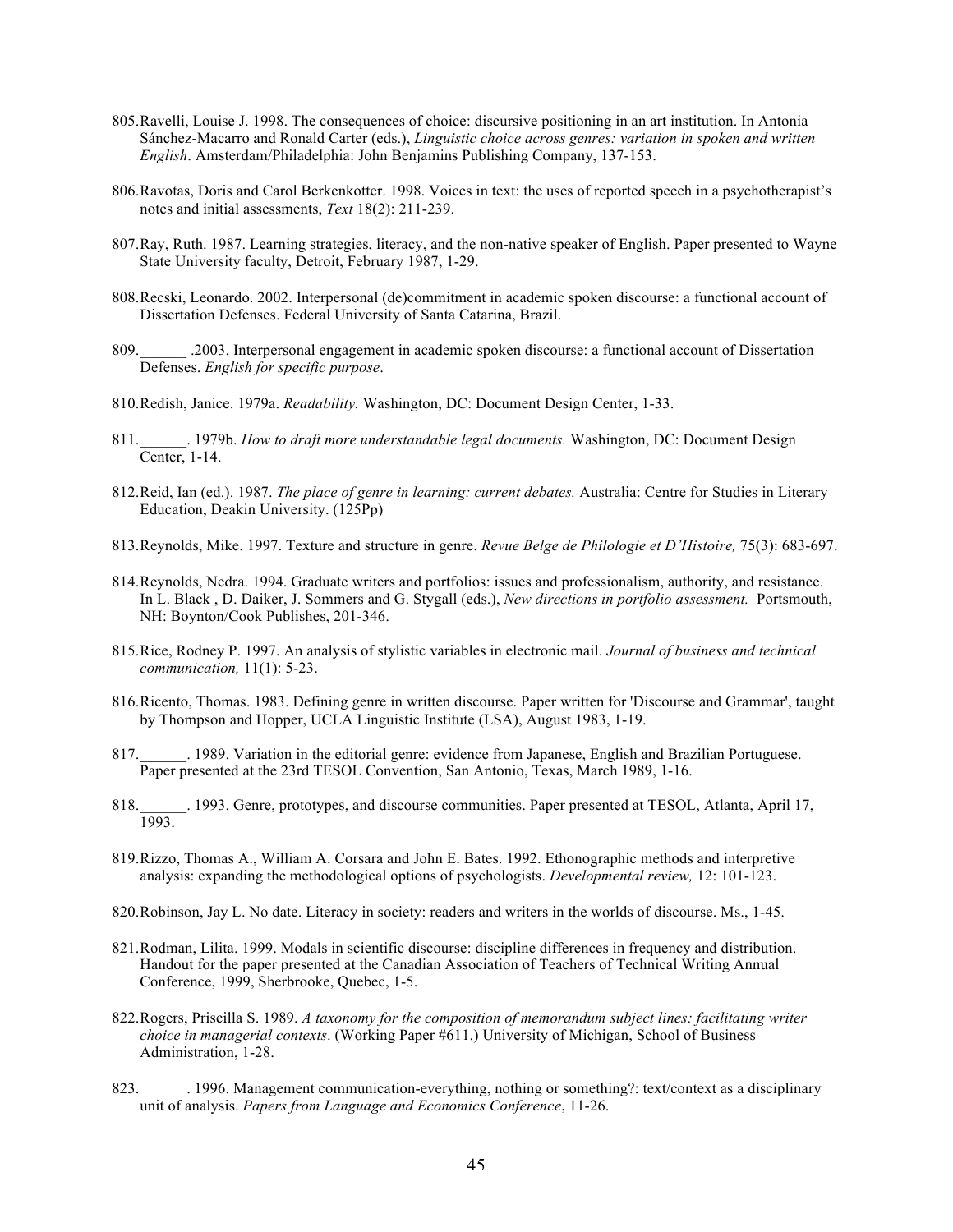- 824. <sup>1999</sup>. *CEO presentations in conjunction with earnings announcements: extending the construct of organizational genre through competing values profiling and user-needs analysis*. University of Michigan Business School Working Papers Series: Faculty Research*.* Working Paper 99-015. University of Michigan, School of Business Administration, 1-45.
- 825. 2000. CEO presentations in conjunction with earnings announcements: extending the construct of organizational genre through competing values profiling and user-needs analysis. *Management communication quarterly*, 13(3): 426-485.
- 826. 2001. A communicative perspective for investor relations: users' information needs and CEO presentations. In Ann-Kristin Achleitner & Alexander Bassen (eds.), *Investor relations am Neuen Markt: zielgruppen, instrumente, rechtliche rahmenbedingungen und kommunikationsinhalte*. Schäffer-Poeschel Verlag Stuttgart, 543-563.
- 827. 2003. Organizational voice: explicit factors enabling assimilation and participation. University of Michigan business school. 32 pages.
- 828.Rogers, Priscilla S. and John M. Swales. 1992. *Ethical codes as modes of communication: 'Honeywell Principles' becomes 'Strategic Priorities'*. (Working Paper #692.) Ann Arbor, MI: University of Michigan, School of Business Administration, 1-27.
- 829.Ronald, Kate. 1987. The politics of teaching professional writing. *Journal of advanced composition*, 7(1-2): pages unknown.
- 830.Rose, Mike and Karen A. McClaffery. 2001. A call for the teaching of writing in graduate education. *Educational Researcher*. March 2001. 27-32
- 831.Rosebery, Ann S., Beth Warren and Faith R. Conant. 1992. *Appropriating scientific discourse: findings from language minority classrooms.* Research Report #3. National Center for Research on Cultural Diversity and Second Language Learning. University of California Santa Cruz, 1-24.
- 832.Rosse, Meg and Anne Prince. 1999. How many ways can we give a scientific talk? (or Once upon a molecule). Paper presented at  $11<sup>th</sup>$  annual conference and convention, Adelaide, Australia, 26-29 September, 1999, 1-5.
- 833.Rounds, Patricia L. 1987. Multifunctional personal pronoun use in an educational setting. *English for specific purpose*, 6(1): 13-29.
- 834.Rowley-Jolivet, Elizabeth. 1997a. *La communication scientifique orale: etude des characteristiques linguistiques et discursives d'un 'genre'*. L'Universite Victor-Segalen Bordeaux 2. Tome I.
- 835.\_\_\_\_\_\_. 1997b*. La communication scientifique orale: etude des characteristiques linguistiques et discursives d'un 'genre'*. L'Universite Victor-Segalen Bordeaux 2. Tome II.
- 836.\_\_\_\_\_\_. 1999. The pivotal role of conference papers in the network of scientific communication. *Asp* (23-26), 179-196.
- 837. 2001. Activating the passive: a comparative study of the passive in scientific conference presentations and research articles. *Les Cahiers de l'Apluit*, June 2001. 20(4): 38-52.
- 838. 2001. "Here you can see...", the role of photographs in the economy of scientific conference presentations. *L'anglais de Specialite en France*. 113-124.
- 839.Rowley-Jolivet, Elizabeth and Shirley Carter-Thomas. 2005. The rhetoric of conference presentation introductions: context, argument and interaction. *International Journal of Applied Linguistics*. 15(1): 45-70.
- 840.Rumelhart, David E. No date. Schemata: the building blocks of cognition. Chapter 2 of the Unknown Source, 33-58. (2 copies).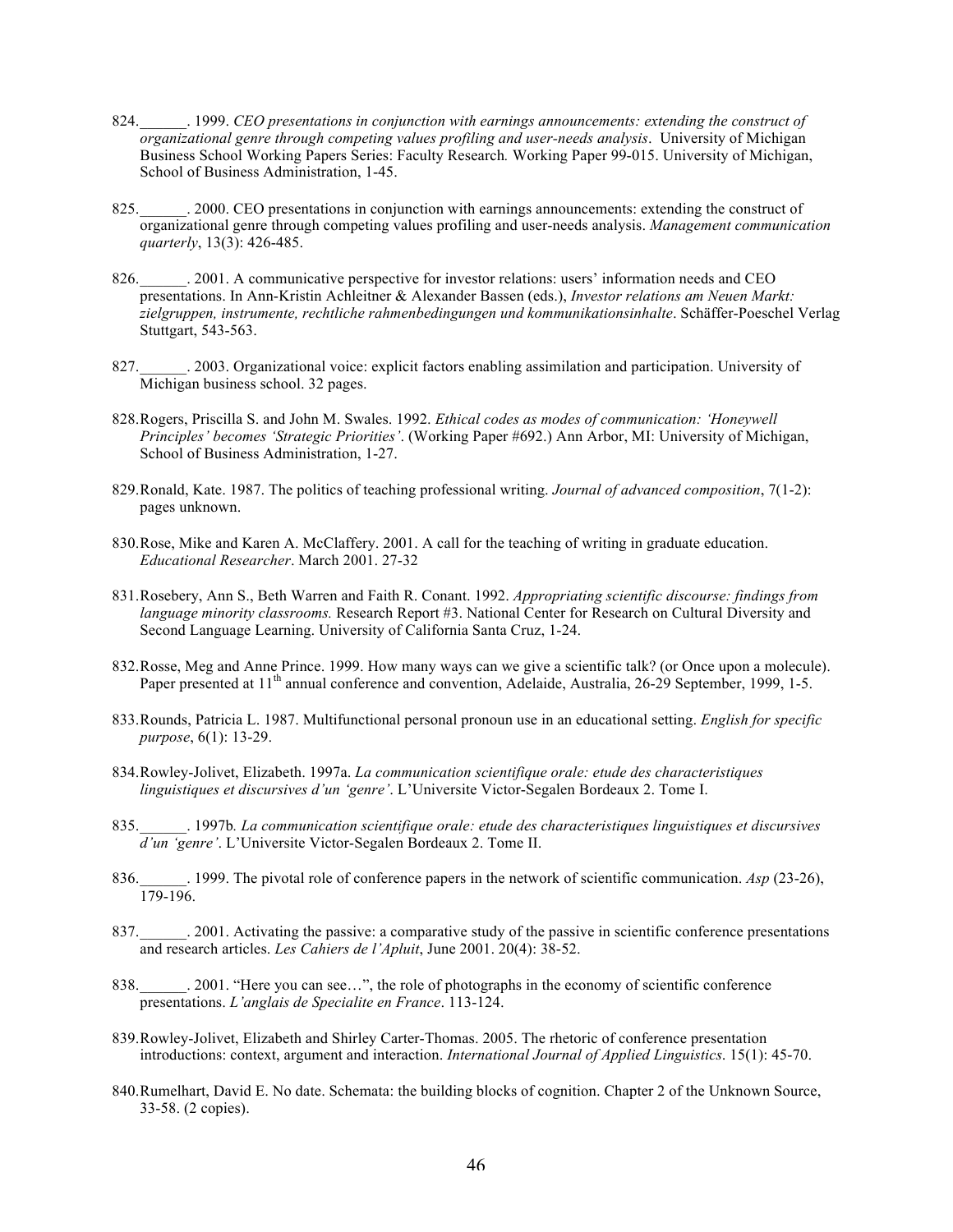- 841.Russell, David R. 1997. Writing and genre in higher education and workplaces: a review of studies that use cultural-historical activity theory. *Mind, culture, and activity.* 4(4): 224-237.
- 842.Russell, David R. & Fisher, David. 2007. Online, multimedia case studies for professional education: revisioning concepts of genre recognition. 4<sup>th</sup> International Symposium on Genre Studies.
- 843.Salager, Françoise. 1982. Verb tenses in Russian and English scientific writing: a comparative study. *RLJ: Russian language journal,* 36(123-124): 6-11.
- 844.Salager-Meyer, Françoise. 1990. Discoursal flaws in medical English abstracts: a genre-analysis per research and text-type. *Text,*10(4): 365-384.
- 845.\_\_\_\_\_\_. 1994a. Reading medical English abstracts: a genre study of the interaction between structural variables and the reader's linguistico-coneceptual competence (L2). *Journal of research in reading,* 17(2): 120-146.
- 846.\_\_\_\_\_\_. 1994b. Hedges and textual communicative function in medical English written discourse. *English for specific purposes,* 13(2): 149-170.
- 847.\_\_\_\_\_\_. 1997a. Scientific multilingualism and "lesser languages". *Interciencia*, 22(4): 197-201.
- 848. Let 1997b. Books vs. journal articles: a diachronic study of referencing in written medical English prose (1810-1995). *The ESP São Paulo*, 18(2): 147-183.
- 849. No date. Rhetorical evolution of oppositional discourse in French academic writing (Oppositional discourse in academic writing). Manuscript, 1-21.
- 850.Salager-Meyer, Françoise, Gérard Defives and Miguel Hamelynck. 1996. Epistemic modality in 19th and 20th century medical English written discourse: a principal component analysis study. *INTERFACE: journal of applied linguistics,* 10(2): 163-197.
- 851.Sampson, John. 1997. "Genre," "style" and "register": sources of confusion? *Revue Belge de Philologie et D'Histoire,* 75(3): 699-708.
- 852.Samraj, Betty. 1994. Coping with a complex environment: writing in a School of Natural Resources. In R. Khoo (ed.), *LSP: problems and prospects.* Anthology series 33. Singapore: RELC, 127-143.
- 853.\_\_\_\_\_\_. 2000. Discursive practices in graduate-level content courses: the case of environmental science*. Text*, 20(3): 347-371.
- 854.Samraj, Betty and John M. Swales. No date. Writing in conservation biology: searching for an interdisciplinary rhetoric? Manuscript, 1-30. (Forthcoming in *Language and learning across the disciplines*) (2 copies)
- 855.Santos, Mauro Bittencourt dos. 1996. The textual organization of research paper abstracts in applied linguistics. *Text,* 16(4): 481-499.
- 856.Santos, Valeria Branco Moreira Pinto dos. 1998. Estabelecendo as diferenças entre os termos registrao e gênero*. The ESP,* 19(1): 1-40.
- 857.Sarid, Helen and Talma Yzraely. 1994. Assumed knowledge and the breakdown of meaning. In M. Brekke, O. Anderson, T. Dahl and J. Myking (eds.), *Applications and implications of current LSP research*, 1. Bergen, Norway: Fagbokforlaget, 348-357.
- 858.Sarjala, Marja. 1998. Functions of references to previous research in discussion sections: a contrastive study of academic rhetoric. In Paola Evangelisti Allori (ed.), *Academic discourse in Europe: thought processes and linguistic realisation*. Rome: Copia Omaggio, 79-87. (2 copies)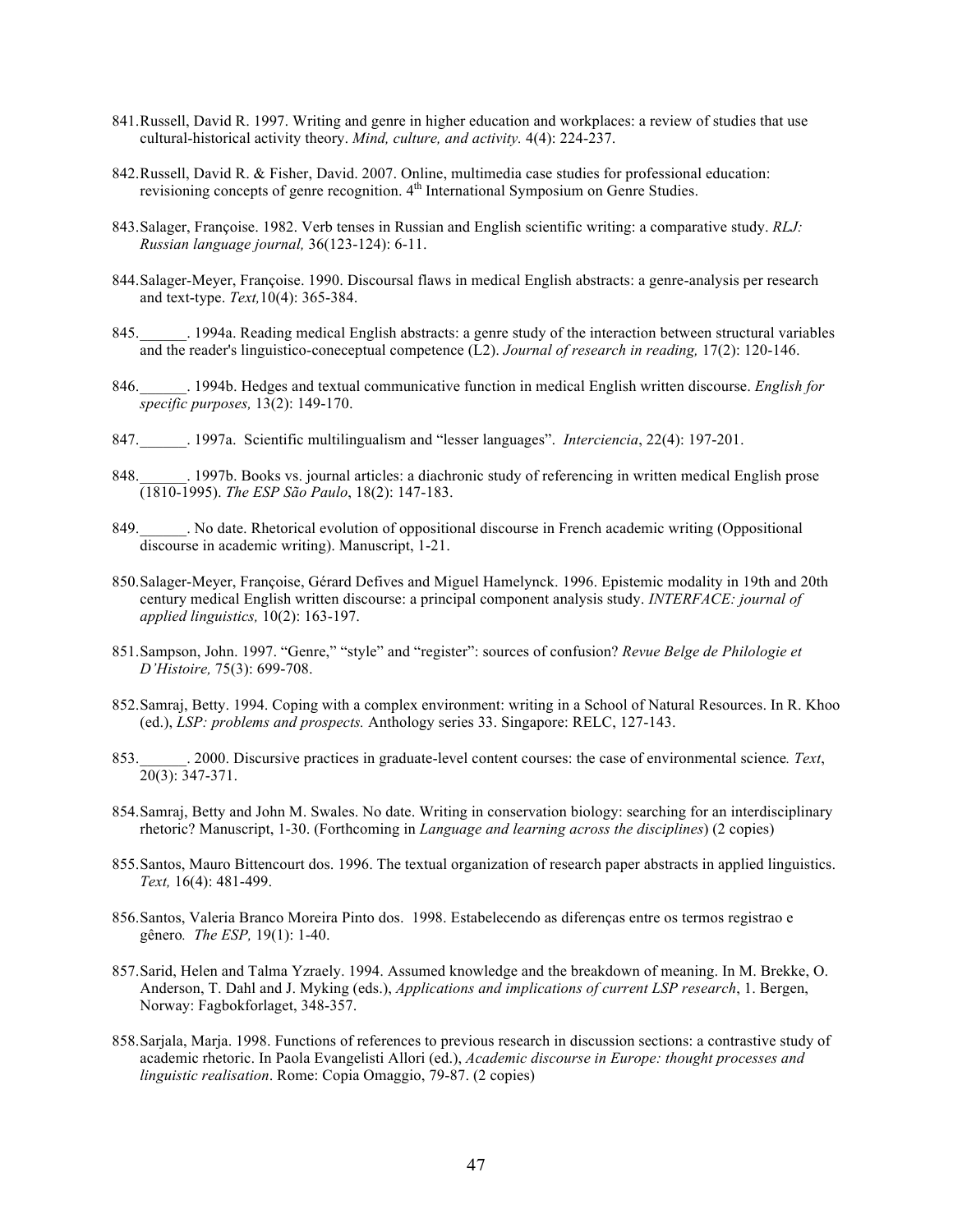- 859.Scheyder, Elizabeth C. 2003. The use of complimentary closings in E-mail: American English examples. *Working papers in educational linguistics*. University of Pennsylvania. 19(1): 27-42.
- 860.Schneider, Melanie L. and Naomi K. Fujishima. No date. When practice doesn't make perfect: the case of a graduate ESL student. Manuscript, 1-34. (Published in 1995 in D. Belcher and G. Braine (eds.), *Academic writing in a second language.* Westport : Greenwood Publishing Group, Inc.)
- 861.Schröder, Hartmut. 1991. Linguistic and text-theoretical research on languages for special purposes: a thematic and bibliographical guide. In Hartmut Schröder (ed.), *Subject-oriented Texts: languages for special purposes and text theory.* Berlin: Walter de Gruyter, 1-48.
- 862.Schryer, Catherine F. 1993. Records as genre. *Written communication,* 10(2): 200-234.
- 863. 1994. A Consultancy model of research and writing across the curriculum researchers. In C. Schryer and L. Steven (eds.), *Contextual literacy: writing across the curriculum.* Winnepeg: Inkshed, 128-136.
- 864.\_\_\_\_\_\_. 1996. Walking a fine line: writing 'bad news' letters. Draft, 1-67. (Published in 2000 in *JBTC: Journal of business and technical communication*, 14(4): 445-???)
- 865.\_\_\_\_\_\_. 1999. Genre time/space: chronotopic strategies in the experimental article. *JAC: A journal of composition theory*, 19(1): 81-89
- 866.\_\_\_\_\_\_. No date. Genre and power or what time is it ? Draft, 1-13. (Revised version is forthcoming in *Journal of advanced composition*)
- 867.Scollon, Ron. 1997. Attribution and power in Hong Kong news discourse. *World Englishes*, 16(3): 383-393.
- 868.Scollon, Ron, Vijay Bhatia, David Li, and Vicki Yung. 1999. Blurred genres and fuzzy identities in Hong Kong public discourse: foundational ethnographic issues in the study of reading. *Applied linguistics*, 20(1): 22-43.
- 869.Scott, Mike. 1998. Focusing on the text and its key words. In *TALC*. Oxford: Keble College, 152-164.
- 870.Segal, Judy Z. 2002. Problems of generalization/genrelization: The case of the doctor-patient interview. Univeristy of British Columbia. *The rhetoric and ideology of genre*. 171-184.
- 871. . . 2007. What is a story of breast cancer? 4<sup>th</sup> International Symposium on Genre Studies.
- 872. Seidel, Chalet. 2007. Uptake and/as professionalization. 4<sup>th</sup> International Symposium on Genre Studies.
- 873.Seidlhofer, Barbara. 1998. Intertextuality and interlanguage: learners as 'reflective practitioners'. In *TALC*. Oxford: Keble College, 165-170.
- 874.Seliman, Salbiah. 1996. The genre of engineering presentations: insights for innovations and future directions in ESP/EST. *ESP Malaysia*, 4: 29-39.
- 875.Selinker, Larry. No date. Fachsprachentheorie: how we gain our special information. Manuscript, 1-36.
- 876.Sengupta, Sima, Gail Forey and Liz Hamp-Lyons. 1999. Supporting effective English communication within the context of teaching and research in a tertiary institute: developing a genre model for consciousness raising. *English for specific purposes*, 18(supplementary): 7-22. (2 copies)
- 877.Seymour, Ruth. 1996. Evidence for a discourse claim. Term paper for Linguistics 819, 1-13.
- 878.Shackell, Cameron. 1996. Secondary discourse in first-year university texts: the role and function of scientific definitions and their implications for teaching English for academic purposes. Master of Letters Dissertation, 1- 126.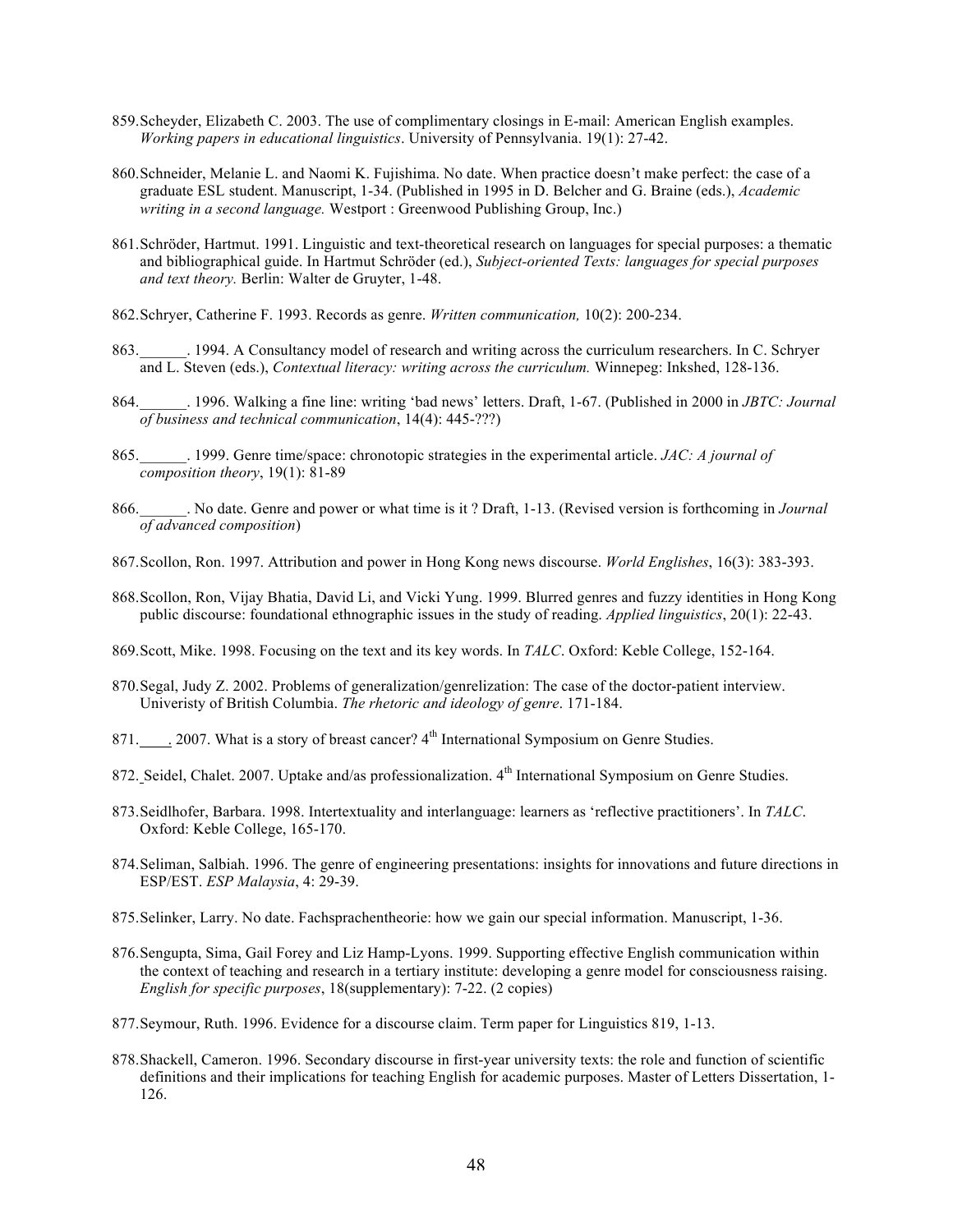- 879.Shaw, Jonathan. 1994. Schematizing the literature review. In M. Brekke, O. Anderson, T. Dahl and J. Myking (eds.), *Applications and implications of current LSP research.* Bergen, Norway: Fagbokforlaget, 1: 358-368.
- 880.Shaw, Philip. 1998. Patterns of argument in published articles in literary studies. *Proceedings of the 11th European Symposium on Language for Special Purposes: LSP- Identity and Interface Research, Knowledge and Society,* 1. Copenhagen: Copenhagen Business School, 155-164. (2 copies)
- 881.Sheehan, Richard Johnson and Andrew Flood. 1999. Genre, rhetorical interpretation, and the open case: teaching the analytical report. *IEEEE transactions on professional communication,* 42(1): 20-31.
- 882.Shotter, John. 1993. Epilogue: rhetorical-responsive social constructionism in summary form. In *Conversational realities: constructing life through language.* Sage Publications, 178-184.
- 883.Silverman, Robert J. 1993. Comments and replies: academic conversations. Paper presented at the Annual Meeting of Society for Social Studies of Science, Purdue University, November 1993, 1-14.
- **884.Simons, Herbert. 1985. Chronicle and critique of a conference.** *Quarterly journal of speech***, 71: 52-64. (Replace from Grad Lib)**
- **885.Simpson, Rita, Brett Lucka, and Janine Ovens. Methodological challenges of planning a spoken corpus with pedagogical outcomes. In** *TALC***. Oxford: Keble College, 171-174. (Replace from Rita)**
- 886.Sinclair, Alice. 1998. From validation to celebration: an analysis of the structural changes to science articles, which occur with the genre shift in popularisation of science research. *Perspectives working papers*, 10(2): 46- 71.
- 887.Sionis, Claude. 1995. Communication strategies in the writing of scientific research articles by non-native users of English. *English for specific purposes,* 14(2): 99-113.
- 888.\_\_\_\_\_\_. 1998. The semiotics of written discourse: texts, images and networks of composite signs*. Proceedings of the 11th European Symposium on Language for Special Purposes: LSP- Identity and Interface Research, Knowledge and Society*, 1. Copenhagen: Copenhagen Business School, 165- 173. (2 copies)
- 889.Skelton, John. 1988. Comments in academic articles. *Applied linguistics in society: British studies in applied linguistics, 3*. 98-108.
- 890.\_\_\_\_\_\_. 1997. The representation of truth in academic medical writing. *Applied linguistics*, 18(2): 121-140.
- 891.Skulstad, Aud Solbjorg. 1994. The value of genre-centered approaches in ESP teaching. In M. Brekke, O. Anderson, T. Dahl and J. Myking (eds.), *Applications and implications of current LSP research*, 2. Bergen, Norway: Fagbokforlaget, 780-788.
- 892.\_\_\_\_\_\_. 1998. Persuasive strategies in corporate environmental reports. *Proceedings of the 11th European Symposium on Language for Special Purposes: LSP- Identity and Interface Research, Knowledge and Society*, 2. Copenhagen: Copenhagen Business School, 751-760. (2 copies)
- 893. \_\_\_\_\_. 2005. The use of metadiscourse in introductory sections of a new genre. *International Journal of Applied Linguistics*. 15(1): 71-86.
- 894. . . 2007. The mixing of discourses and genres in electronic group discussions. 4<sup>th</sup> International Symposium on Genre Studies.
- 895.Slevin, James F. 1988. Genre theory, academic discourse, and writing within disciplines. In Louise Z. Smith (ed.), *Audits of meaning: a fetschrift in honor of Ann E. Berthoff*. Portsmouth, NH: Boynton/Cook, 3-16.
- 896.Smart, Graham. 1985. Writing to discover structure and meaning in the world of business. *Carleton papers in applied language studies*, 2: 33-44.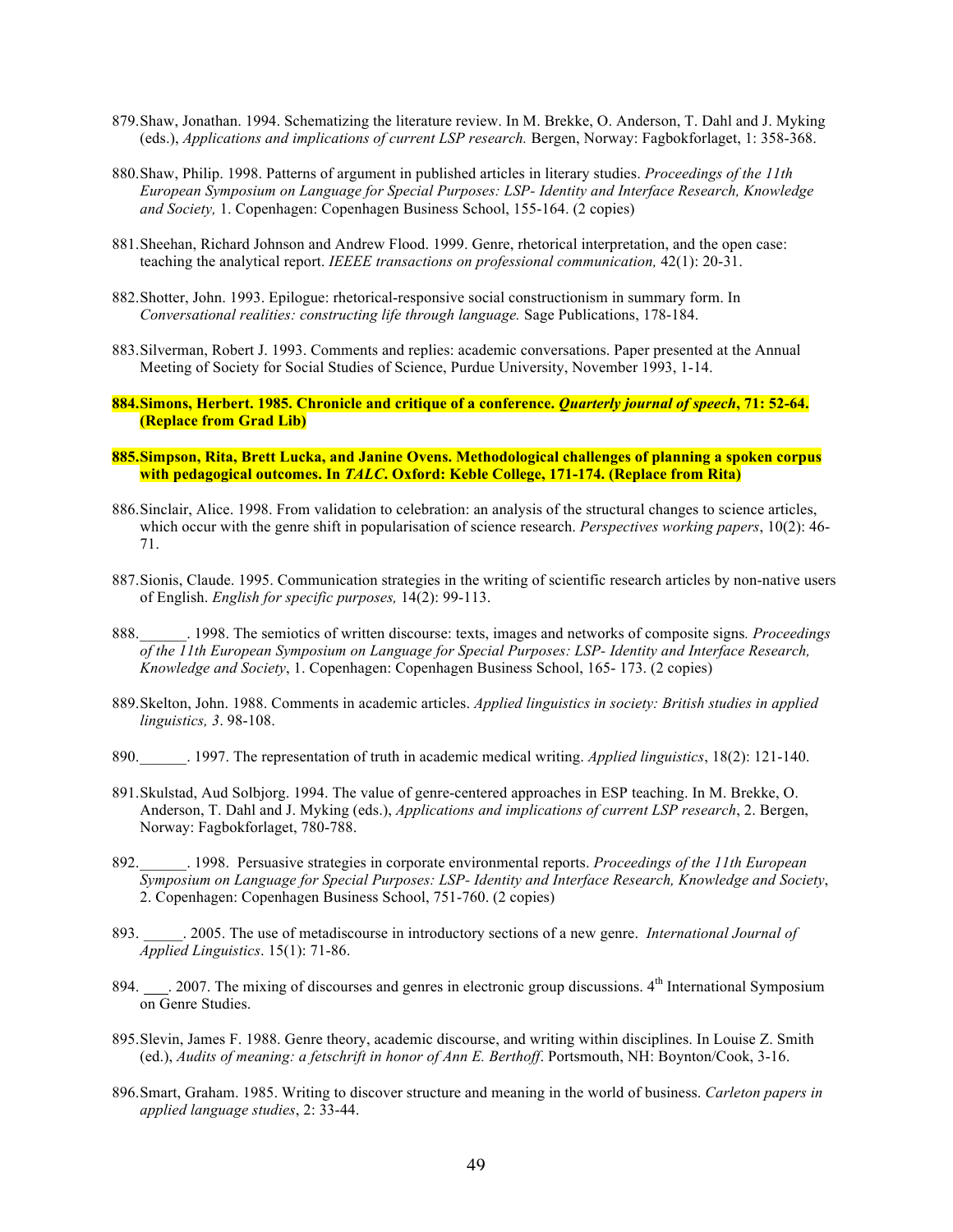- 897. 1992a. The ecology of genre: a proposal to study the interaction between a family of workplace genres and its socio-textual environment. McGill University. Dissertation proposal, 1-17.
- 898. 1992b. Exploring the social dimensions of a workplace genre and the implications for teaching. Ms., 1-12. (Published in *Carleton papers in applied language studies,* 5: 33-40)
- 899. 1992c. Genre as community invention. Ms.: abbreviated version, 1-9.
- 900.\_\_\_\_\_\_. 1993. Genre as community invention: A central bank's response to its executive's expectations as readers. Draft, 1-17. (Forthcoming in R. Spilka (ed.), *Writing in the workplace: New research perspectives.* Carbondale, IL: Southern Illinois University Press)
- 901.\_\_\_\_\_\_. 1994. Genre as community invention. In Catherine F. Schryer and Laurence Steven (eds.), *Contextual literacy: writing across the curriculum.* Winnepeg: Inkshed, 41-51.
- 902.\_\_\_\_\_\_. 1995. Knowledge-making in a central bank: the interplay between written genre and representational models. Paper to be presented at CATTW Conference, Calgary June 3, 1995, 1-10. (2 copies)
- 903.\_\_\_\_\_\_. 1999. Storytelling in a central bank: the role of narrative in the creation and the use of specialized economic knowledge. *Journal of business and technical communication*, 13(3): 249-273.
- 904. No date. Reinventing expertise: experienced writers in the workplace encounter a new genre. Draft, 1-33. (Forthcoming in A. Paé and P. Dias (eds.), *Transitions: academic and workplace writing.* New York: Hampton Press)
- 905.Smith, D. E. Adams. 1987. The process of popularization rewriting medical research papers for the layman: discussion paper. *Journal of the royal society of medicine*, 80: 634-636.
- 906.St. John, Maggie Jo. 1987. Writing processes of Spanish scientists publishing in English. *English for specific purposes*, 6(2): 113-120.
- 907.Ståhammar, Mall. 1998. Doctoral dissertations in different disciplines. *Proceedings of the 11th European Symposium on Language for Special Purposes: LSP- Identity and Interface Research, Knowledge and Society*, 2. Copenhagen: Copenhagen Business School, 761-770. (2 copies)
- 908.Starfield, Sue. 2003. "Why does this feel empowering?": Thesis writing, concordancing, and the corporatizing university. In Bonny Norton and Kelleen Toohey (eds.), *Critical pedagogies and language learning.* New York: Cambridge University Press, 138-157.
- 909.Steward, Stacia. 1999. An investigation of writing features which have predictive of validity for EPT placement levels. Master's thesis. University of Illinois at Urbana-Champaign. 121 pages.
- 910.Stillar, Glenn. 1992. Phasal analysis and multiple inheritance: an appeal for clarity. Paper presented at 4th Nottingham Systemic Workshop, Nottingham, England, July 1992, 1-330.
- 911.\_\_\_\_\_\_. 1993a. A communication linguistics perspective on the structuration of ideology in discourse. Unpublished dissertation. Program in English, York University, Toronto, Ontario, Canada, 1-36.
- 912. 1993b. Assessing a page of writing instruction: suggestions from a critical discourse analysis. Paper presented at ELI, U of M, Nov. 12, 1993, 1-19.
- 913.\_\_\_\_\_\_. 1993c. Homology and saturation amongst utterance, genre and ideology. Paper presented at ELI, U of M, Nov 11, 1993, 1-17.
- 914.Strenski, Ellen. 1989. Disciplines and communities, 'armies' and 'monasteries', and the teaching of composition. *Rhetoric review*, 8(1): 137-145.

.<br>.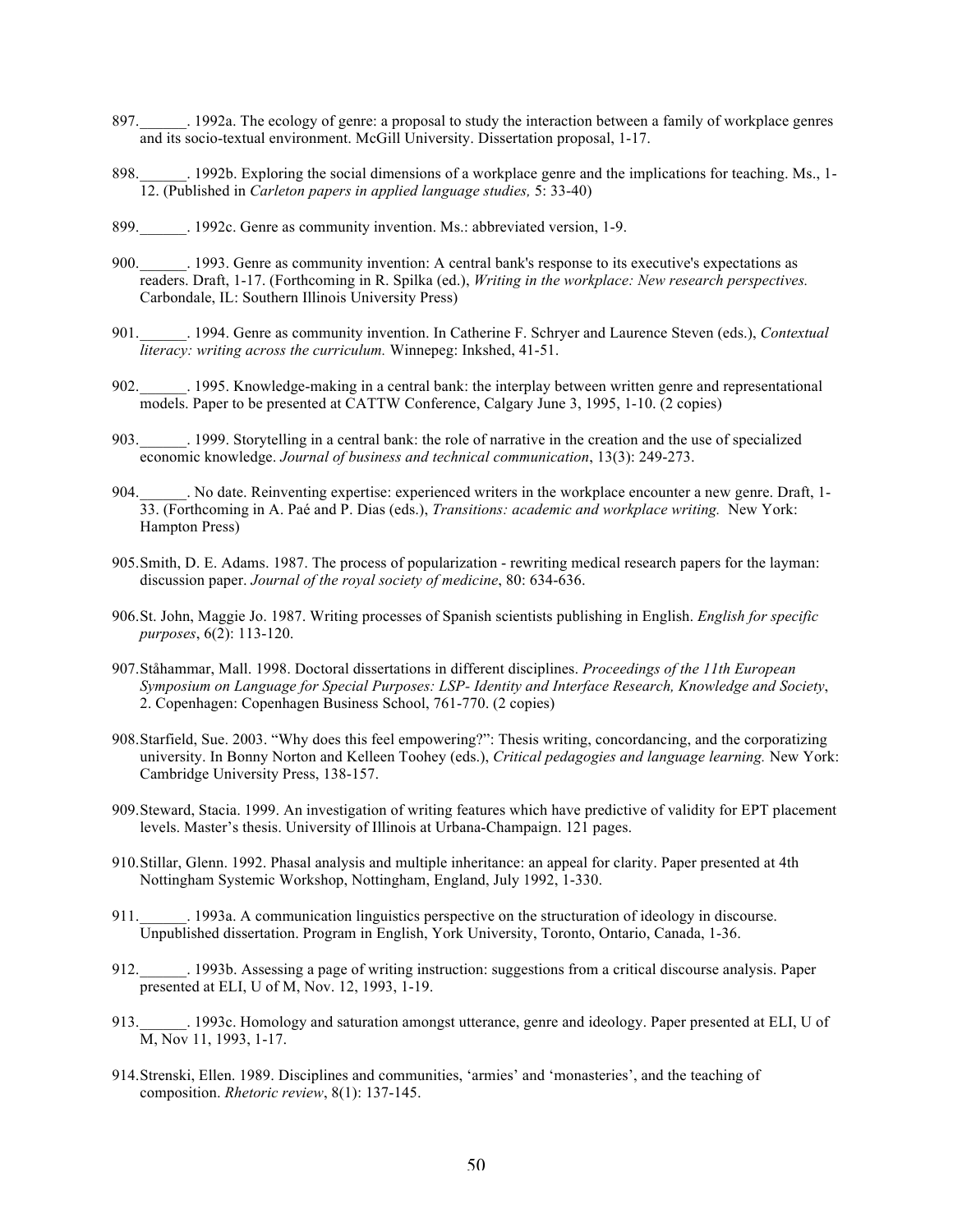- 915.Stubbs, Michael. 1992. Institutional linguistics: language and institutions, linguistics and sociology. Paper invited to be published in M. Pütz (ed.), *Thirty years of linguistic evolution: studies in honour of René Dirva, on the occasion of his 60th Birthday*. Amsterdam: John Benjamins, 1-25. (3 copies)
- 916.\_\_\_\_\_\_. 1993. British tradition in text analysis: from Firth to Sinclair. In M. Baker, G. Francis and E. Togrini-Bonelli (eds.), *Text and technology: in honour of John Sinclair*. Amsterdam: John Benjamins, 1-33. (2 copies)
- 917.Stubbs, Michael and Andrea Gerbig. 1992. Human and inhuman geography: on the computer-assisted analysis of long texts. Presented as the 4th Finnish Seminar on Discourse Analysis. University of Oulu, Finland, October 1992, 1-28.
- **918.Suchan, James and Ronald Dulek. 1990. A reassessment of clarity in written managerial communications.** *Management communication quarterly***, 14(1): 87-99. (John)**
- 919.Sullivan, Francis J. 1995. Critical theory and systemic linguistics: textualizing the contact zone. *JAC: journal of composition theory,* 15(3): 411-434.
- 920.Sullivan, Patricia A. 1995. Review: social constructionism and literacy studies. *College English,* 57(8): 950- 959.
- 921.Suppe, F. 1998. The structure of a scientific paper. *Philosophy of science*, 65(3): 381-405.
- 922.Sutter, Matthias and Martin Kocher. 2004. Patterns of co-authorship among economics departments in the USA. *Applied Economics*. v36. 327-333.
- 923.Svensson, J. (ed.). 1999. *Svensk sakprosa. Non-literary prose in Sweden: summaries from a research project*. Lund, Sweden.
- 924.Swales, John M. 1981. Definitions in science and law: evidence for subject-specific course components? *Fachsprache*, 3: 106-112.
- 925.\_\_\_\_\_\_. 1985a. English as the international language of research. *RELC journal*, 16(1): 1-8.
- 926.\_\_\_\_\_\_. 1985b. English language papers and authors' first language: preliminary explorations. *Scientometrics*,  $\sqrt{8(1-2)}$ : 91-101.
- 927.\_\_\_\_\_\_. 1986a. Citation analysis and discourse analysis. *Applied linguistics*, 7(1): 39-56.
- 928.\_\_\_\_\_\_. 1986b. Current developments and future prospects. *ARAL*, 7: 121-130.
- 929.\_\_\_\_\_\_. 1988a. Language and scientific communication: the case of the reprint request. *Scientometrics*, 13(3-4): 93-101.
- 930.\_\_\_\_\_\_. 1988b. Discourse communities, genres and English as an international language. *World Englishes*, 7(2): 211-220.
- 931.\_\_\_\_\_\_\_. 1990. Citation, research space and program space: the case of LSA abstracts. Paper presented at Conference on College Composition and Communication, Minneapolis, November 1990, 1-12.
- 932.\_\_\_\_\_\_. 1992a. Genre and engagement. Paper presented at Systemic Workshop, Nottingham, England, July 1992, 1-25. (2 copies)
- 933.\_\_\_\_\_\_. 1992b. Rethinking genre: another look at discourse community effects. Paper presented at Rethinking Genre Colloquium, Ottawa, Ontario, Canada, April 1992, 1-21.
- 934.\_\_\_\_\_\_. 1992c. Discourse community and the evaluation of written text. In James E. Atlas (ed.), *Georgetown University Round Table on Language and Linguistics*, 316-323.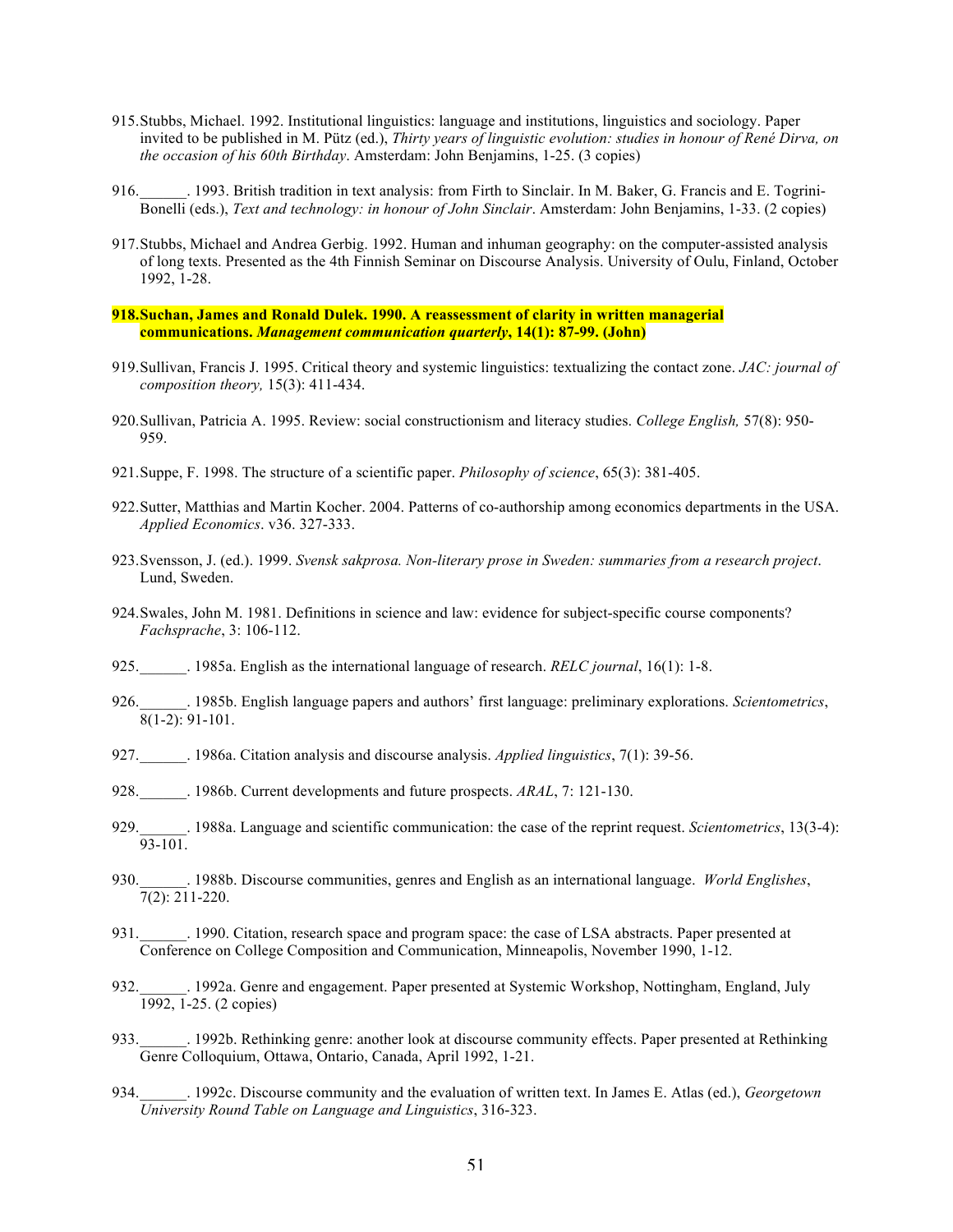- 935.\_\_\_\_\_\_. 1993a. Genre and engagement. *Revue Belge de Philologie et d'Histoire: special issue on new horizons in stylistics*, 71: 687-698.
- 936.\_\_\_\_\_\_. 1993b. Language and success: lessons to and from the United States. In George M. Blue (ed.), *Language, learning and success: studying through English.* Modern English Publications/ The British Council, 14-24.
- 937. 1993c. More discourse analysis in communicative language teaching: more felicity and less breakdown? Paper presented at MATE, Morocco, 1-15.
- 938. Letter 1994a. A tricky interstitial genre: the submission letter. Paper presented at TESOL, Baltimore, March 1994, 1-12.
- 939.\_\_\_\_\_\_. 1994b. A review of research into needs in English for academic purposes of relevance to the North American higher education context (Alan Waters). Commentary paper submitted to ETS, 1-12.
- 940.\_\_\_\_\_\_. 1995a. Methods of coping with contemporary anglophone technical and research worlds. Plenary paper for the Canadian Association of Teachers of Technical Writing meeting at the Canadian Learned Societies, Montreal, June 1995, 1-17. (and a 2 page-long handout).
- 941.\_\_\_\_\_\_. 1995b. Field guide in strange tongues: a workshop for Henry Widdowson. In Guy Cook and Barbara Seidlhofer (eds.), *Principle and practice in applied linguistics: studies in honour of H.G. Widdowson.* Oxford: Oxford University Press, 215-228.
- 942. 1996a. Hats of Bob. Presidential Panel, TESOL 96. Chicago, March 1996, 1-7.
- 943. 1996b. Toward a textography of an academic site. Paper presented at AILA, 1996, 1-16.
- 944. 1996c. Occluded genres in the academy: the case of the submission letter. Offprint from Eija Ventola and Anna Mauranen(eds.), *Academic writing: intercultural and textual issues*. Amsterdam, The Netherlands: John Benjamins Publishing Co, 45-58. (2 copies)

## **945.\_\_\_\_\_\_. 1996d. The enduring Kaplan legacy. Ms. (Will Replace)**

- 946.\_\_\_\_\_\_. 1997a. English as Tyrannosaurus Rex. World Englishes, 1997, 16(3): 373-382. (Paper presented at Rocky Mountain TESOL, November 1995) (3 copies)
- 947.\_\_\_\_\_\_. 1997b. English triumphant, ESL leadership and issues of fairness. Paper presented at the RLTC Talk, March, 1997, 1-17.
- 948.  $\qquad \qquad$  1997c. Teaching the conference abstract. Ms., 1-12.
- 949.\_\_\_\_\_\_. 1998a. Review of Jordan, R. R., *English for academic purposes: a guide and resource book for teachers*, Source Unknown, 224-226.
- 950.\_\_\_\_\_\_. 1998b. Globalization and academic English: ESP trends and prospects. Summary of Catamarca presentation, Argentina, Oct., 1998, 1-4.
- 951.\_\_\_\_\_\_. 1998c. Language science and scholarship. *Wei Lun Lecture Series VII*. Chinese University of Hong Kong Press, 26-35. (Reprinted in *Action journal of English language teaching*, 8: 1-18)
- 952.\_\_\_\_\_\_. 1998d. Textography: toward a contextualization of written academic discourse. *Research on language and social interaction,* 31(1): 109-121.
- 953.\_\_\_\_\_\_. 1999. How to be brave in EAP: teaching writing in today's research world. Paper presented at LSP Forum 99, 1-12. (To be published in Conference proceedings on LSP Forum 99, Prague)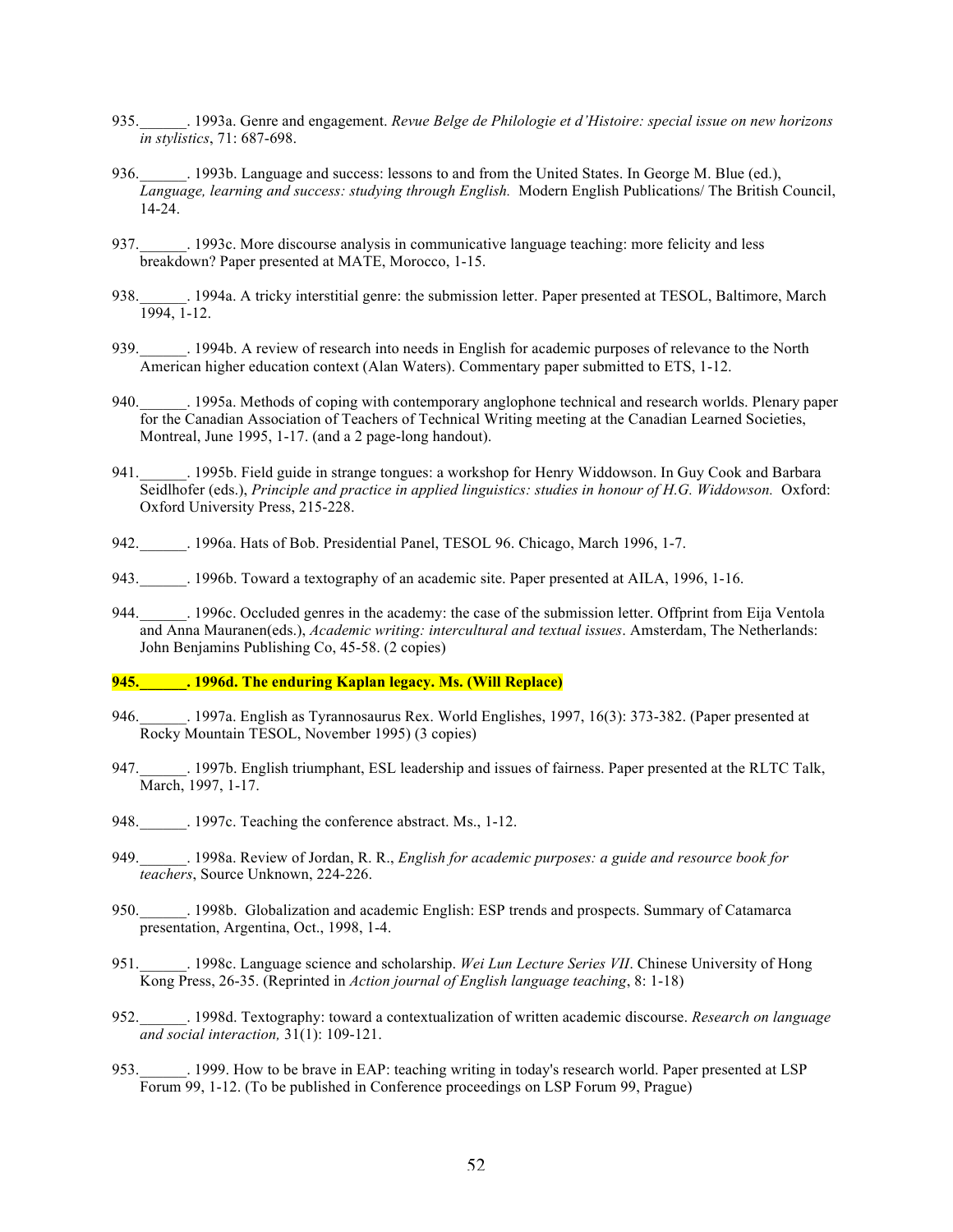- 954.\_\_\_\_\_\_. 2000a. Languages for specific purposes. *ARAL: Annual Review of Applied Linguistics*, 20: 59-76.
- 955.\_\_\_\_\_\_. 2000b. On models in applied discourse analysis. Manuscript, 1-21.
- 956.\_\_\_\_\_\_. 2001. Issues of genre: purposes, parodies and pedagogies. Paper for plenary presentation for the "Recent perspectives on discourse" conference, Leon, Spain, May 3-5, 2001, 1-15.
- 957.\_\_\_\_\_\_. 2001. Metatalk in American academic talk the cases of point and thing. *Journal of English linguistics*, 29(1): 34-54.
- 958.\_\_\_\_\_\_. 2002. Is the University a Community of practice?. 1-20. BAAL 2002.
- 959.  $\qquad \qquad .2002$ . On models in applied discourse analysis. 1-21.
- 960. 2004. Research Genres: Explorations and Applications. 1-459.
- 961.\_\_\_\_\_\_. 2004. Then and now: A reconsideration of the first corpus of scientific English. *Ibérica*, 8: 1-14.
- 962.\_\_\_\_\_\_. No date a. ESP comes of age?: 21 years after 'some measurable characteristics of modern scientific prose'. Ms., 1-19. (Published in 1984 in *Bulletin CILA,* no. 37: 21-34)
- 963.\_\_\_\_\_\_. No date b. Genre analysis and its application to LSP. Ms., 1-21. (Published in 1991 in *The ESPecialist,*   $\overline{12(1/2)}$ .
- 964.\_\_\_\_\_\_. No date c. Assorted book reviews of John M. Swales, *Genre Analysis*. (Includes Gabi Duigu, Michael Stubbs, David Banks, Peter Master, Richard Marius, Mark O. James, Paul Kusel, and Ann M. Johns)
- 965. No date d. EAP-related linguistic research: an intellectual history. Draft chapter for M. Peacock & J. Flowerdew (eds.), *Issues in EAP*. Longman. 1-22.
- 966. No date e. Languages for specific purposes. Ms., 1-18.
- 967.\_\_\_\_\_\_. No date f. Integrated and fragmented worlds: EAP materials and corpus linguistics. Ms., 1-25. (To appear in John Flowerdew (ed.), *Academic discourse*, Longman)
- 968.\_\_\_\_\_\_. No date g. Review of Diane Belcher's Rhetorical transfer and the critical writing of Chinese ESL students for *The ESP journal*, 1-4.
- 969. No date h. An interview with John Swales.
- 970. No date i. Then and now: A reconsideration of the first corpus of scientific English. 1-24.
- 971. . . 2007. Worlds of genre metaphors of genre. 4<sup>th</sup> International Symposium on Genre Studies.
- 972.Swales, John M. and Amy Burke. 2003. "It's really fascinating work": Differences in evaluative adjectives across academic registers. *Corpus Analysis*. 18 pages.
- 973.Swales, John M. and Christine Feak. 1995. From information transfer to data commentary. Draft of chapter in Miller volume, 1-19.
- 974. 1999. English in today's research world: a writing guide. Book draft, 1-243. (Published in 2000, Ann Arbor: University of Michigan Press)
- 975.Swales, John M. and Stephanie Lindemann.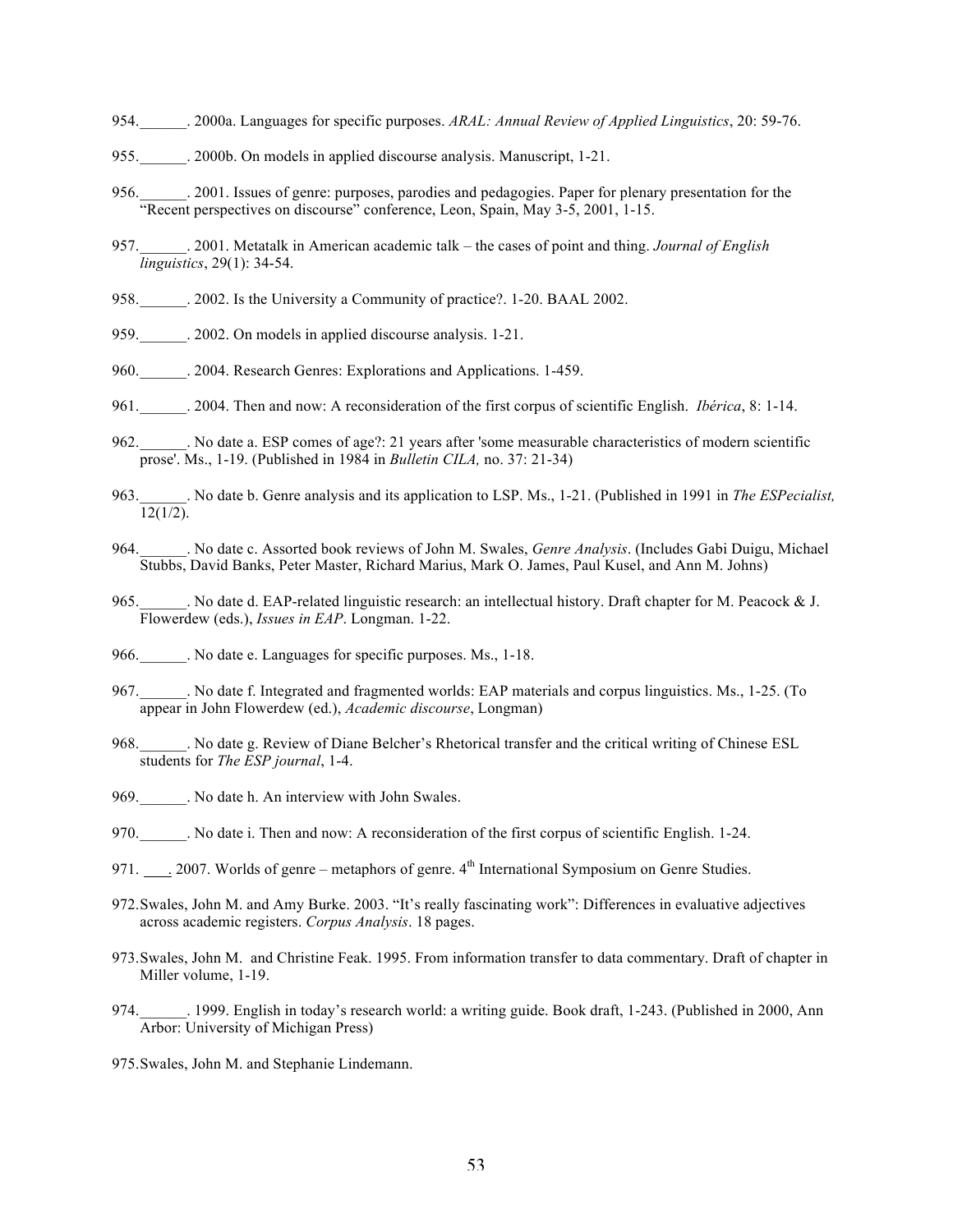- 976.Swales, John M. and Margaret Luebs. 1998. Genre analysis and the advanced second language writer. Draft, 1- 28. (To be published in E. Barton and G. Stygall (eds.), *Discourse Studies in Composition*. Hampton Press)
- 977. 2001. Genre analysis and the advanced second language writer. In E. Barton and G. Stygall (eds.), *Discourse Studies in Composition*. Hampton Press, 135-154.
- 978. No date. Toward textography. Ms., 1-35.
- 979. No date. Toward textography. Source Unknown, 12-29.
- 980.Swales, John and Hazem Najjar. 1987. The writing of research article introductions. *Written Communication*, 4(2): 175-191.
- 981.Swales, John and Stephanie Lindemann. 2002. Teaching the literature review to International graduate students. 105-119.
- 982.Swales, John and Priscilla Rogers. 1995. Discourse and the projection of corporate culture: the mission statement. *Discourse and society*, 6(2): 223-242.
- 983.Swales, John M. and Ummul K. Ahmad, Yu-Ying Chang, Daniel Chavez, Dacia F. Dressen, Ruth Seymor. 1998. Consider this: the role of imperatives in scholarly writing. *Applied linguistics*, 19(1): 97-121.
- 984.Swales, John M., Henriette Jakobsen, Christina Kejser, Lena Koch, Joan Lynch, and Lone Mølbœk. No date. A new link in a chain of genres? Source Unknown, 133-141. (3 copies)
- 985.Symposium on Second Language Writing. 2000. "Contexts of L2 Writing" Conference at Purdue University, West Lafayette, Indiana, September 15-16, 2000. (Whole Information Packet)
- 986.Taddio, A., Pain, T., Fassos, F. F., Boon, H., Ilersich, A.L. and Einarson, T.R. 1994. Quality of nonstructured and structured abstracts of original research articles in the British Medical Journal, the Canadian Medical Association Journal and the Journal of the American Medical Association. *Canadian medical association journal*, 150(10): 1611-1615.
- 987.Tadros, Angele. 1993. The pragmatics of text averral and attribution in academic texts. In Michael Hoey (ed.), *Data, description, discourse: papers on the English language in honour of John McH Sinclair on his sixtieth birthday*. London: HarperCollins Publishers, 98-114.
- 988.\_\_\_\_\_\_. 1994. Predictive categories in expository text. In Malcolm Coulthard (ed.), *Advances in written text analysis*, London; New York: Routledge, 69-82.
- 989.\_\_\_\_\_\_. 1996. Aspects of literary and applied linguistics research article introduction. *Occasional papers in the development of English language education*, 22: 53-79. (2 copies)
- 990.Tahar, Labassi. 1995. ESP: a market-orientated approach. Paper presented at the second ESP Maghreb conference, University of Sfax-Tunisia, 1-6.
- 991.Tardy, Christine M. 2003. A genre system view of the funding of academic research. *Written Communication*. Vol.20 no.1. Jan 2003. 7-36.
- 992.Tarone, Elaine and Kimberly Kuehn. 2000. Negotiating the social services oral intake interview: communicative needs of nonnative speakers of English. *TESOL quarterly*, 34(1): 99-126.
- 993.Tatje, Rolf. 1998. "Undo my suspenders…" Telephone sex-the British way: an analysis of advertising cards in London telephone boxes. *Proceedings of the 11th European Symposium on Language for Special Purposes: LSP- Identity and Interface Research, Knowledge and Society*, 2. Copenhagen: Copenhagen Business School, 802-813.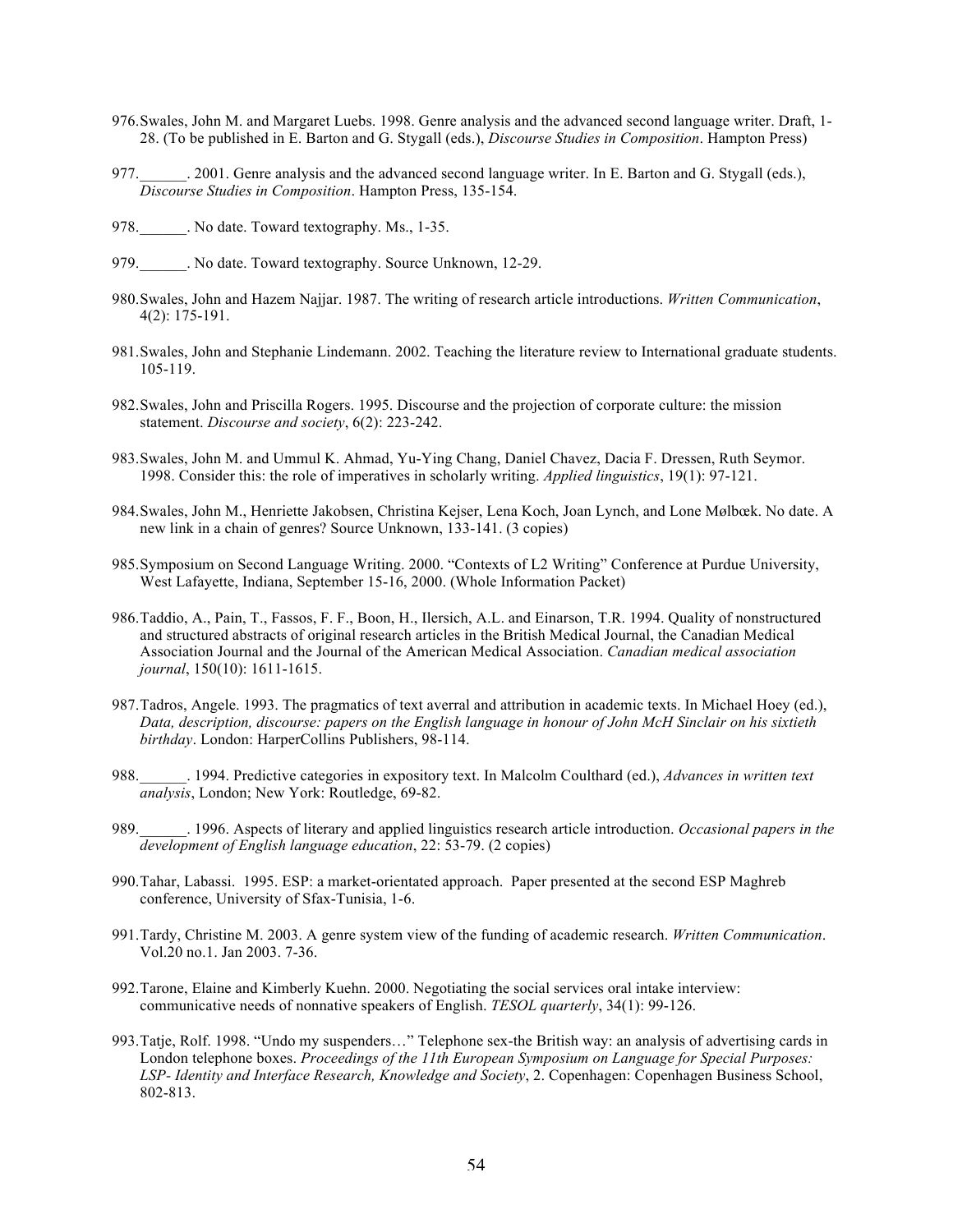- 994.Tenopir, Carol and Péter Jacsó. 1993. Quality of abstracts. *Online* (May): 45-55
- 995.Terauchi, Hajime and Sanae Saito (eds.). 1998. *Bi-annual Report of JACET-SIG on ESP: 1998 review (April, 1996-September, 1998).* The JACET(The Japanese Association of College Teachers).
- 996.Thomas, Sarah. 1994. The expression of tentativeness and modal meaning in scientific research articles. *ESP Malaysia*, 2(2): 86-104.
- 997.Thompson, Dorothea K. 1993. Arguing for experimental 'facts' in science: a study of research article results sections in biochemistry. *Written communication,* 10(1): 106-128.
- 998.Thompson, Geoff. 1998. Resonance in text. In Antonia Sánchez-Macarro and Ronald Carter (eds.), *Linguistic choice across genres: variation in spoken and written English*. Amsterdam/Philadelphia: John Benjamins Publishing Company, 29-46.
- 999.Thompson, Geoff, and Ye Yiyun. 1991. Evaluation in the reporting verbs used in academic papers. *Applied linguistics,* 12(1): 365-382.
- 1000. Thompson, Paul. 1998. Examining PhD theses in a corpus. In *TALC*. Oxford: Keble College, 177-182.
- 1001. Tickoo, Makhan Lal. 1994. Approaches to ESP: arguing a paradigm shift. In R. Khoo (ed.), *LSP: problems and prospects*. Anthology series 33. Singapore: RELC, 30-48.
- 1002. \_\_\_\_\_\_. 1996. ESP inside a situated perspective: accommodating difference. Paper presented at TESOL 96, Chicago, 1-25.
- 1003. \_\_\_\_\_\_. No date. Approaches to ESP: arguing a paradigm shift. Ms., 1-28.
- 1004. Tirkkonen-Condit, Sonja and Luise Liefländer-Koistinen. 1989. Argumentation in Finnish versus English and German editorials. In M. Kusch and H. Schröder (eds.), *Text interpretation argumentation.* Hamburg: Buske, 173-181.
- 1005. Todorov, Tzvetan. 1976. The origin of genres. *New literary history*, 8: 159-170.
- 1006. Toemte, Cathrine. 2007. Electronic meetings systems a new digital genre?  $4<sup>th</sup>$  International Symposium on Genre Studies.
- 1007. Torsello, Carol Taylor. 1998. The linguistic management of information in medical texts. In Paola Evangelisti Allori (ed.), *Academic discourse in Europe: thought processes and linguistic realisation*. Rome: Copia Omaggio, 89-116.
- 1008. Tracy, Karen. 1988. A discourse analysis of four discourse studies. *Discourse processes*, 11: 243-259.
- 1009. \_\_\_\_\_\_. 1996. Colloquium: dilemmas of academic discourse. Ms., 1-193.
- 1010. Tracy, Karen and Sheryl Baratz. 1992. Face concerns and attributions in intellectual discussion: a case study. Paper presented at the annual meeting of the International Communication Association, Miami, May 1992, 1-43.
- 1011. Tracy, Karen and Jo Photopoulos. No date. Identity enactment in intellectual discussion. Ms., 1-33.
- 1012. Trakas, Kostas, Antonio Addis, Dorothy Kruk, Yvona Buczek, Michael Iskedijian, and Thomas R. Einarson. 1997. Quality assesment of pharmacoeconomic abstracts of original research articles in selected journals. *The annals of pharmacotherapy,* 31: 423-428.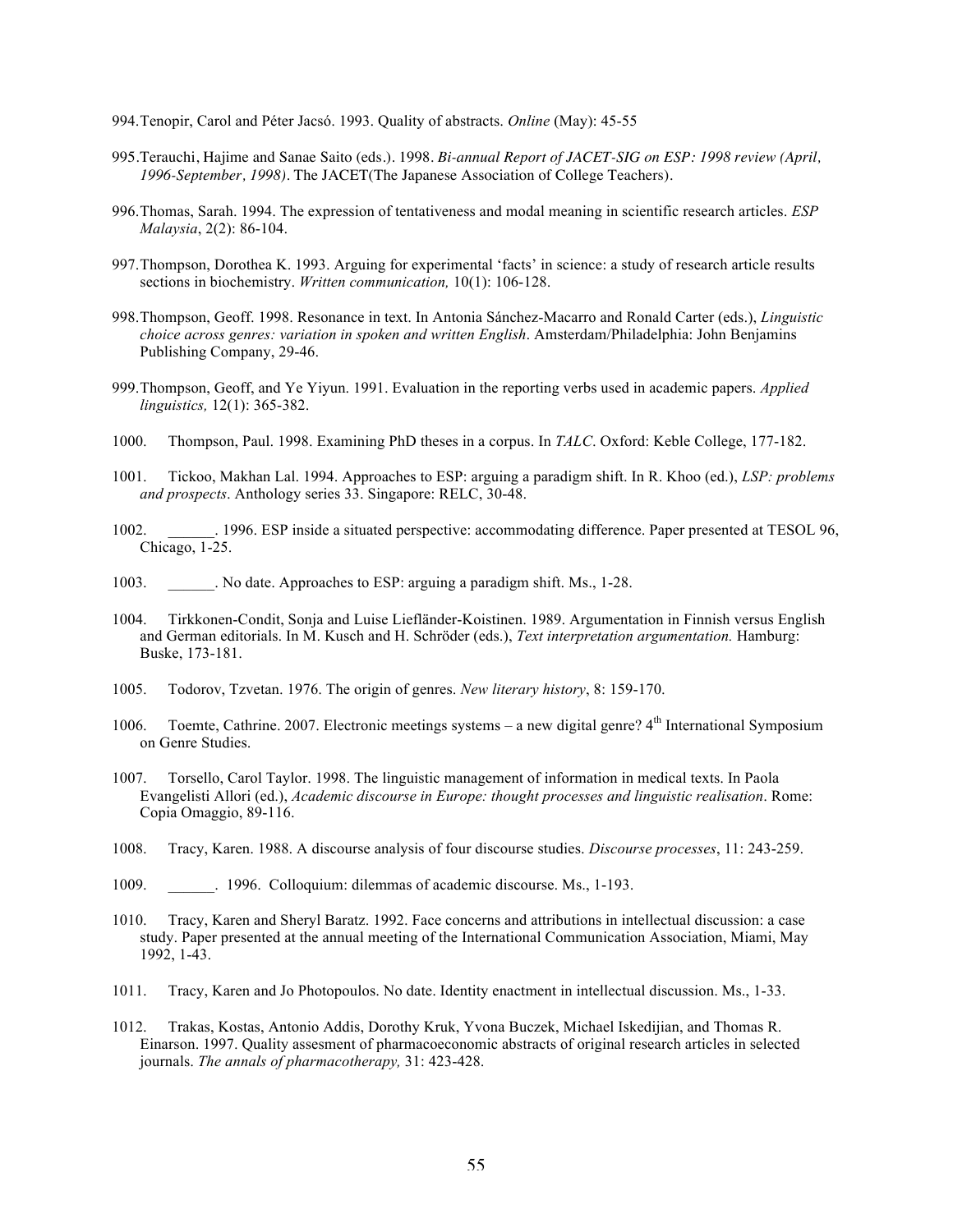- 1013. Tribble, Christopher. 1998. Genres, keywords, teaching: towards a pedagogical account of the language of project proposals. In *TALC*. Oxford: Keble College, 188-198.
- 1014. Trix, Frances and Psenka, Carolyn. 2003. Exploring the color of glass: Letters of recommendation for female and male medical faculty. In *Discourse and Society*, vol.14 (2): 191-220.
- 1015. Tucker, Gordon. 1998. Quality choice and quality control. In Antonia Sánchez-Macarro and Ronald Carter (eds.), *Linguistic choice across genres: variation in spoken and written English*. Amsterdam/Philadelphia: John Benjamins Publishing Company, 217-238.
- 1016. Tucker, Paul. 2004. Evaluation and interpretation in art-historical discourse. 1-18 pages.
- 1017. \_\_\_\_\_\_. 2004. Evaluation in the early art criticism of Adrian stokes. Towards a linguistic analysis of discourse on art in English. 1-11 pages.
- 1018. Tyler, Andrea. No date. The role of repetition in perceptions of discourse coherence. Ms., 1-30.
- 1019. Tyler, Andrea and Catherine Davies. 1990. Cross-linguistic communication missteps. *Text*, 10(4): 385-411.
- 1020. University of Helsinki. 1994. *Academic writing-research and applications: papers*. Helsinki: University of Helsinki. (Authors include: Mariel Bloor, Svĕtla Čmejrková, Ulla Connor, Britt-Luoise Gunnarsson, Anna Mauranen, Greg Myers, John M. Swales, Emel Sozer-Huber, and Eija Ventola)
- 1021. Valle, Ellen. 1993. The development of English scientific rhetoric in the philosophical transactions of the royal society, 1711-1870. *Finlance: A Finnish journal of applied linguistics,* 12: 94-124.
- 1022. Van Lier, Leo A. W. 1984. Discourse analysis and classroom research: a methodological perspective. *International journal of society and language*, 49: 111-133.
- 1023. Van Naerssen, Margaret and Moya Brennan. No date. Language socialization in professional cultures: language for specific purposes. Ms., 1-12. (Forthcoming in 1993 in *Les cahiers de l'aapluit.* Paris: Association des professeurs de langues des instituts universitaires de technologies)
- 1024. Varghese, Susheela Abraham and Sunita Anne Abraham. 2004. Book-length scholarly essays as a Hybrid genre in science. *Written Communication*. 21(2):201-231.
- 1025. Vass, Holly. 2004. Socio-cognitive aspects of hedging in two legal discourse genres. *Ibérica*, 7: 125-141.
- 1026. Veltman, Robert. 1998. Lars porsena and my bonk manager: a systemic-functional study in the semogenesis of the language of swearing. In Antonia Sánchez-Macarro and Ronald Carter (eds.), *Linguistic choice across genres: variation in spoken and written English*. Amsterdam/Philadelphia: John Benjamins Publishing Company, 301-316.

# **1027. Ventola, Eija. 1990. Text and reference. In A. C. Lindeberg (ed***.), Nordic research on text and discourse: Nordtext symposium***.**

- 1028. \_\_\_\_\_\_. 1991. Non-native writing and native revising of scientific articles. In Eija Ventola (ed.), *Functional and systemic linguistics: approaches and uses*. Trends in linguistics series, 55. Hawthorne: Mouton de Gruyter, 457-492.
- 1029. \_\_\_\_\_\_. 1993. From syntax to text-problems in producing scientific abstracts in L2. Ms., 1-22.
- 1030. \_\_\_\_\_\_. 1994a. Abstracts as an object of linguistics study. Offprint from Svétla Čmejrková, František Daneš and Eva Havlová (eds.), *Writing vs. speaking: language, text, discourse, and communication*. Proceedings of the Conference held at the Czech Language of Institute of the Academy of Science of the Czech Republic, Prague. October 14-16, 1994, 334-352.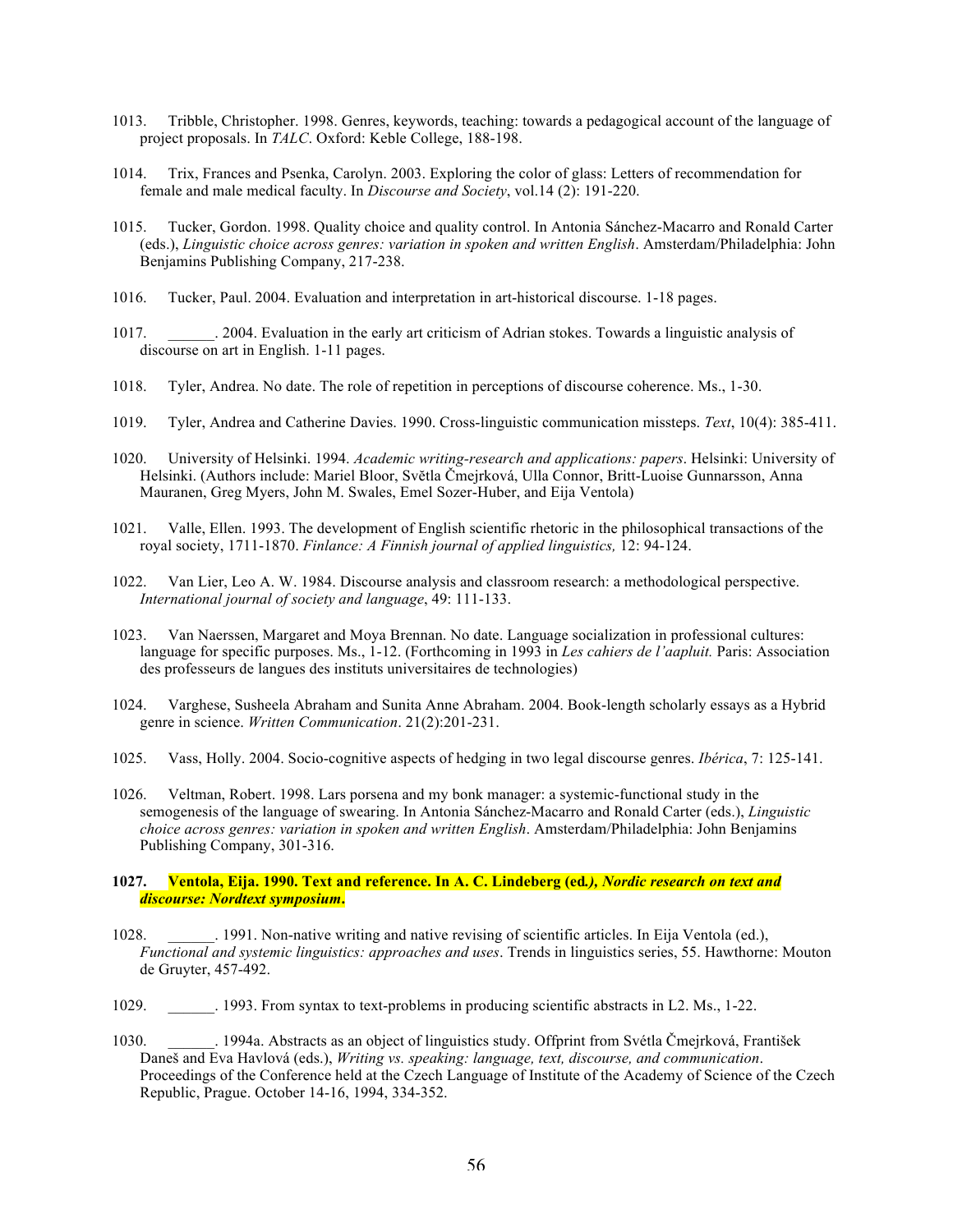- 1031. \_\_\_\_\_\_. 1994b. From syntax to text-problems in producing scientific abstracts in L2. In Svétla Čmejrková and František Štícha (eds.), *The syntax of sentence and text: a festschrift for Frantisek Danes on his 75th birthday.* Amsterdam/Philadelphia: John Benjamins, 283-303.
- 1032. \_\_\_\_\_\_. 1996. Packing and unpacking information in academic text. In E. Ventola and A. Mauranen (eds.), *Academic writing: interculture and textual issues.* Philadelphia: John Benjamin, 153-194.
- 1033. \_\_\_\_\_\_. 1998. Textlinguistics and academic writing. In Paola Evangelisti Allori (ed.), *Academic discourse in Europe: thought processes and linguistic realisation*. Rome: Copia Omaggio, 65-77.
- 1034. \_\_\_\_\_\_. 1998b. Interpersonal choices in academic work. In Antonia Sánchez-Macarro and Ronald Carter (eds.), *Linguistic choice across genres: variation in spoken and written English*. Amsterdam/Philadelphia: John Benjamins Publishing Company, 117-136.
- 1035. 2002. The language of conferencing. Peter Lang. 95-125.
- 1036. \_\_\_\_\_\_. No date. Reference and theme and the interplay of these two textual systems. Ms., 1-32. (Published in 1992 in H. Nyyssönen and L. Kuure (eds.), *Acquisition of language-acquisition of culture*. (AFinLA yearbook, 50.) Jyväskylä, Finland: AFinLA, 379-418)
- 1037. Verckens, J. Piet. 2001. Presentations that work for the global investment community. *Document design: journal of research and problem solving in organizational communication*, 2(1): 91-93.
- 1038. Walker, Kristin. 1999. Using genre theory to teach students engineering lab report lab: a collaborative approach. *IEEEE transactions on professional communication,* 42(1): 12-19.
- 1039. Warren, Elizabeth. 1998. The use of concordance lines in self access grammar materials. In *TALC.* Oxford: Keble College, 213-221.
- 1040. Warschauer, Mark. 2001. Millennialism and media: language, literacy, and technology in the 21<sup>st</sup> century. In David Graddol (ed.), *Applied linguistics for the 21st century*. AILA, 49-59.
- 1041. Waters, Susan. 1997. Legal English: one register or several genres? *Revue Belge de Philologie et D'Histoire,* 75(3): 805-820.
- 1042. Watt, Annelies Cooper. 1994ms. Some entailments of current genre theory for writing in the disciplines curriculum and pedagogy. Paper presented at the Special Topics Session, Penn State Conference on Rhetoric and Composition, July 16, 1994, 1-9.
- 1043. Webb, Janette. No date. Interaction analysis of industrial arbitration and the relationship between arbitration, negotiation, and problem-solving processes. Ms., 1-18.
- 1044. Webber, Pauline. 1995. Aspect of discourse in medical journals and the L2 writer. Ms., 1-11.
- 1045. \_\_\_\_\_\_. 1998. Discourse in medical journals and the L2 writer. In Paola Evangelisti Allori (ed.), *Academic discourse in Europe: thought processes and linguistic realisation*. Rome: Copia Omaggio, 129-141.
- 1046. Weber, Jean-Jacques. 2001. A concordance- and genre-informed approach to ESP essay writing. *ELT journal*, 55(1): 14-20.
- 1047. Weissberg, Bob. 1993. The graduate seminar: another research-process genre. *English for specific purposes*, 12: 23-35.
- 1048. West, Gregory K. 1980. That-nominal constructions in traditional rhetorical divisions of scientific research papers. *TESOL quarterly,* 14(4): 483-488.

: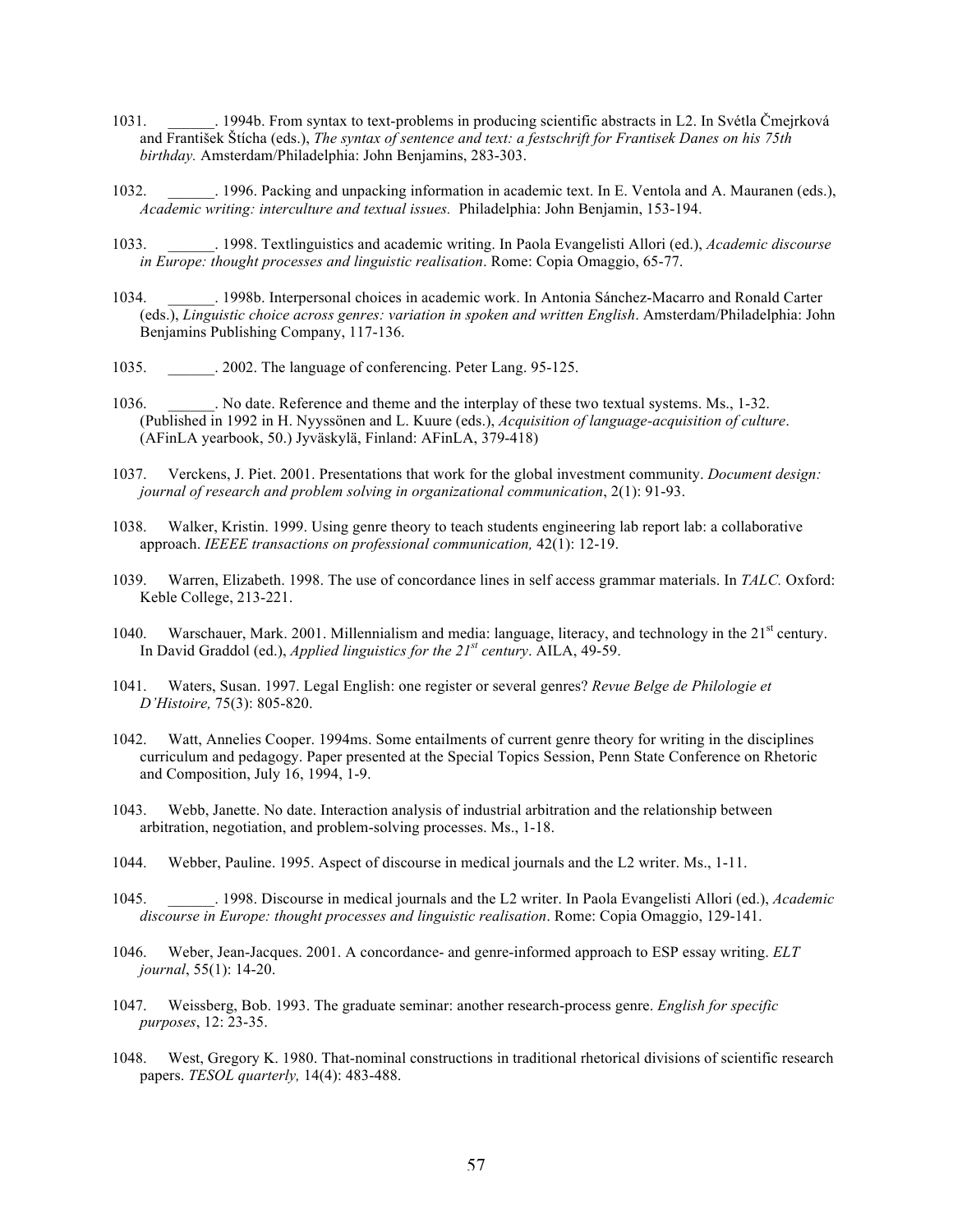- 1049. White, James Boyd. 2000. Literary and dramatic meaning in Supreme Court opinions: a comparison of the forms of Greek tragedy and modern judicial law-making. Draft, 1-27.
- 1050. White, Howard D. 2001. Authors as citers over time. *Journal of the American Society for Information Science and Technology*, 52(2): 87-108.
- 1051. \_\_\_\_\_\_. 2002. Citation analysis and discourse analysis revisited. *Applied Linguistics*. 1-21
- 1052. Whittaker, Rachel and Luisa Martín Rojo. 1999. A dialogue with bureaucracy: register, genre and information management as constraints on interchangeability. *Journal of pragmatics*, 31: 149-189.
- 1053. Widdowson, Henry G. 1993. The relevant conditions of language use and learning. In Merle Krueger and Frank Ryan (eds.), *Language and content: discipline and content-based approaches to language study.* Lexington/ Mass./ Toronto: D.C. Heath and Co., 27-36.

#### **Widdowson-Fairclough: Debates on Critical Discourse Analysis.**

- 1054. Widdowson, Henry G. 1995a. Book review-Norman Fairclough: *Discourse and social change*, Polity Press, 1992*. Applied linguistics,* 16(4): 510-516.
- 1055. \_\_\_\_\_\_. 1995b. Discourse analysis: a critical view. *Language and literature,* 4(3): 157-172.
- 1056. Fairclough, Norman. 1996a. A reply to Henry Widdowson's discourse analysis: a critical view. *Language and literature* 5(1): 49-56.
- 1057. Widdowson, Henry G. 1996b. Reply to Fairclough: discourse and interpretation: conjecture and refutations. *Language and literature*, 5(1): 57-69.
- 1058. \_\_\_\_\_\_. 2001. Coming to terms with reality: applied linguistics in perspective. In David Graddol (ed.), *Applied linguistics for the*  $21^{st}$  *century.* AILA,  $2-17$ .
- 1059. Wignell, Peter. 1993. Technicality and abstraction in sociology. Ms., 1-20.
- 1060. Wignell, Peter. 2007. Vertical and horizontal discourse and the social sciences. In Christie, F. and Martin, J.R. (eds.) *Language, Knowledge and Pedagogy: Functional Linguistic and Sociological Perspectives.* Continuum, London and New York.
- 1061. Williams, Joseph M. and Gregory G. Colomb. 1993. The case for explicit teaching: why what you don't know won't help you. *Research in the teaching of English*, 27(3): 36-49.
- 1062. Wilson, David. No date. Some comments on Anna Mauranen's cultural differences in academic rhetoric: a textlinguistic study. Preliminary draft, 1-39. (To appear in *Jyväskylä University language centre working papers*)
- 1063. Winser, Bill. No date. 'Fun with Dick and Jane': a systemic-functional approach to reading. Ms., 1-14.
- 1064. Wolfson, Nessa. 1976. Speech events and natural speech: Some implications for sociolinguistic methodology. *Language in society*, 5: 189-209.
- 1065. \_\_\_\_\_\_. 1978. A feature of performed narrative: the conversational historical present. *Language in society*, 7: 215-237.
- 1066. \_\_\_\_\_\_. 1981. Compliments in a cross-cultural perspective. *TESOL quarterly*, 15(2): 117-124.
- 1067. Wolfson, Nessa and Joan Manes. 1980. The compliment as a social strategy. *Papers in linguistics: international journal of human communication,* 13(3): 391-410.